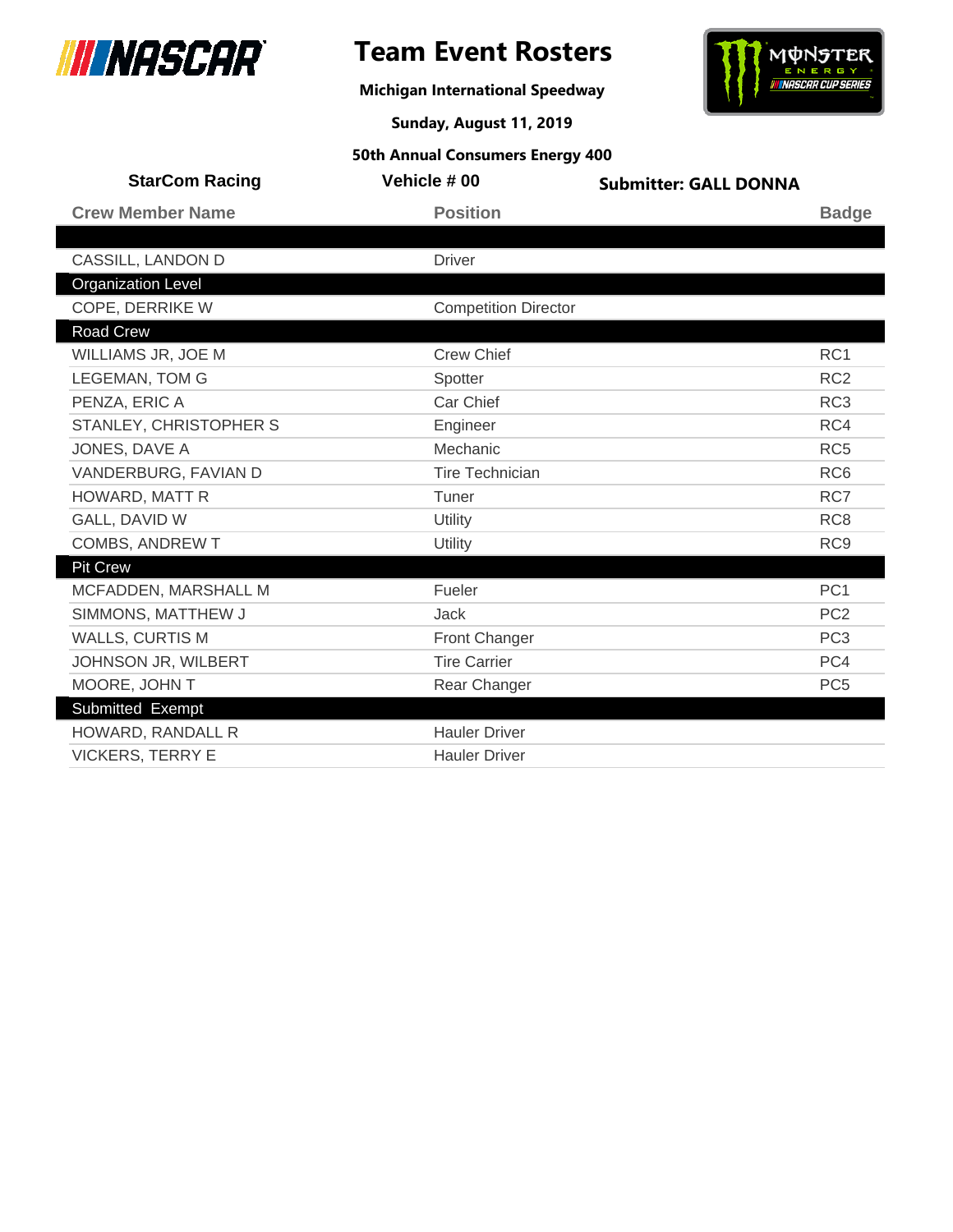

## **Team Event Rosters**

**Michigan International Speedway**



**Sunday, August 11, 2019**

| <b>Chip Ganassi Racing</b> | Vehicle #1                  | <b>Submitter: ROWELL AMY</b> |
|----------------------------|-----------------------------|------------------------------|
| <b>Crew Member Name</b>    | <b>Position</b>             | <b>Badge</b>                 |
|                            |                             |                              |
| <b>BUSCH, KURT T</b>       | <b>Driver</b>               |                              |
| <b>Organization Level</b>  |                             |                              |
| LUNDERS, TONY D            | <b>Competition Director</b> |                              |
| MCCULLOUGH, MICHAEL B      | <b>IT Support</b>           |                              |
| PEET, SHAUN W              | Pit Coach                   |                              |
| <b>Road Crew</b>           |                             |                              |
| MCCALL, MATT D             | <b>Crew Chief</b>           | RC1                          |
| SELL, JOSH S               | Engineer                    | RC <sub>2</sub>              |
| BRANZELLE, JONATHAN        | Engineer                    | RC <sub>3</sub>              |
| BERGENTY, RYAN A           | Car Chief                   | RC4                          |
| CASE, NICK D               | <b>Front End Mechanic</b>   | RC <sub>5</sub>              |
| HOUSE, MATTHEW D           | <b>Interior Mechanic</b>    | RC <sub>6</sub>              |
| ROFFERS, LUKE J            | <b>Underneath Mechanic</b>  | RC7                          |
| SEALES, BRYCE J            | Shock Technician            | RC <sub>8</sub>              |
| <b>BONSIGNORE, FRANK A</b> | <b>Tire Technician</b>      | RC <sub>9</sub>              |
| <b>GREEN, TYLER S</b>      | Spotter                     | <b>RC10</b>                  |
| DELL, BOBBY W              | Tuner                       | <b>RC11</b>                  |
| CURTIS, JEFF A             | Utility                     | <b>RC12</b>                  |
| <b>Pit Crew</b>            |                             |                              |
| KINCAID, DANIEL B          | <b>Front Changer</b>        | PC <sub>1</sub>              |
| POZEGA, KEN                | Rear Changer                | PC <sub>2</sub>              |
| KIMBROUGH, JEREMY D        | <b>Tire Carrier</b>         | PC <sub>3</sub>              |
| APPLEBY, JOSH A            | Jack                        | PC4                          |
| RUDANOVIC, MILAN K         | Fueler                      | PC <sub>5</sub>              |
| Back-up Pit Crew           |                             |                              |
| JACOBSEN, BRYAN R          | <b>Front Changer</b>        |                              |
| DAVENPORT, BROOK N         | Fueler                      |                              |
| WILLARD, JONATHAN L        | Jack                        |                              |
| HOUSTON, KENYATTA          | Rear Changer                |                              |
| KIRBY, JUSTIN T            | <b>Tire Carrier</b>         |                              |
| Submitted Exempt           |                             |                              |
| SHANO, GLENN A             | <b>Hauler Driver</b>        |                              |
| WOODFIN, SCOTT S           | <b>Hauler Driver</b>        |                              |
| WISE, JOSH E               | Trainer / Masseuse          |                              |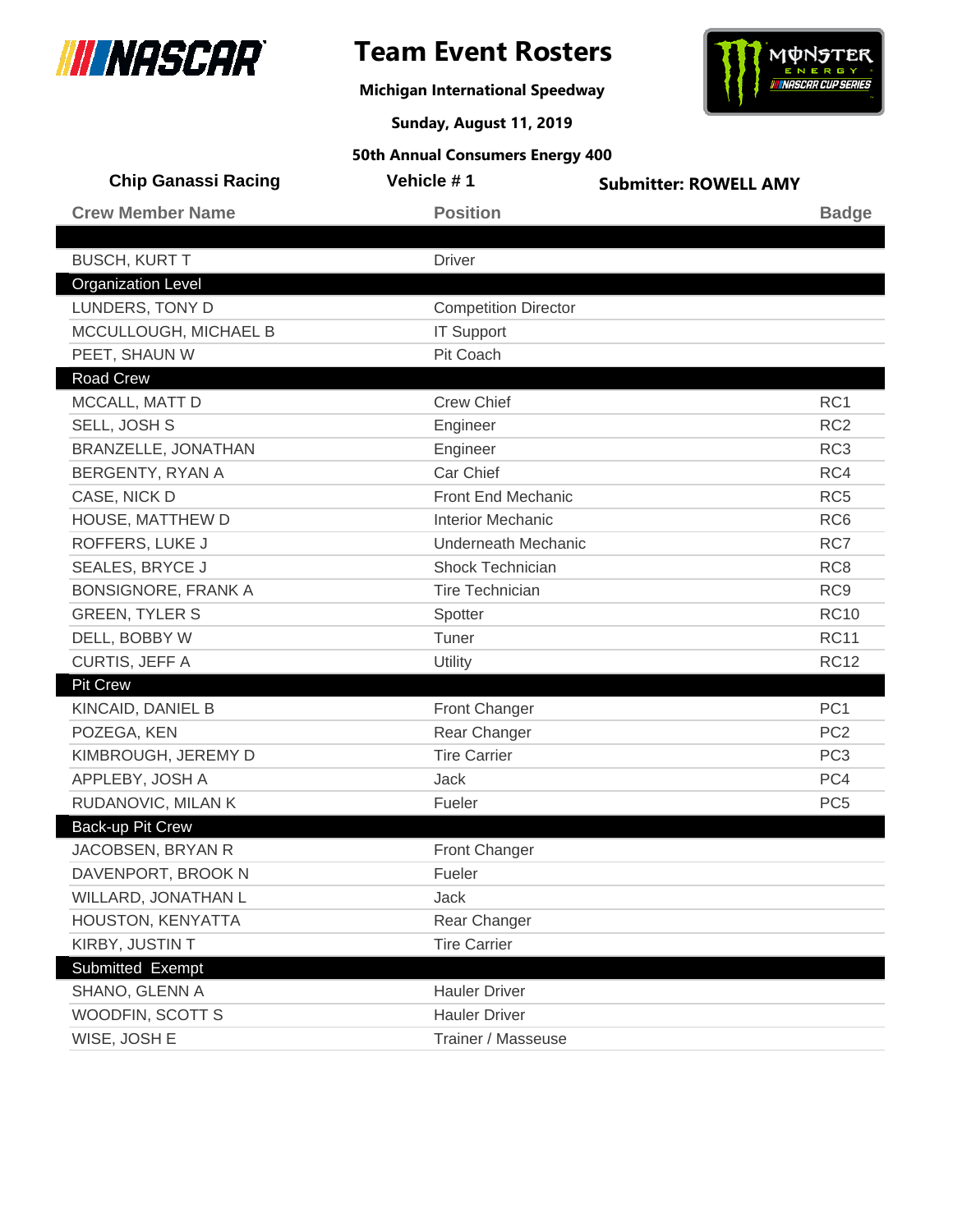

## **Team Event Rosters**

**Michigan International Speedway**



**Sunday, August 11, 2019**

| <b>Stewart-Haas Racing</b> | Vehicle #10                 | <b>Submitter: STIMBERIS JENNIFER</b> |
|----------------------------|-----------------------------|--------------------------------------|
| <b>Crew Member Name</b>    | <b>Position</b>             | <b>Badge</b>                         |
|                            |                             |                                      |
| ALMIROLA, ARIC M           | <b>Driver</b>               |                                      |
| <b>Organization Level</b>  |                             |                                      |
| ZIPADELLI, GREG C          | <b>Competition Director</b> |                                      |
| JUSTICE, CHRIS L           | <b>IT Support</b>           |                                      |
| <b>Road Crew</b>           |                             |                                      |
| KLAUSMEIER, JOHN H         | <b>Crew Chief</b>           | RC <sub>1</sub>                      |
| COOK, MICHAEL J            | Engineer                    | RC <sub>2</sub>                      |
| EDMONDS, JOEL G            | Spotter                     | RC <sub>3</sub>                      |
| EADS, KEITH H              | <b>Tire Technician</b>      | RC4                                  |
| FREY, JEROME D             | Front End Mechanic          | RC <sub>5</sub>                      |
| ADAMS, TREVOR J            | <b>Interior Mechanic</b>    | RC <sub>6</sub>                      |
| HANEY, CHAD R              | Car Chief                   | RC7                                  |
| PHILLIPS, JON M            | Tuner                       | RC <sub>8</sub>                      |
| HENDRICKSEN, MARC R        | Engineer                    | RC <sub>9</sub>                      |
| HOLSHOUSER, BRIAN L        | Shock Technician            | <b>RC10</b>                          |
| GONZALEZ, STEPHEN C        | <b>Underneath Mechanic</b>  | <b>RC11</b>                          |
| VOGEL-MURPHY, BRIAN J      | Utility                     | <b>RC12</b>                          |
| <b>Pit Crew</b>            |                             |                                      |
| BERNAL, JON E              | <b>Tire Carrier</b>         | PC <sub>1</sub>                      |
| MORRELL, BRETT P           | <b>Jack</b>                 | PC <sub>2</sub>                      |
| HOWARD, JEREMY R           | Fueler                      | PC <sub>3</sub>                      |
| MCMULLEN, CHRIS L          | Rear Changer                | PC4                                  |
| COFFEY, DANIEL C           | Front Changer               | PC <sub>5</sub>                      |
| Back-up Pit Crew           |                             |                                      |
| LESLIE, JOSH L             | Front Changer               |                                      |
| PECH, JOSHUA R             | Fueler                      |                                      |
| SCHLYTTER, MATTHEW A       | Jack                        |                                      |
| JACKSON, CHRIS L           | Rear Changer                |                                      |
| HARRIS, MASON              | <b>Tire Carrier</b>         |                                      |
| Submitted Exempt           |                             |                                      |
| CABLE, TODD T              | <b>Hauler Driver</b>        |                                      |
| ROBBINS, SCOTT A           | <b>Hauler Driver</b>        |                                      |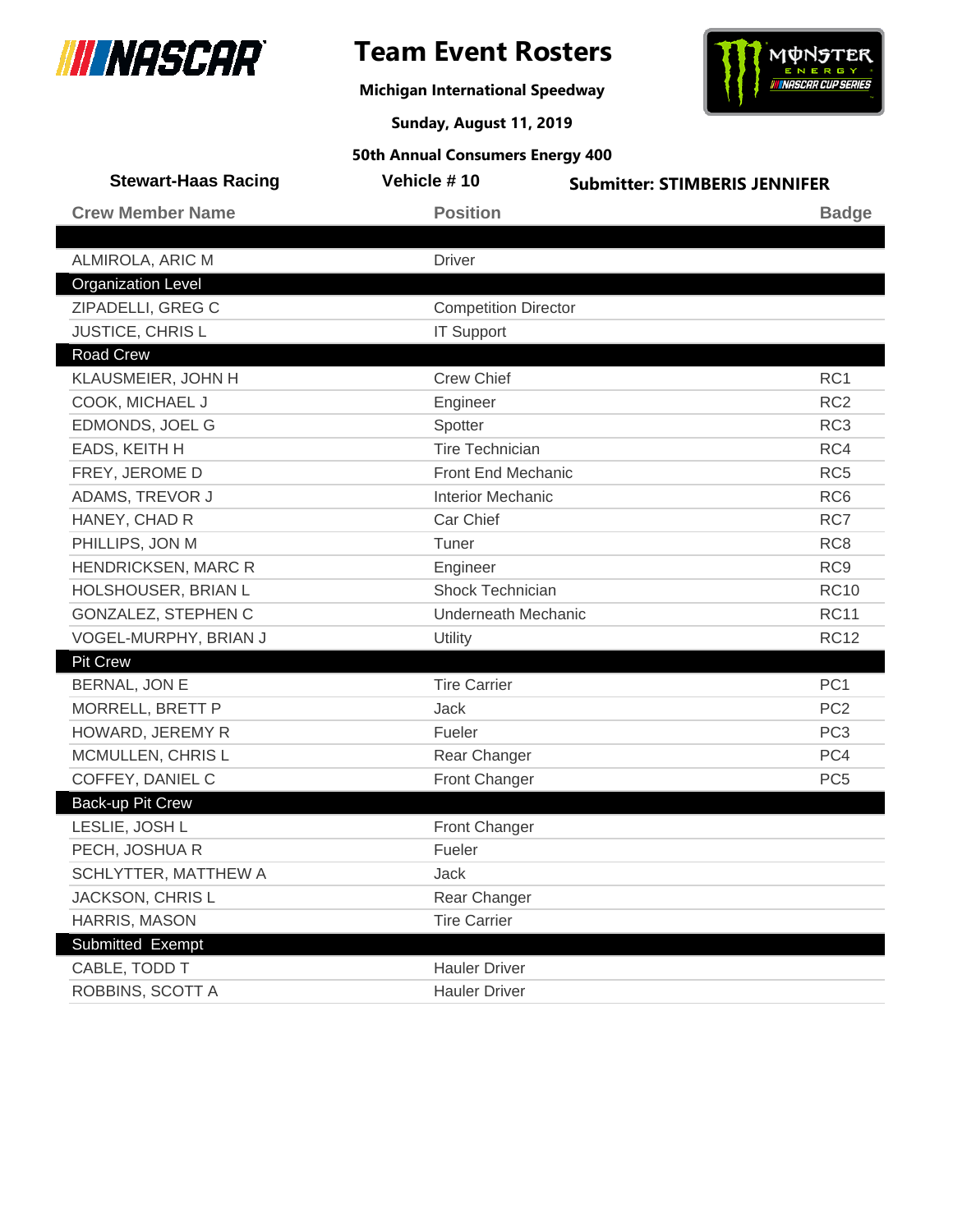

## **Team Event Rosters**

**Michigan International Speedway**



**Sunday, August 11, 2019**

| <b>Joe Gibbs Racing</b>    | Vehicle #11                 | <b>Submitter: LAMBE ROBIN</b> |  |
|----------------------------|-----------------------------|-------------------------------|--|
| <b>Crew Member Name</b>    | <b>Position</b>             | <b>Badge</b>                  |  |
|                            |                             |                               |  |
| HAMLIN, DENNY D            | <b>Driver</b>               |                               |  |
| <b>Organization Level</b>  |                             |                               |  |
| <b>BROWN, WALLY S</b>      | <b>Competition Director</b> |                               |  |
| HUNSUCKER, YATES M         | <b>IT Support</b>           |                               |  |
| <b>Road Crew</b>           |                             |                               |  |
| <b>GABEHART, CHRIS A</b>   | <b>Crew Chief</b>           | RC <sub>1</sub>               |  |
| PHILLIPS, ERIC P           | Car Chief                   | RC <sub>2</sub>               |  |
| <b>GRIFFETH, BRANDON J</b> | Front End Mechanic          | RC <sub>3</sub>               |  |
| ELDRIDGE, SCOTT S          | <b>Underneath Mechanic</b>  | RC4                           |  |
| MCAULAY, SAMUEL B          | Engineer                    | RC <sub>5</sub>               |  |
| <b>BOWERS, RYAN W</b>      | Engineer                    | RC <sub>6</sub>               |  |
| HANRAHAN, SEAN K           | <b>Shock Technician</b>     | RC7                           |  |
| SIMMONS, SCOTT JG          | <b>Tire Technician</b>      | RC <sub>8</sub>               |  |
| LAMBERT, CHRIS H           | Spotter                     | RC <sub>9</sub>               |  |
| DUDLEY, JAMES E            | Tuner                       | <b>RC10</b>                   |  |
| <b>KERLIN, SEAN R</b>      | <b>Interior Mechanic</b>    | <b>RC11</b>                   |  |
| CHRISTENSEN, BOBBY D       | Utility                     | <b>RC12</b>                   |  |
| <b>Pit Crew</b>            |                             |                               |  |
| WATKINS, ED M              | Fueler                      | PC <sub>1</sub>               |  |
| STAMPER, HOUSTON H         | <b>Front Changer</b>        | PC <sub>2</sub>               |  |
| SHIPPLETT, JOSHUA R        | <b>Tire Carrier</b>         | PC <sub>3</sub>               |  |
| TAUTGES, STEVEN J          | Rear Changer                | PC4                           |  |
| MILLS, KELLEN L            | <b>Jack</b>                 | PC <sub>5</sub>               |  |
| Back-up Pit Crew           |                             |                               |  |
| HARTMAN, ADAM M            | Front Changer               |                               |  |
| EASTLAND, BRIAN A          | Fueler                      |                               |  |
| THACKER, CHARLES J         | Jack                        |                               |  |
| YOUKER, DEVEN J            | Rear Changer                |                               |  |
| HALL, CHRIS J              | <b>Tire Carrier</b>         |                               |  |
| Submitted Exempt           |                             |                               |  |
| COLLINS, JOSH L            | <b>Hauler Driver</b>        |                               |  |
| HODEL, FRANKIE B           | <b>Hauler Driver</b>        |                               |  |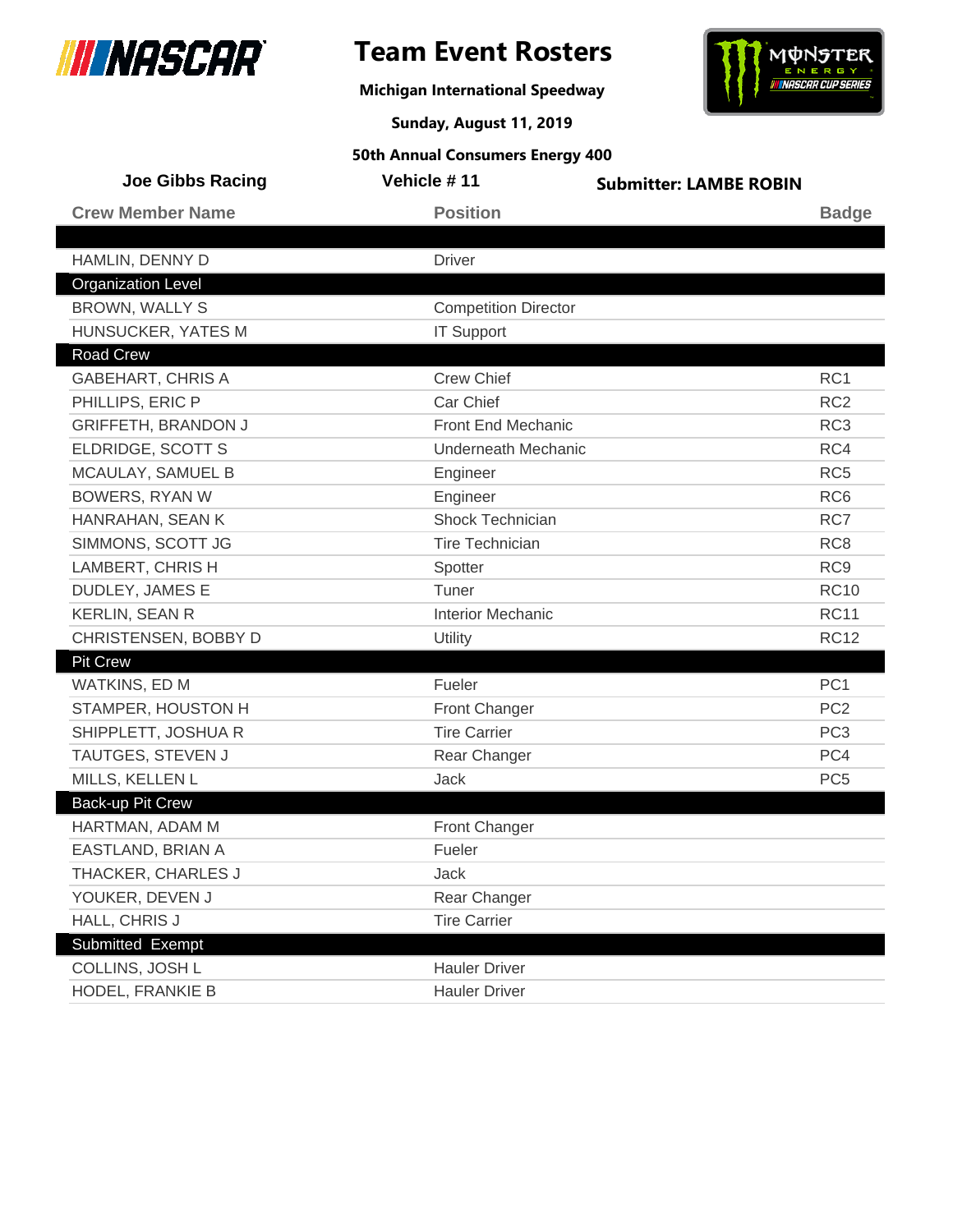

**Michigan International Speedway**



**Sunday, August 11, 2019**

| <b>Team Penske</b>         | Vehicle #12                 | <b>Submitter: FULTZ ANGELA</b> |
|----------------------------|-----------------------------|--------------------------------|
| <b>Crew Member Name</b>    | <b>Position</b>             | <b>Badge</b>                   |
|                            |                             |                                |
| BLANEY, RYAN M             | <b>Driver</b>               |                                |
| <b>Organization Level</b>  |                             |                                |
| <b>GEISLER, TRAVIS F</b>   | <b>Competition Director</b> |                                |
| PERRY, DAVID C             | <b>IT Support</b>           |                                |
| POWER, KYLE J              | <b>IT Support</b>           |                                |
| <b>BUSKIRK, KEVIN C</b>    | <b>Technical Director</b>   |                                |
| <b>Road Crew</b>           |                             |                                |
| <b>BULLINS, JEREMY D</b>   | <b>Crew Chief</b>           | RC1                            |
| WILLIAMS, JOSH T           | Spotter                     | RC <sub>2</sub>                |
| MUELLER, ANDREA E          | Engineer                    | RC <sub>3</sub>                |
| HUTCHENS, GRANT D          | Engineer                    | RC4                            |
| <b>ALMQUIST, KIRK S</b>    | Car Chief                   | RC <sub>5</sub>                |
| JENNINGS, JUSTIN L         | Front End Mechanic          | RC <sub>6</sub>                |
| <b>BELMONT, KYLE J</b>     | <b>Interior Mechanic</b>    | RC7                            |
| TIDWELL, CHRIS W           | <b>Underneath Mechanic</b>  | RC <sub>8</sub>                |
| STILLMAN, DAVID C          | Shock Technician            | RC <sub>9</sub>                |
| SLINEY, BRIAN D            | Tire Technician             | <b>RC10</b>                    |
| RUSSELL, DARIN H           | Tuner                       | <b>RC11</b>                    |
| <b>BROSEL, WARREN J</b>    | Utility                     | <b>RC12</b>                    |
| <b>Pit Crew</b>            |                             |                                |
| FLORES, RYAN J             | Front Changer               | PC <sub>1</sub>                |
| MOORE, WADE W              | <b>Tire Carrier</b>         | PC <sub>2</sub>                |
| <b>DONLIN, GREG P</b>      | Rear Changer                | PC <sub>3</sub>                |
| STODDARD, GRAHAM P         | <b>Jack</b>                 | PC4                            |
| LACKEY, ANDREW G           | Fueler                      | PC <sub>5</sub>                |
| <b>Back-up Pit Crew</b>    |                             |                                |
| PREVETTE, JUSTIN S         | <b>Front Changer</b>        |                                |
| <b>BAKER, BLAKE B</b>      | Fueler                      |                                |
| <b>GATLING, STAFFORD O</b> | Jack                        |                                |
| THOMPSON, CURTIS F         | Rear Changer                |                                |
| APSEY, TREVOR R            | <b>Tire Carrier</b>         |                                |
| Submitted Exempt           |                             |                                |
| JOHNSON JR, RICK P         | <b>Hauler Driver</b>        |                                |
| WHITT, GEFFERY B           | <b>Hauler Driver</b>        |                                |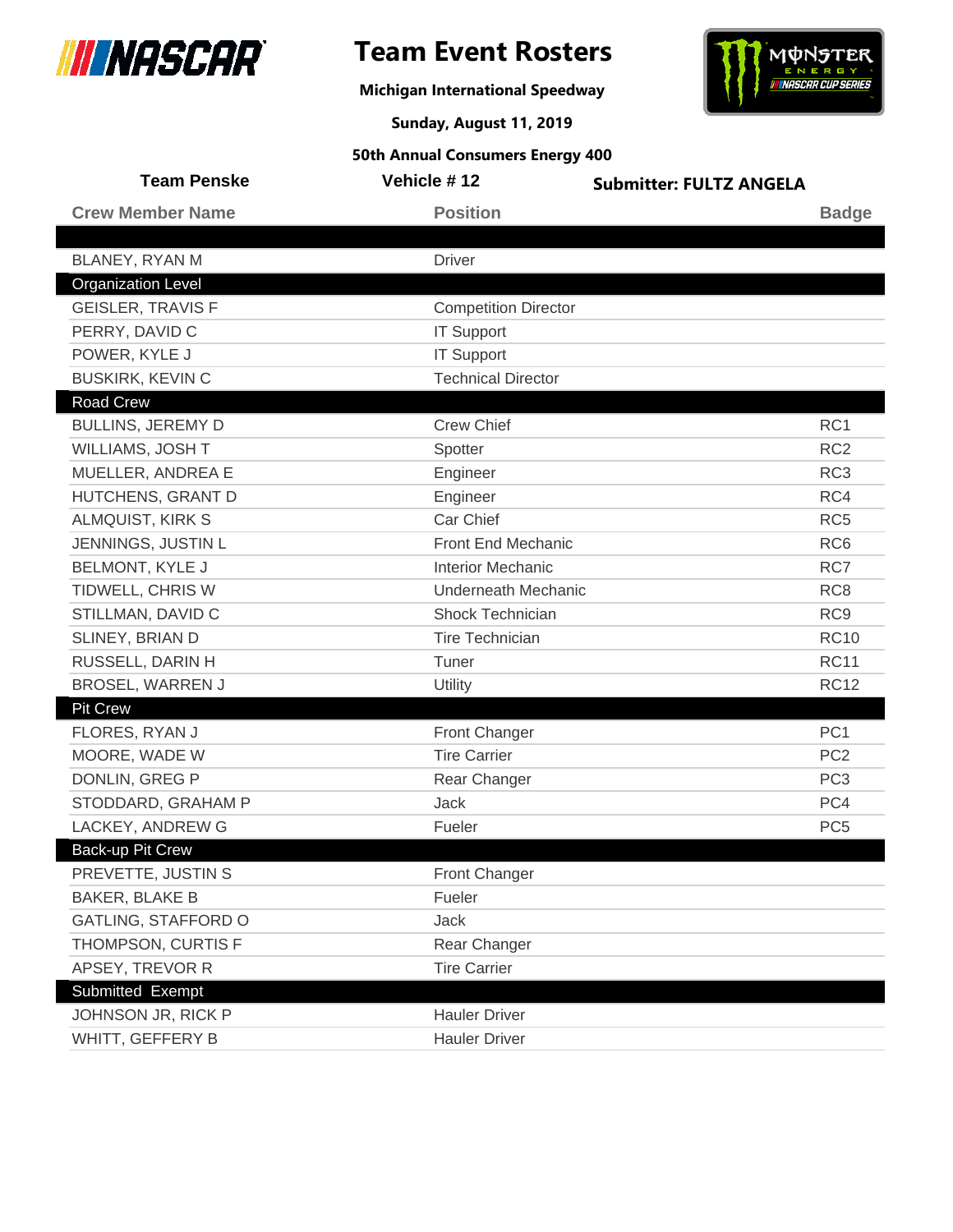

**Michigan International Speedway**



**Sunday, August 11, 2019**

| <b>Germain Racing</b>     | Vehicle #13              | <b>Submitter: BERRYMAN KERRI</b> |
|---------------------------|--------------------------|----------------------------------|
| <b>Crew Member Name</b>   | <b>Position</b>          | <b>Badge</b>                     |
|                           |                          |                                  |
| DILLON, TY R              | <b>Driver</b>            |                                  |
| <b>Organization Level</b> |                          |                                  |
| <b>GREER, SHANE S</b>     | <b>IT Support</b>        |                                  |
| ROGERS, LARRY L           | Other -                  |                                  |
| <b>Road Crew</b>          |                          |                                  |
| <b>BORLAND, MATT T</b>    | <b>Crew Chief</b>        | RC <sub>1</sub>                  |
| PLOURDE, BILLY J          | Car Chief                | RC <sub>2</sub>                  |
| <b>BURCH, LAWRENCE C</b>  | Engineer                 | RC <sub>3</sub>                  |
| KIRKENDALL, JEFF          | Engineer                 | RC4                              |
| <b>OWENS, TRAVIS G</b>    | Front End Mechanic       | RC <sub>5</sub>                  |
| NORRIS, WILL W            | Underneath Mechanic      | RC <sub>6</sub>                  |
| KINCHELOE, BRYAN M        | <b>Tire Technician</b>   | RC7                              |
| CHASE, MIKE A             | Shock Technician         | RC <sub>8</sub>                  |
| PRESGRAVES, DUSTYN S      | Tuner                    | RC <sub>9</sub>                  |
| HALPIN, TRACY J           | Utility                  | <b>RC10</b>                      |
| CASADA, ZACHARY N         | <b>Interior Mechanic</b> | <b>RC11</b>                      |
| O'DEA, WILLIAM K          | Spotter                  | <b>RC12</b>                      |
| <b>Pit Crew</b>           |                          |                                  |
| <b>WARRICK, DOUG A</b>    | Jack                     | PC <sub>1</sub>                  |
| POWELL, GREG D            | <b>Tire Carrier</b>      | PC <sub>2</sub>                  |
| MASTERSON, CHASE          | Rear Changer             | PC <sub>3</sub>                  |
| HEISTER, A J J            | Fueler                   | PC4                              |
| THOMAS, JOSHUA            | Front Changer            | PC <sub>5</sub>                  |
| <b>Back-up Pit Crew</b>   |                          |                                  |
| HEISTER, A J J            | <b>Tire Carrier</b>      |                                  |
| Submitted Exempt          |                          |                                  |
| <b>BISHOP, MILTON E</b>   | <b>Hauler Driver</b>     |                                  |
| PRINCE, BEN O             | <b>Hauler Driver</b>     |                                  |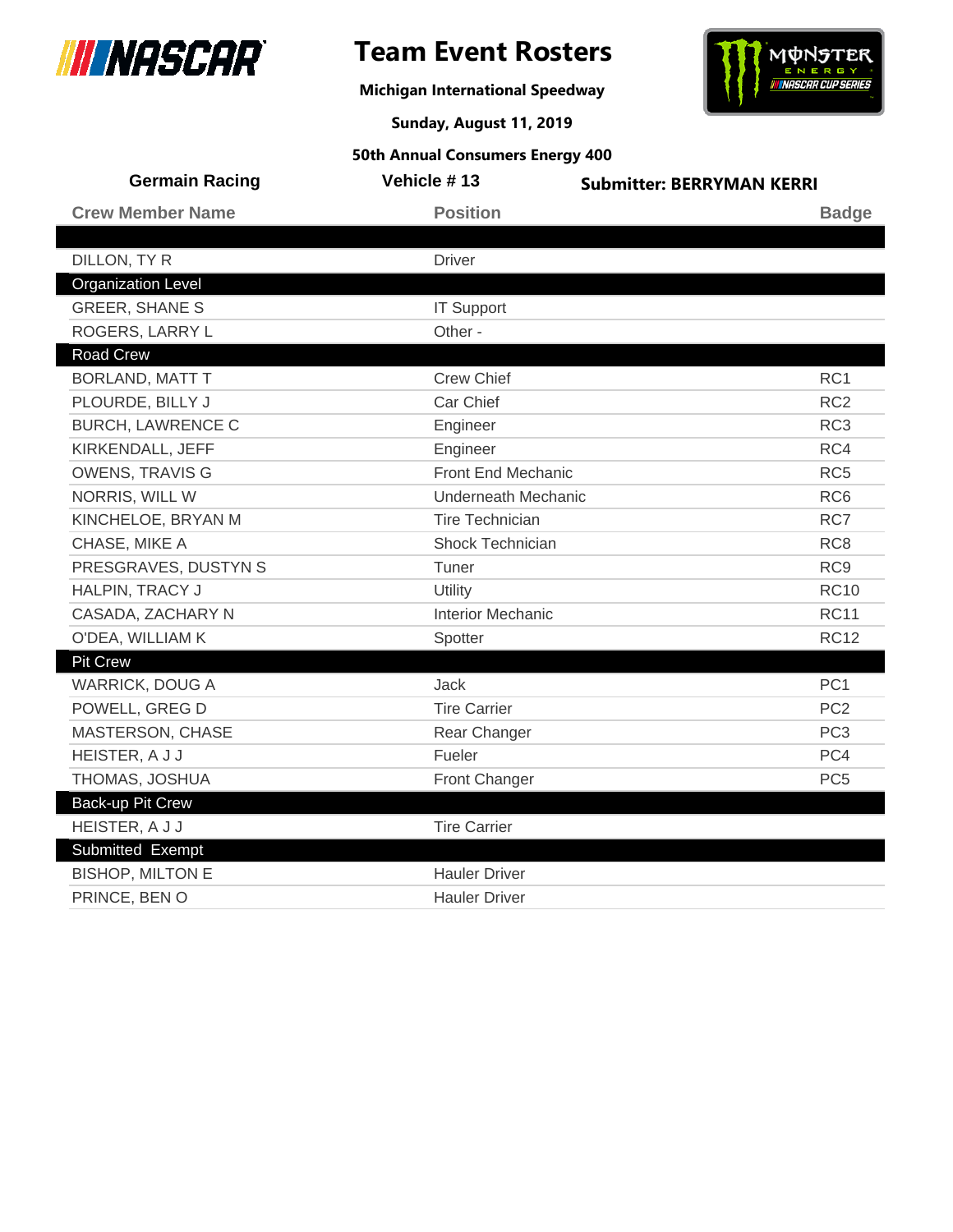

**Michigan International Speedway**



**Sunday, August 11, 2019**

| <b>Stewart-Haas Racing</b> | Vehicle #14                 | <b>Submitter: STIMBERIS JENNIFER</b> |                 |
|----------------------------|-----------------------------|--------------------------------------|-----------------|
| <b>Crew Member Name</b>    | <b>Position</b>             |                                      | <b>Badge</b>    |
|                            |                             |                                      |                 |
| <b>BOWYER, CLINT A</b>     | <b>Driver</b>               |                                      |                 |
| <b>Organization Level</b>  |                             |                                      |                 |
| ZIPADELLI, GREG C          | <b>Competition Director</b> |                                      |                 |
| JUSTICE, CHRIS L           | <b>IT Support</b>           |                                      |                 |
| Road Crew                  |                             |                                      |                 |
| <b>BUGAREWICZ, MIKE M</b>  | <b>Crew Chief</b>           |                                      | RC1             |
| COOK, JERRY J              | Car Chief                   |                                      | RC <sub>2</sub> |
| DEESE, LEE P               | Engineer                    |                                      | RC <sub>3</sub> |
| FAIRWEATHER, ROBBIE M      | <b>Underneath Mechanic</b>  |                                      | RC4             |
| TRICKETT, CHRIS C          | <b>Interior Mechanic</b>    |                                      | RC <sub>5</sub> |
| SILVESTRI, TONY L          | Front End Mechanic          |                                      | RC <sub>6</sub> |
| SMITH, WAYNE D             | Shock Technician            |                                      | RC7             |
| MOELLER, MATTHEW A         | Tuner                       |                                      | RC <sub>8</sub> |
| SCHMIDT, JOSHUA R          | Utility                     |                                      | RC <sub>9</sub> |
| <b>GRIFFIN, BRETT K</b>    | Spotter                     |                                      | <b>RC10</b>     |
| SIMPSON, RUSSELL W         | <b>Tire Technician</b>      |                                      | <b>RC11</b>     |
| KIMBROUGH, JAMES D         | Engineer                    |                                      | <b>RC12</b>     |
| <b>Pit Crew</b>            |                             |                                      |                 |
| COTTEN, SEAN F             | Jack                        |                                      | PC <sub>1</sub> |
| MULDER, RYAN P             | <b>Front Changer</b>        |                                      | PC <sub>2</sub> |
| DOLLARHIDE, COLEMAN R      | Rear Changer                |                                      | PC <sub>3</sub> |
| MOORE, DWAYNE E            | <b>Tire Carrier</b>         |                                      | PC4             |
| <b>KEENER, JAMES M</b>     | Fueler                      |                                      | PC <sub>5</sub> |
| Back-up Pit Crew           |                             |                                      |                 |
| LESLIE, JOSH L             | Front Changer               |                                      |                 |
| PECH, JOSHUA R             | Fueler                      |                                      |                 |
| SCHLYTTER, MATTHEW A       | Jack                        |                                      |                 |
| JACKSON, CHRIS L           | Rear Changer                |                                      |                 |
| HARRIS, MASON              | <b>Tire Carrier</b>         |                                      |                 |
| Submitted Exempt           |                             |                                      |                 |
| HAMILTON, CHRIS L          | <b>Hauler Driver</b>        |                                      |                 |
| LACKEY, DALE W             | <b>Hauler Driver</b>        |                                      |                 |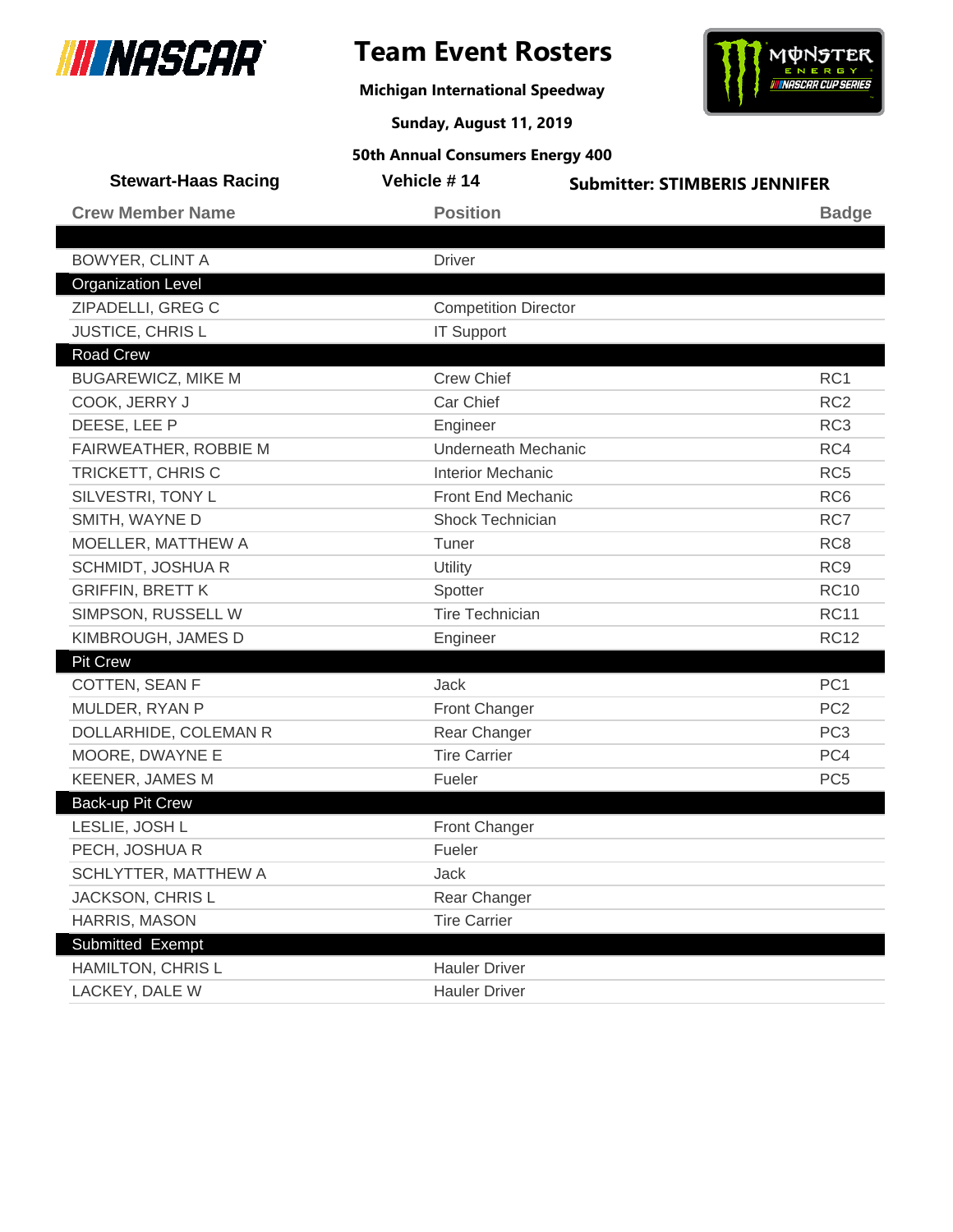

## **Team Event Rosters**

**Michigan International Speedway**



**Sunday, August 11, 2019**

| <b>Premium Motorsports</b> | Vehicle #15                 | <b>Submitter: EGGLESTON SCOTT</b> |
|----------------------------|-----------------------------|-----------------------------------|
| <b>Crew Member Name</b>    | <b>Position</b>             | <b>Badge</b>                      |
|                            |                             |                                   |
| CHASTAIN, ROSS L           | <b>Driver</b>               |                                   |
| <b>Organization Level</b>  |                             |                                   |
| <b>EGGLESTON, SCOTT S</b>  | <b>Competition Director</b> |                                   |
| <b>Road Crew</b>           |                             |                                   |
| <b>TRYSON, PATRICK J</b>   | <b>Crew Chief</b>           | RC <sub>1</sub>                   |
| FORDHAM, MARK W            | Car Chief                   | RC <sub>2</sub>                   |
| <b>GUFFEY, CHRISTOPHER</b> | <b>Interior Mechanic</b>    | RC <sub>3</sub>                   |
| MILLER, MIKE C             | <b>Underneath Mechanic</b>  | RC4                               |
| MCGUIRE, NATHAN J          | <b>Tire Technician</b>      | RC <sub>5</sub>                   |
| MELANSON, JEFF P           | Tuner                       | RC <sub>6</sub>                   |
| BRADSHAW, RANDY            | Spotter                     | RC7                               |
| FLYNN, KEITH B             | Pit Coach                   | RC <sub>8</sub>                   |
| ROBINSON, JAY V            | Utility                     | <b>RC11</b>                       |
| <b>Pit Crew</b>            |                             |                                   |
| ANDERSON, BLAINE           | <b>Front Changer</b>        | PC <sub>1</sub>                   |
| HUMPHREY, JASON A          | <b>Tire Carrier</b>         | PC <sub>2</sub>                   |
| BRIDGEFORTH, ANDREW M      | Rear Changer                | PC <sub>3</sub>                   |
| TURNER, JEREMY B           | Jack                        | PC4                               |
| WATTS, JIMMY H             | Fueler                      | PC <sub>5</sub>                   |
| Back-up Pit Crew           |                             |                                   |
| MILLER, MIKE C             | Front Changer               |                                   |
| GARDNER JR, BUGS W         | Fueler                      |                                   |
| ROBINSON, JAY V            | Jack                        |                                   |
| FORDHAM, MARK W            | Rear Changer                |                                   |
| MCGUIRE, NATHAN J          | <b>Tire Carrier</b>         |                                   |
| Submitted Exempt           |                             |                                   |
| EVERNHAM SR, WILLIE E      | <b>Hauler Driver</b>        |                                   |
| <b>GUFFEY, CHRISTOPHER</b> | <b>Hauler Driver</b>        |                                   |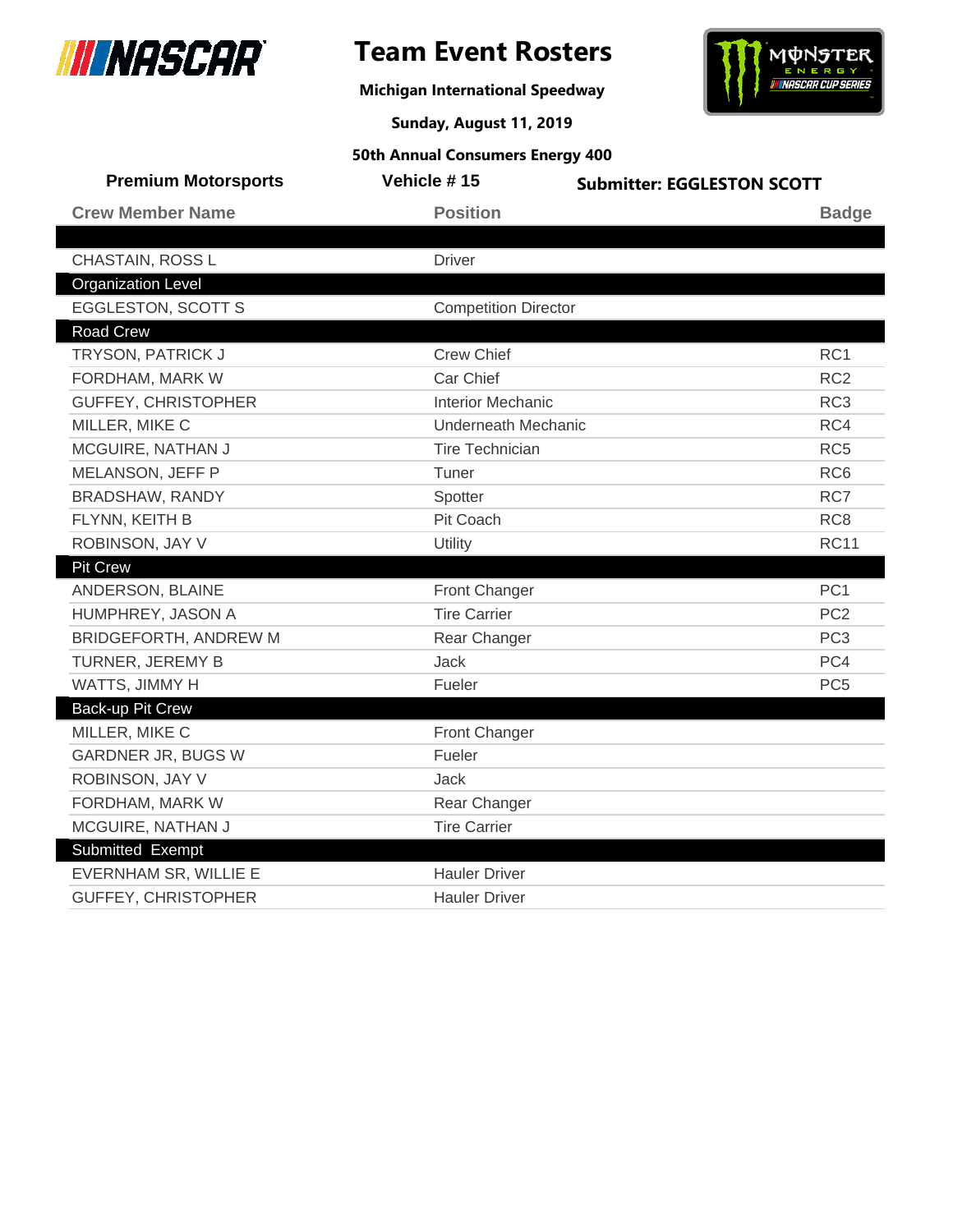

## **Team Event Rosters**

**Michigan International Speedway**



**Sunday, August 11, 2019**

| <b>Roush Fenway Racing</b> | Vehicle #17                 | <b>Submitter: ALLEN KYLE</b> |                 |
|----------------------------|-----------------------------|------------------------------|-----------------|
| <b>Crew Member Name</b>    | <b>Position</b>             |                              | <b>Badge</b>    |
|                            |                             |                              |                 |
| STENHOUSE JR, RICKY        | <b>Driver</b>               |                              |                 |
| <b>Organization Level</b>  |                             |                              |                 |
| KIDD, KEVIN A              | <b>Competition Director</b> |                              |                 |
| <b>BRIDGES, BRANDON M</b>  | <b>IT Support</b>           |                              |                 |
| PUCCIA, MATT J             | <b>Technical Director</b>   |                              |                 |
| <b>Road Crew</b>           |                             |                              |                 |
| PATTIE, BRIAN B            | <b>Crew Chief</b>           |                              | RC <sub>1</sub> |
| MEADOR, ERIC W             | Car Chief                   |                              | RC <sub>2</sub> |
| SEALS JR, RANDY R          | Engineer                    |                              | RC <sub>3</sub> |
| ASHMORE, ANGELA M          | Engineer                    |                              | RC4             |
| <b>HYLTON, BRANDON K</b>   | <b>Front End Mechanic</b>   |                              | RC <sub>5</sub> |
| DE GUISTO, KENNY M         | Mechanic                    |                              | RC <sub>6</sub> |
| CHURCH, CHRISTOPHER M      | <b>Interior Mechanic</b>    |                              | RC7             |
| MINGO, BENNY B             | <b>Tire Technician</b>      |                              | RC <sub>8</sub> |
| MCDONALD, DAVID P          | Shock Technician            |                              | RC <sub>9</sub> |
| SALMONS, JONATHAN B        | Tuner                       |                              | <b>RC10</b>     |
| HERMAN JR, MIKE D          | Spotter                     |                              | <b>RC11</b>     |
| <b>BOWEN, SCOTT W</b>      | Pit Coach                   |                              | <b>RC12</b>     |
| <b>Pit Crew</b>            |                             |                              |                 |
| ROBISON, BRAD M            | Jack                        |                              | PC <sub>1</sub> |
| WING, KEVIN R              | Fueler                      |                              | PC <sub>2</sub> |
| ZUNK, RYAN L               | Front Changer               |                              | PC <sub>3</sub> |
| <b>EDGELL, JUSTIN R</b>    | <b>Tire Carrier</b>         |                              | PC4             |
| WOLFMEIER, KIP K           | Rear Changer                |                              | PC <sub>5</sub> |
| <b>Back-up Pit Crew</b>    |                             |                              |                 |
| UPHOFF, KALE E             | <b>Front Changer</b>        |                              |                 |
| BROWN, MICHAEL J           | Fueler                      |                              |                 |
| WILPS, MATTHEW             | Jack                        |                              |                 |
| <b>GAJDORUS, SETH W</b>    | Rear Changer                |                              |                 |
| MCCLURKIN, TELVIN L        | <b>Tire Carrier</b>         |                              |                 |
| Submitted Exempt           |                             |                              |                 |
| MAYBRY, JAY B              | <b>Hauler Driver</b>        |                              |                 |
| ZIRKLE, JOHN D             | <b>Hauler Driver</b>        |                              |                 |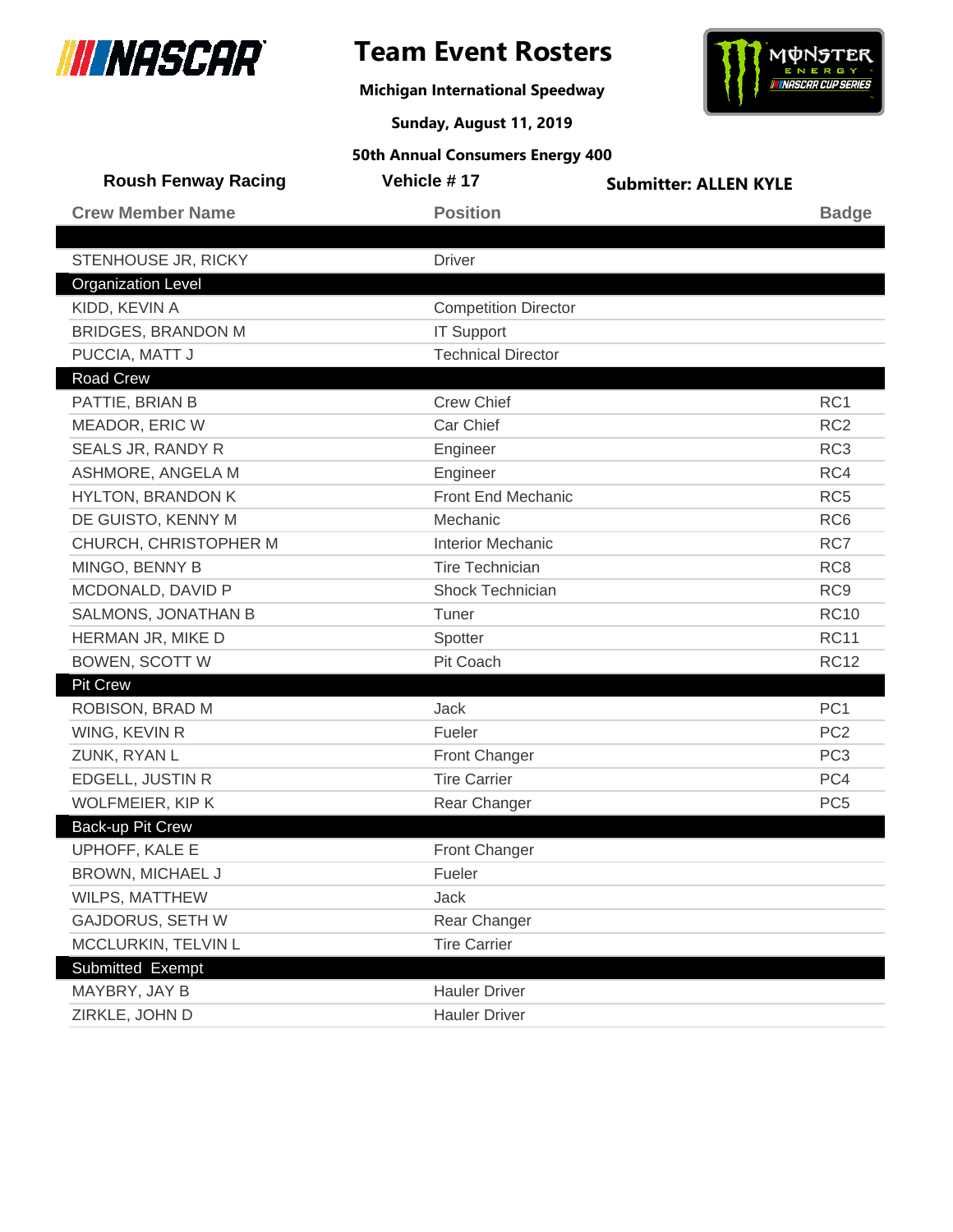

**Michigan International Speedway**



**Sunday, August 11, 2019**

| <b>Joe Gibbs Racing</b>    | Vehicle #18                 | <b>Submitter: LAMBE ROBIN</b> |                 |
|----------------------------|-----------------------------|-------------------------------|-----------------|
| <b>Crew Member Name</b>    | <b>Position</b>             |                               | <b>Badge</b>    |
|                            |                             |                               |                 |
| <b>BUSCH, KYLE T</b>       | <b>Driver</b>               |                               |                 |
| <b>Organization Level</b>  |                             |                               |                 |
| <b>BROWN, WALLY S</b>      | <b>Competition Director</b> |                               |                 |
| HUNSUCKER, YATES M         | <b>IT Support</b>           |                               |                 |
| <b>Road Crew</b>           |                             |                               |                 |
| STEVENS, ADAM G            | <b>Crew Chief</b>           |                               | RC1             |
| <b>BELLOWS, NATE D</b>     | Car Chief                   |                               | RC <sub>2</sub> |
| ALLEN, TYLER K             | Engineer                    |                               | RC <sub>3</sub> |
| HARTMAN, WILLIAM H         | Engineer                    |                               | RC4             |
| CHASE, CHRIS J             | <b>Shock Technician</b>     |                               | RC <sub>5</sub> |
| FOSTER, TODD W             | <b>Interior Mechanic</b>    |                               | RC <sub>6</sub> |
| JONES, CHRIS F             | Front End Mechanic          |                               | RC7             |
| LAPE, WESLEY G             | <b>Underneath Mechanic</b>  |                               | RC <sub>8</sub> |
| DESROCHER, JON R           | <b>Tire Technician</b>      |                               | RC <sub>9</sub> |
| <b>BUTTERFIELD, KIRK A</b> | Tuner                       |                               | <b>RC10</b>     |
| PULVER, JASON D            | Utility                     |                               | <b>RC11</b>     |
| HIRSCHMAN III, ANTHONY     | Spotter                     |                               | <b>RC12</b>     |
| <b>Pit Crew</b>            |                             |                               |                 |
| FORD, TJ S                 | Jack                        |                               | PC <sub>1</sub> |
| WAUGH, CAMRON L            | <b>Front Changer</b>        |                               | PC <sub>2</sub> |
| CROSSEN, JOE L             | <b>Tire Carrier</b>         |                               | PC <sub>3</sub> |
| <b>CORDERO, JEFF S</b>     | Rear Changer                |                               | PC4             |
| <b>TYRRELL, MATTHEW A</b>  | Fueler                      |                               | PC <sub>5</sub> |
| Back-up Pit Crew           |                             |                               |                 |
| HARTMAN, ADAM M            | Front Changer               |                               |                 |
| EASTLAND, BRIAN A          | Fueler                      |                               |                 |
| THACKER, CHARLES J         | Jack                        |                               |                 |
| YOUKER, DEVEN J            | Rear Changer                |                               |                 |
| HALL, CHRIS J              | <b>Tire Carrier</b>         |                               |                 |
| Submitted Exempt           |                             |                               |                 |
| <b>GREENE, BRENDAN K</b>   | <b>Hauler Driver</b>        |                               |                 |
| PRICE, JAMIE L             | <b>Hauler Driver</b>        |                               |                 |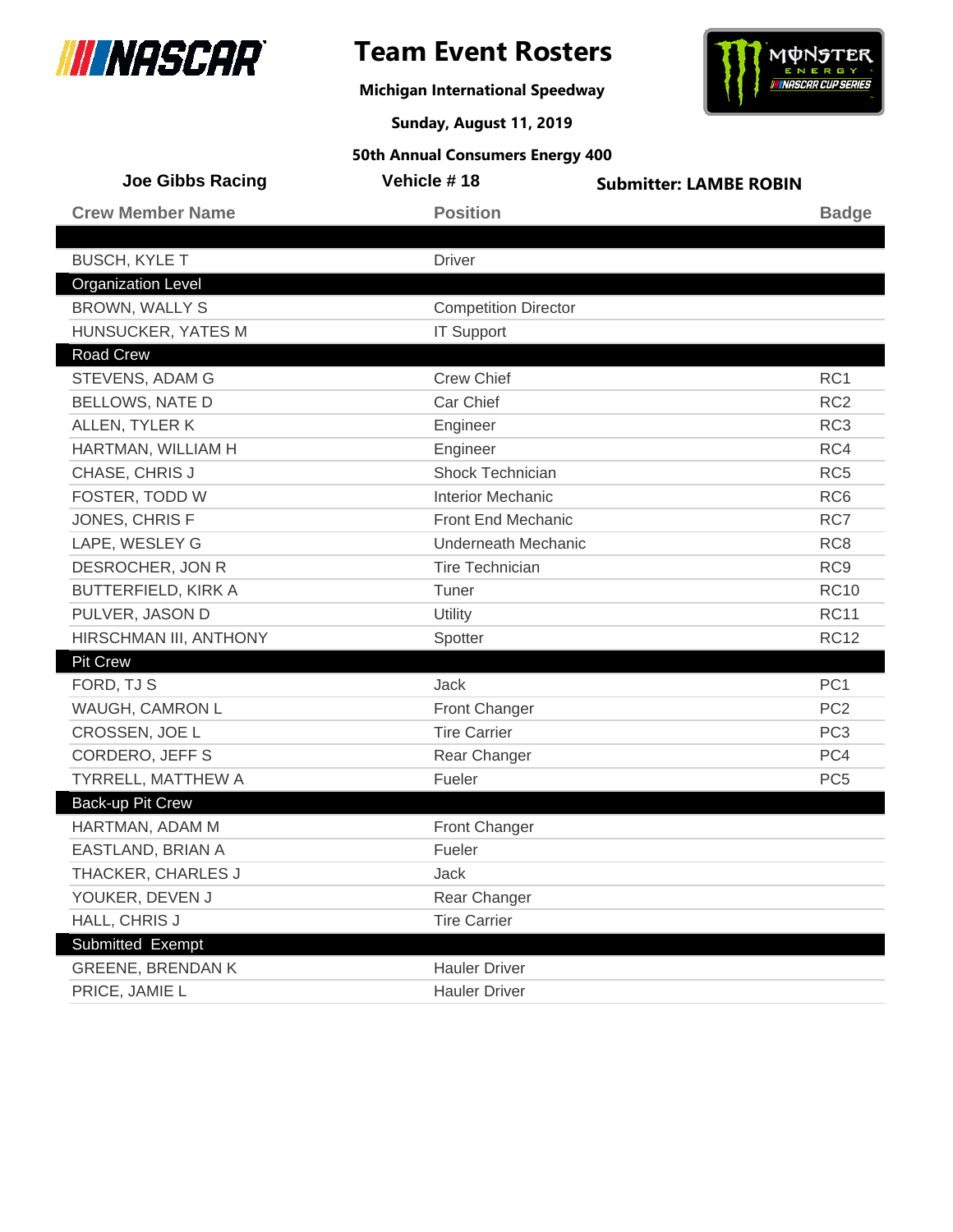

**Michigan International Speedway**



**Sunday, August 11, 2019**

| <b>Joe Gibbs Racing</b>   | Vehicle #19                 | <b>Submitter: LAMBE ROBIN</b> |
|---------------------------|-----------------------------|-------------------------------|
| <b>Crew Member Name</b>   | <b>Position</b>             | <b>Badge</b>                  |
|                           |                             |                               |
| TRUEX JR, MARTIN L        | <b>Driver</b>               |                               |
| <b>Organization Level</b> |                             |                               |
| <b>BROWN, WALLY S</b>     | <b>Competition Director</b> |                               |
| HUNSUCKER, YATES M        | <b>IT Support</b>           |                               |
| Road Crew                 |                             |                               |
| PEARN, COLE R             | <b>Crew Chief</b>           | RC1                           |
| SMALL, JAMES E            | Engineer                    | RC <sub>2</sub>               |
| ADKINS, JT T              | Engineer                    | RC <sub>3</sub>               |
| HARRIS, BLAKE B           | Car Chief                   | RC4                           |
| RUDY, DAVE R              | Front End Mechanic          | RC <sub>5</sub>               |
| CARMICHAEL, TODD A        | <b>Interior Mechanic</b>    | RC <sub>6</sub>               |
| MARTIN, RYAN R            | <b>Underneath Mechanic</b>  | RC7                           |
| <b>BIBLE, DREW A</b>      | Shock Technician            | RC <sub>8</sub>               |
| DIBLASI, TOMMY J          | <b>Tire Technician</b>      | RC <sub>9</sub>               |
| HUGHES, CLAYTON O         | Spotter                     | <b>RC10</b>                   |
| HULS, GREGG A             | Tuner                       | <b>RC11</b>                   |
| HAALAND, BRIAN L          | Pit Coach                   | <b>RC12</b>                   |
| <b>Pit Crew</b>           |                             |                               |
| O'DELL, DAVID J           | Jack                        | PC <sub>1</sub>               |
| ROBINSON, CLAY A          | <b>Front Changer</b>        | PC <sub>2</sub>               |
| <b>GROEN, ERIC D</b>      | <b>Tire Carrier</b>         | PC <sub>3</sub>               |
| <b>CUNNINGHAM, LEE R</b>  | Rear Changer                | PC4                           |
| PURCELL, KENNETH G        | Fueler                      | PC <sub>5</sub>               |
| <b>Back-up Pit Crew</b>   |                             |                               |
| HARTMAN, ADAM M           | <b>Front Changer</b>        |                               |
| EASTLAND, BRIAN A         | Fueler                      |                               |
| THACKER, CHARLES J        | Jack                        |                               |
| YOUKER, DEVEN J           | Rear Changer                |                               |
| HALL, CHRIS J             | <b>Tire Carrier</b>         |                               |
| Submitted Exempt          |                             |                               |
| BAZZELL, KYLE L           | <b>Hauler Driver</b>        |                               |
| PITCHER, KENNETH R        | <b>Hauler Driver</b>        |                               |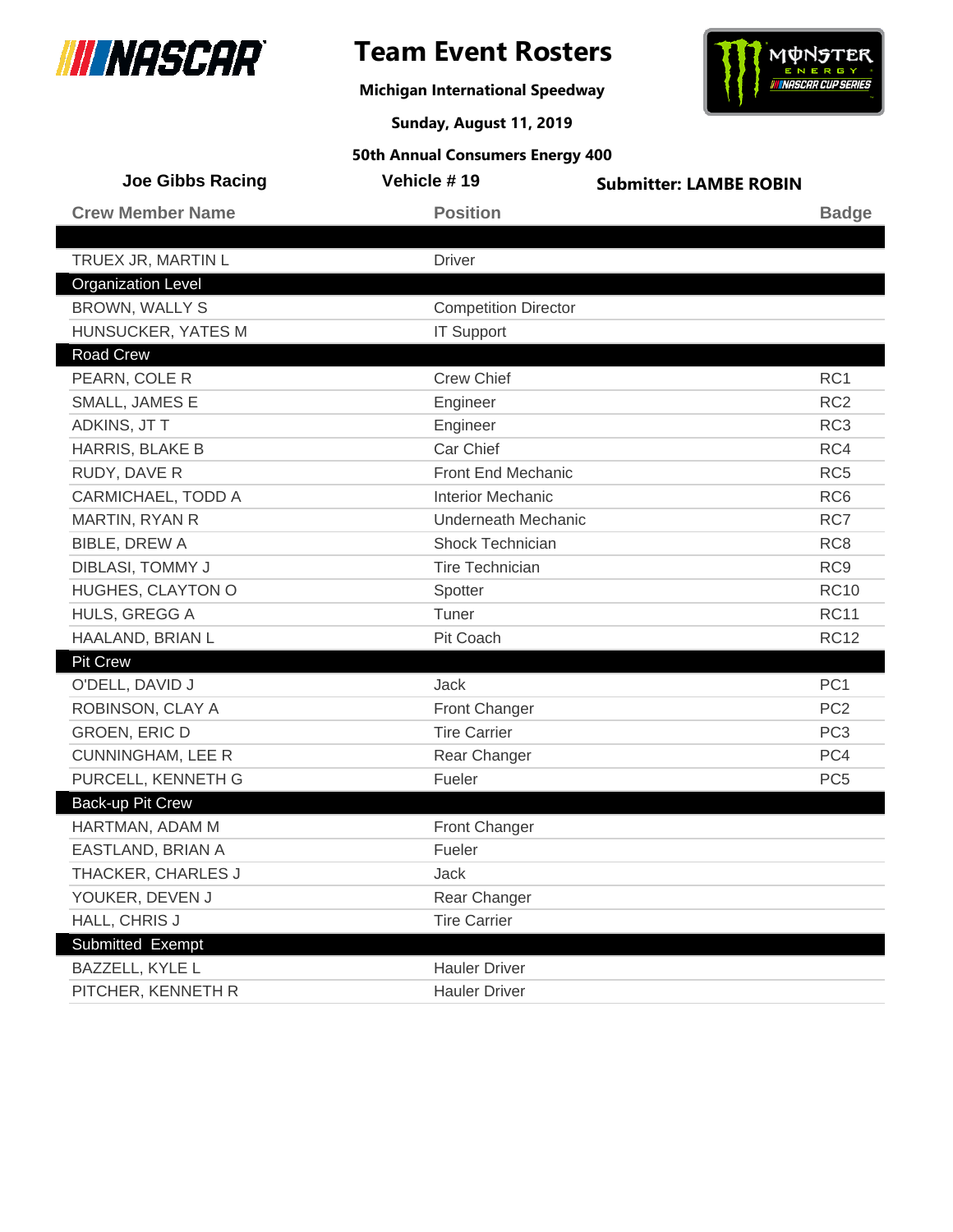

**Michigan International Speedway**



**Sunday, August 11, 2019**

| <b>Team Penske</b>        | Vehicle #2                  | <b>Submitter: FULTZ ANGELA</b> |
|---------------------------|-----------------------------|--------------------------------|
| <b>Crew Member Name</b>   | <b>Position</b>             | <b>Badge</b>                   |
|                           |                             |                                |
| KESELOWSKI, BRAD A        | <b>Driver</b>               |                                |
| <b>Organization Level</b> |                             |                                |
| <b>GEISLER, TRAVIS F</b>  | <b>Competition Director</b> |                                |
| PERRY, DAVID C            | <b>IT Support</b>           |                                |
| POWER, KYLE J             | <b>IT Support</b>           |                                |
| <b>BUSKIRK, KEVIN C</b>   | <b>Technical Director</b>   |                                |
| <b>Road Crew</b>          |                             |                                |
| WOLFE, PAUL S             | <b>Crew Chief</b>           | RC1                            |
| PRESSLEY, COLEMAN C       | Spotter                     | RC <sub>2</sub>                |
| POPE, BRANDON K           | Engineer                    | RC <sub>3</sub>                |
| HASSLER, JONATHAN M       | Engineer                    | RC4                            |
| KELLEY, JERRY C           | Car Chief                   | RC <sub>5</sub>                |
| MACQUEEN, BRIAN J         | Front End Mechanic          | RC <sub>6</sub>                |
| WHITAKER, TIM D           | <b>Interior Mechanic</b>    | RC7                            |
| CHANNING, STEVE W         | <b>Underneath Mechanic</b>  | RC <sub>8</sub>                |
| HILL, CHRIS W             | Shock Technician            | RC <sub>9</sub>                |
| LEATHERWOOD, CLINT J      | <b>Tire Technician</b>      | <b>RC10</b>                    |
| NICKELS, MARK A           | Tuner                       | <b>RC11</b>                    |
| ORTEGA, MIKE P            | Utility                     | <b>RC12</b>                    |
| <b>Pit Crew</b>           |                             |                                |
| MASLING, HUNTER A         | Front Changer               | PC <sub>1</sub>                |
| OGLES, JEREMY L           | <b>Tire Carrier</b>         | PC <sub>2</sub>                |
| SEMINARA, JAKE I          | Rear Changer                | PC <sub>3</sub>                |
| <b>BRANNON, BRAXTON H</b> | <b>Jack</b>                 | PC4                            |
| HENSLEY, NICK S           | Fueler                      | PC <sub>5</sub>                |
| Back-up Pit Crew          |                             |                                |
| PREVETTE, JUSTIN S        | <b>Front Changer</b>        |                                |
| <b>BAKER, BLAKE B</b>     | Fueler                      |                                |
| GATLING, STAFFORD O       | Jack                        |                                |
| THOMPSON, CURTIS F        | Rear Changer                |                                |
| APSEY, TREVOR R           | <b>Tire Carrier</b>         |                                |
| Submitted Exempt          |                             |                                |
| MINTON, CHRIS R           | <b>Hauler Driver</b>        |                                |
| WILLIAMS, MICHAEL M       | <b>Hauler Driver</b>        |                                |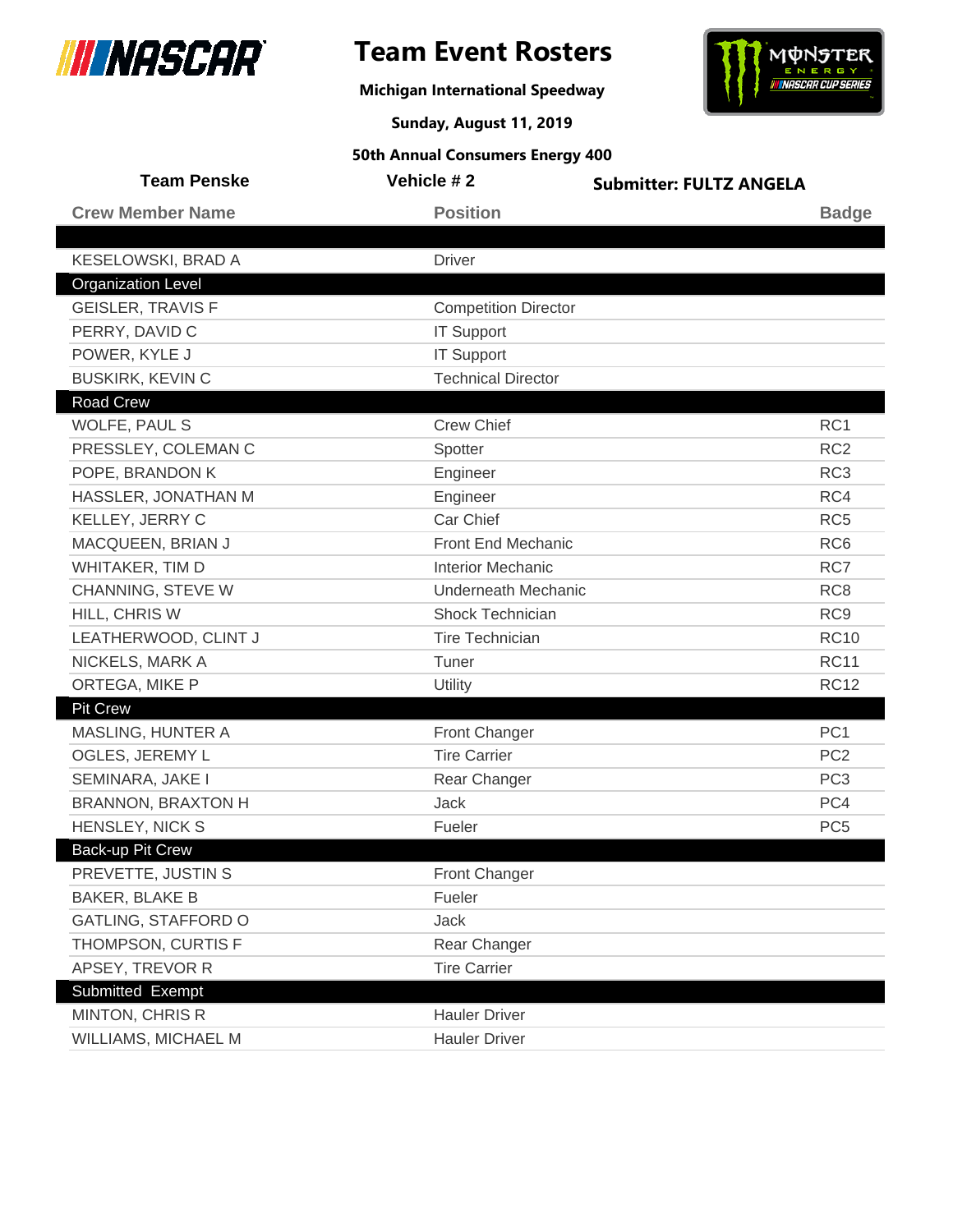

**Michigan International Speedway**



**Sunday, August 11, 2019**

| <b>Joe Gibbs Racing</b>   | Vehicle # 20                | <b>Submitter: LAMBE ROBIN</b> |
|---------------------------|-----------------------------|-------------------------------|
| <b>Crew Member Name</b>   | <b>Position</b>             | <b>Badge</b>                  |
|                           |                             |                               |
| JONES, ERIK B             | <b>Driver</b>               |                               |
| <b>Organization Level</b> |                             |                               |
| <b>BROWN, WALLY S</b>     | <b>Competition Director</b> |                               |
| HUNSUCKER, YATES M        | <b>IT Support</b>           |                               |
| <b>Road Crew</b>          |                             |                               |
| <b>GAYLE, CHRIS W</b>     | <b>Crew Chief</b>           | RC <sub>1</sub>               |
| CHAVKA, SETH D            | Engineer                    | RC <sub>2</sub>               |
| HALPAINY, JAIK            | Engineer                    | RC <sub>3</sub>               |
| OVERSTREET, JASON R       | Car Chief                   | RC4                           |
| HAMM, TONY D              | Front End Mechanic          | RC <sub>5</sub>               |
| PEIFFER, JUSTIN B         | <b>Interior Mechanic</b>    | RC <sub>6</sub>               |
| STOCK, TRAVIS M           | <b>Underneath Mechanic</b>  | RC7                           |
| MYERS, SCOTT D            | Shock Technician            | RC <sub>8</sub>               |
| SHIRES, JEROLD D          | <b>Tire Technician</b>      | RC <sub>9</sub>               |
| CARELLI, RICK D           | Spotter                     | <b>RC10</b>                   |
| BAJEK, DAN R              | Tuner                       | <b>RC11</b>                   |
| <b>BERRIER, TODD M</b>    | Utility                     | <b>RC12</b>                   |
| <b>Pit Crew</b>           |                             |                               |
| PIERCE, ERNIE F           | Jack                        | PC <sub>1</sub>               |
| NECAISE, DUSTIN T         | <b>Front Changer</b>        | PC <sub>2</sub>               |
| HARRIS, KEVIN M           | <b>Tire Carrier</b>         | PC <sub>3</sub>               |
| <b>HICKS, MICHAEL J</b>   | Rear Changer                | PC4                           |
| WHITE, JUSTIN J           | Fueler                      | PC <sub>5</sub>               |
| Back-up Pit Crew          |                             |                               |
| HARTMAN, ADAM M           | Front Changer               |                               |
| EASTLAND, BRIAN A         | Fueler                      |                               |
| THACKER, CHARLES J        | Jack                        |                               |
| YOUKER, DEVEN J           | Rear Changer                |                               |
| HALL, CHRIS J             | <b>Tire Carrier</b>         |                               |
| Submitted Exempt          |                             |                               |
| LEMAY, CHUCK E            | <b>Hauler Driver</b>        |                               |
| MIKO, CHRIS M             | <b>Hauler Driver</b>        |                               |
| HEBERT, LEYNA             | Trainer / Masseuse          |                               |
| JONES, LINDSAY E          | Trainer / Masseuse          |                               |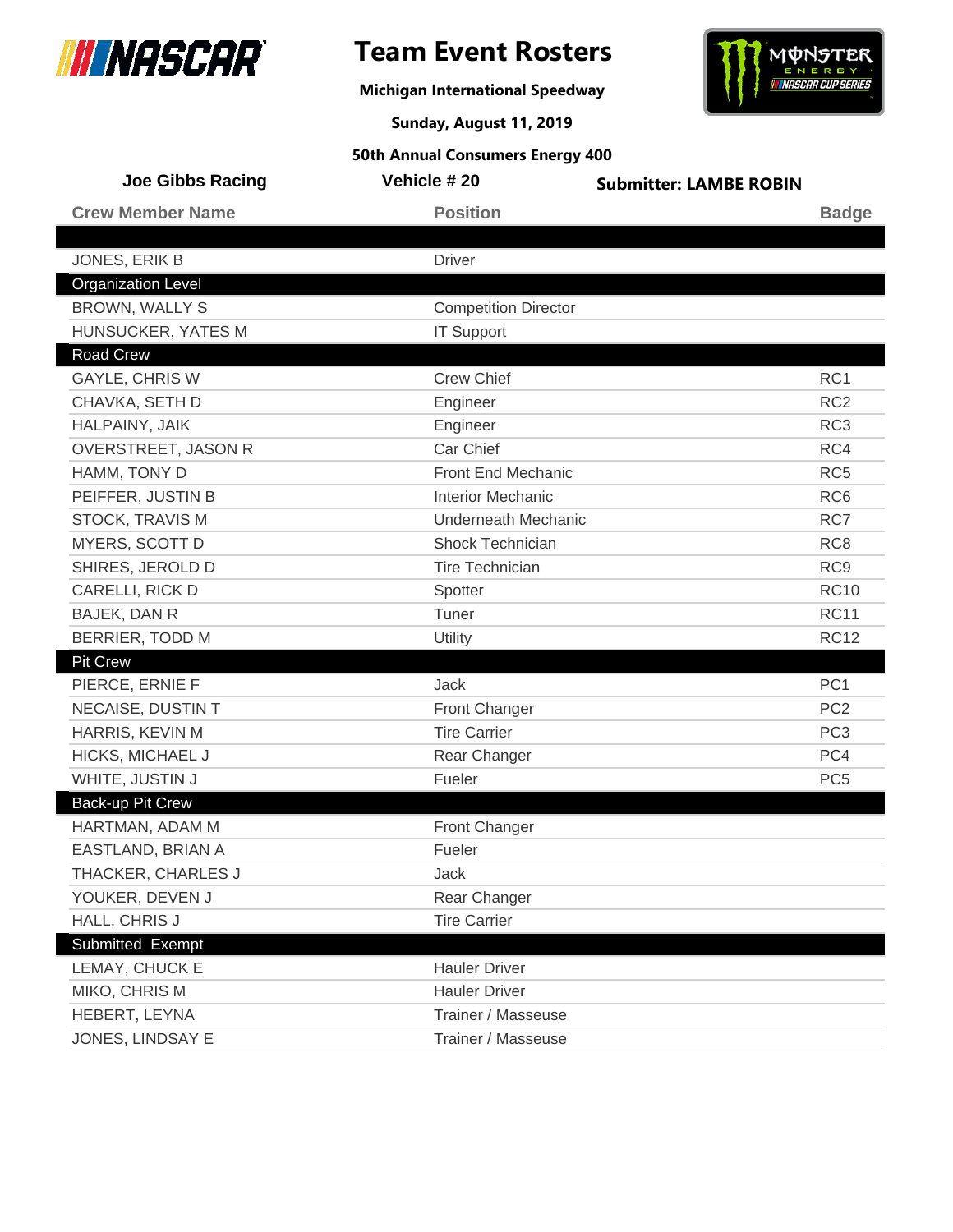

**Michigan International Speedway**



**Sunday, August 11, 2019**

| <b>Wood Brothers Racing</b> | Vehicle # 21                | <b>Submitter: HALL KIM</b> |                 |
|-----------------------------|-----------------------------|----------------------------|-----------------|
| <b>Crew Member Name</b>     | <b>Position</b>             |                            | <b>Badge</b>    |
|                             |                             |                            |                 |
| MENARD, PAUL C              | <b>Driver</b>               |                            |                 |
| <b>Organization Level</b>   |                             |                            |                 |
| <b>GEISLER, TRAVIS F</b>    | <b>Competition Director</b> |                            |                 |
| PERRY, DAVID C              | <b>IT Support</b>           |                            |                 |
| <b>BUSKIRK, KEVIN C</b>     | <b>Technical Director</b>   |                            |                 |
| <b>Road Crew</b>            |                             |                            |                 |
| ERWIN, GREG A               | <b>Crew Chief</b>           |                            | RC <sub>1</sub> |
| PALMER, TONY V              | Engineer                    |                            | RC <sub>2</sub> |
| <b>BISSON, JOSEPH K</b>     | Engineer                    |                            | RC <sub>3</sub> |
| CURWOOD, WILLIAM A          | Car Chief                   |                            | RC4             |
| SMITH, MICHAEL M            | Front End Mechanic          |                            | RC <sub>5</sub> |
| <b>WENTZ, BRENT A</b>       | <b>Interior Mechanic</b>    |                            | RC <sub>6</sub> |
| FENWICK, ROGER T            | <b>Underneath Mechanic</b>  |                            | RC7             |
| CASTRO, MARCOS D            | Shock Technician            |                            | RC <sub>8</sub> |
| LYDEN, PATRICK P            | <b>Tire Technician</b>      |                            | RC <sub>9</sub> |
| MEIER, JOEY R               | Spotter                     |                            | <b>RC10</b>     |
| ALEXANDER, TRAVIS R         | Tuner                       |                            | <b>RC11</b>     |
| <b>BERGMAN, RANDY R</b>     | Utility                     |                            | <b>RC12</b>     |
| <b>Pit Crew</b>             |                             |                            |                 |
| LINKER, BRANDON K           | <b>Front Changer</b>        |                            | PC <sub>1</sub> |
| OGLES, DWAYNE D             | Rear Changer                |                            | PC <sub>2</sub> |
| MILLS, JESSE L              | <b>Tire Carrier</b>         |                            | PC <sub>3</sub> |
| <b>GRAY, PATRICK E</b>      | Jack                        |                            | PC4             |
| REISSMANN, JUSTIN F         | Fueler                      |                            | PC <sub>5</sub> |
| <b>Back-up Pit Crew</b>     |                             |                            |                 |
| PREVETTE, JUSTIN S          | <b>Front Changer</b>        |                            |                 |
| <b>BAKER, BLAKE B</b>       | Fueler                      |                            |                 |
| <b>GATLING, STAFFORD O</b>  | Jack                        |                            |                 |
| THOMPSON, CURTIS F          | Rear Changer                |                            |                 |
| APSEY, TREVOR R             | <b>Tire Carrier</b>         |                            |                 |
| Submitted Exempt            |                             |                            |                 |
| KOHN, CHAD A                | <b>Hauler Driver</b>        |                            |                 |
| MELTON, MICHAEL C           | <b>Hauler Driver</b>        |                            |                 |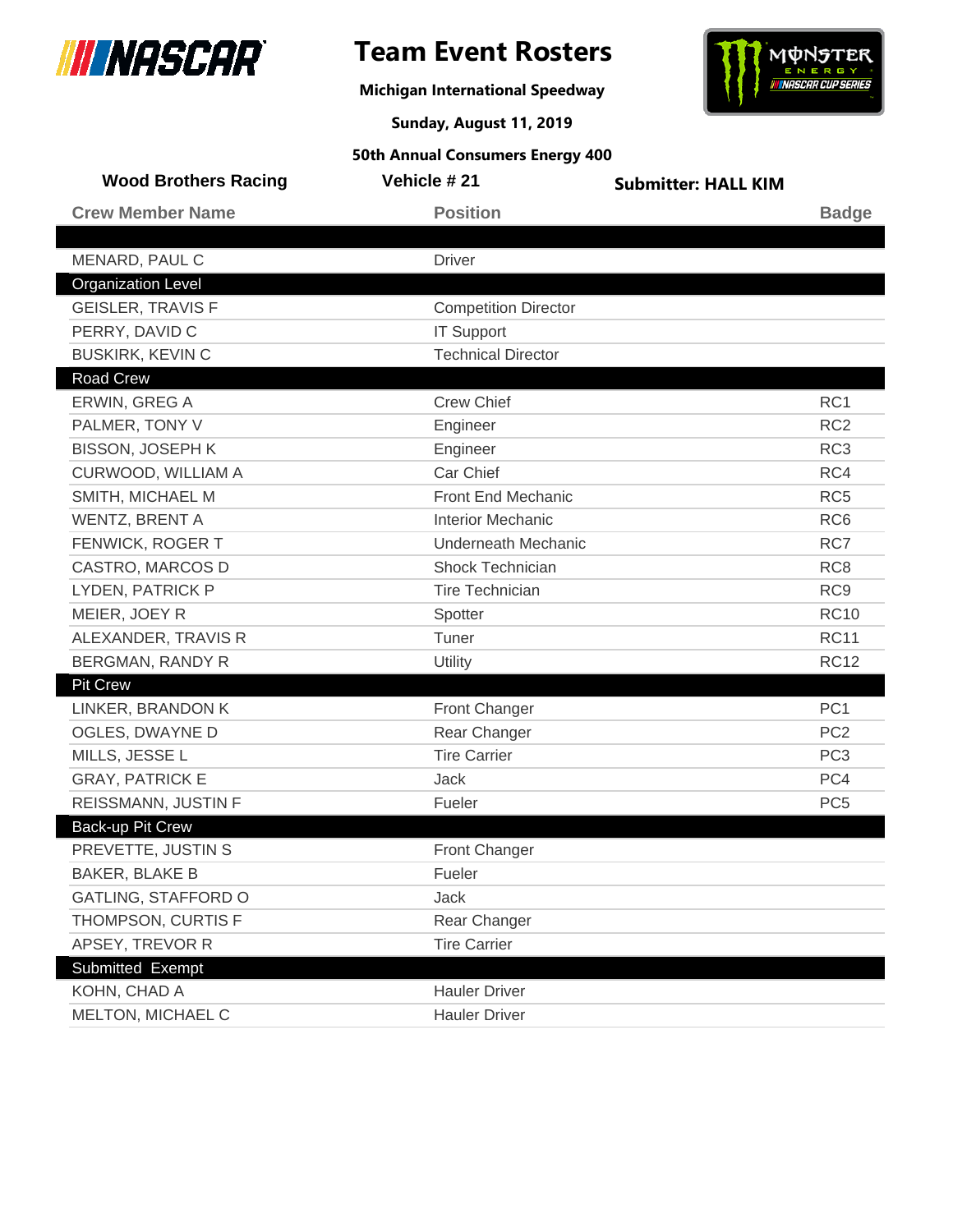

**Michigan International Speedway**



**Sunday, August 11, 2019**

| <b>Team Penske</b>        | Vehicle #22                 | <b>Submitter: FULTZ ANGELA</b> |                 |
|---------------------------|-----------------------------|--------------------------------|-----------------|
| <b>Crew Member Name</b>   | <b>Position</b>             |                                | <b>Badge</b>    |
|                           |                             |                                |                 |
| LOGANO, JOEY T            | <b>Driver</b>               |                                |                 |
| <b>Organization Level</b> |                             |                                |                 |
| <b>GEISLER, TRAVIS F</b>  | <b>Competition Director</b> |                                |                 |
| PERRY, DAVID C            | <b>IT Support</b>           |                                |                 |
| POWER, KYLE J             | <b>IT Support</b>           |                                |                 |
| <b>BUSKIRK, KEVIN C</b>   | <b>Technical Director</b>   |                                |                 |
| <b>Road Crew</b>          |                             |                                |                 |
| <b>GORDON, TODD B</b>     | <b>Crew Chief</b>           |                                | RC1             |
| MAJORS, TJ J              | Spotter                     |                                | RC <sub>2</sub> |
| STANLEY, MILES M          | Engineer                    |                                | RC <sub>3</sub> |
| GUIDONE, JOHN M           | Engineer                    |                                | RC4             |
| FOX, RAYMOND L            | Car Chief                   |                                | RC <sub>5</sub> |
| THOUSAND, JEFF D          | Front End Mechanic          |                                | RC <sub>6</sub> |
| LYNCH, DANIEL J           | <b>Interior Mechanic</b>    |                                | RC7             |
| WILLIAMS, STEVE C         | <b>Underneath Mechanic</b>  |                                | RC <sub>8</sub> |
| ZAMBRANO, RAMON A         | <b>Shock Technician</b>     |                                | RC <sub>9</sub> |
| NICHOLS JR, DAVE B        | <b>Tire Technician</b>      |                                | <b>RC10</b>     |
| SHOFE, KEVIN A            | Tuner                       |                                | <b>RC11</b>     |
| CHERRY, TRENT N           | Utility                     |                                | <b>RC12</b>     |
| <b>Pit Crew</b>           |                             |                                |                 |
| HATCHER, THOMAS C         | Front Changer               |                                | PC <sub>1</sub> |
| DOWELL, DYLAN B           | <b>Tire Carrier</b>         |                                | PC <sub>2</sub> |
| PRICE, ZACHARY W          | Rear Changer                |                                | PC <sub>3</sub> |
| RICKETTS, NATHAN W        | Jack                        |                                | PC4             |
| <b>CONKLIN, CHRIS A</b>   | Fueler                      |                                | PC <sub>5</sub> |
| Back-up Pit Crew          |                             |                                |                 |
| PREVETTE, JUSTIN S        | Front Changer               |                                |                 |
| <b>BAKER, BLAKE B</b>     | Fueler                      |                                |                 |
| GATLING, STAFFORD O       | Jack                        |                                |                 |
| THOMPSON, CURTIS F        | Rear Changer                |                                |                 |
| APSEY, TREVOR R           | <b>Tire Carrier</b>         |                                |                 |
| Submitted Exempt          |                             |                                |                 |
| <b>BOSCH, JUSTIN J</b>    | <b>Hauler Driver</b>        |                                |                 |
| SORBER, GREG R            | <b>Hauler Driver</b>        |                                |                 |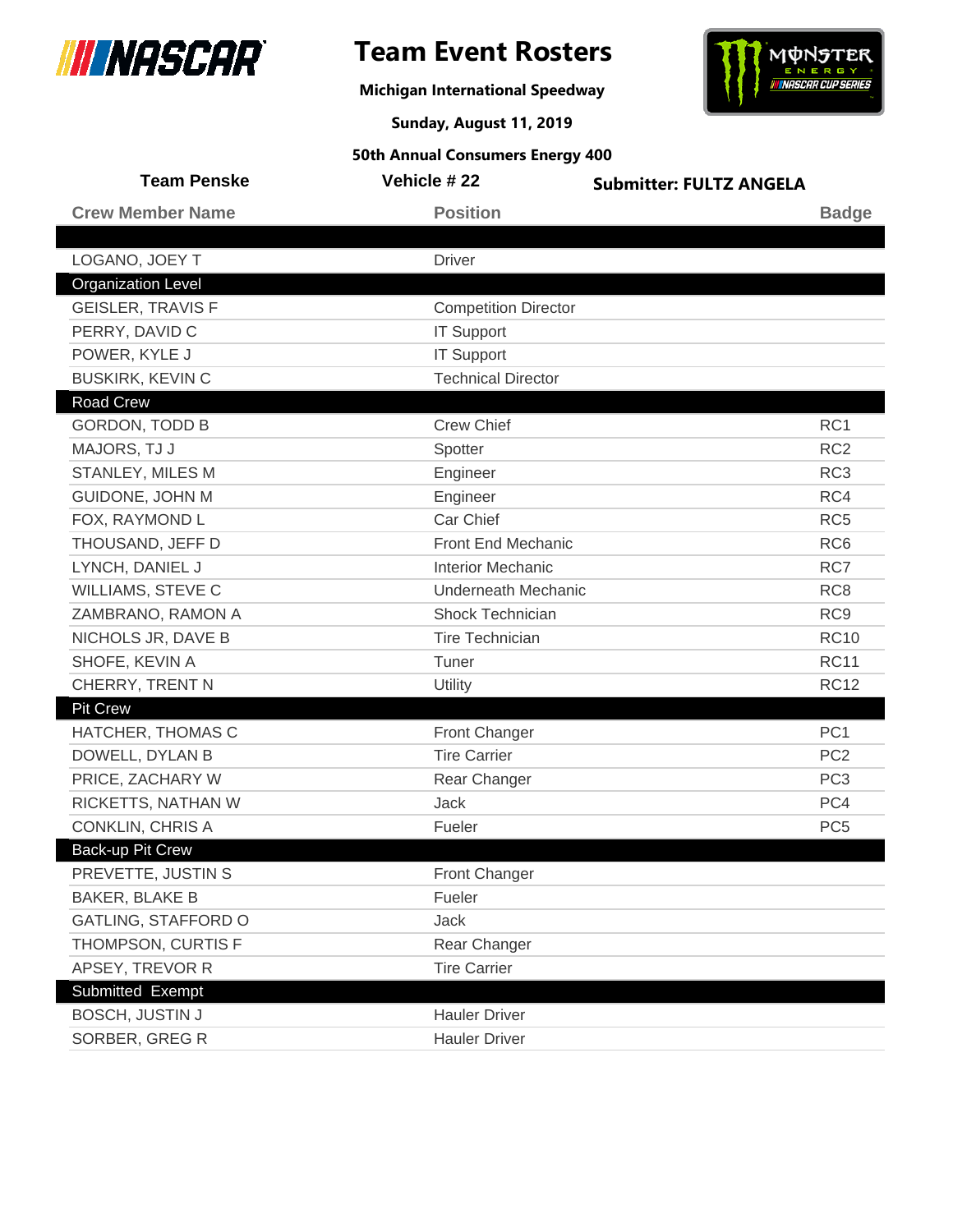

**Michigan International Speedway**



**Sunday, August 11, 2019**

| <b>Hendrick Motorsports</b> | Vehicle #24                 | <b>Submitter: LANDIS MICHAEL</b> |
|-----------------------------|-----------------------------|----------------------------------|
| <b>Crew Member Name</b>     | <b>Position</b>             | <b>Badge</b>                     |
|                             |                             |                                  |
| <b>BYRON, WILLIAM M</b>     | <b>Driver</b>               |                                  |
| <b>Organization Level</b>   |                             |                                  |
| ANDREWS, JEFF J             | <b>Competition Director</b> |                                  |
| CABRERA, KON                | <b>IT Support</b>           |                                  |
| WALSH, BRIAN                | <b>IT Support</b>           |                                  |
| <b>GRUBB, DARIAN K</b>      | <b>Technical Director</b>   |                                  |
| <b>Road Crew</b>            |                             |                                  |
| KNAUS, CHAD A               | <b>Crew Chief</b>           | RC <sub>1</sub>                  |
| JONES, TYLER E              | Car Chief                   | RC <sub>2</sub>                  |
| BROWN, ZACHARY A            | Engineer                    | RC <sub>3</sub>                  |
| MCSWAIN, BRANDON J          | Engineer                    | RC4                              |
| SMITH, ADAM J               | <b>Shock Technician</b>     | RC <sub>5</sub>                  |
| SIPES, TY M                 | Front End Mechanic          | RC <sub>6</sub>                  |
| MADILL, MICHAEL E           | <b>Underneath Mechanic</b>  | RC7                              |
| LUPIEN, ZAC K               | <b>Tire Technician</b>      | RC <sub>8</sub>                  |
| BOWMAN, JACOB J             | <b>Interior Mechanic</b>    | RC <sub>9</sub>                  |
| PROCTOR, BEN H              | Tuner                       | <b>RC10</b>                      |
| BOYD II, TAB A              | Spotter                     | <b>RC11</b>                      |
| STEGER, NICK B              | Utility                     | <b>RC12</b>                      |
| <b>Pit Crew</b>             |                             |                                  |
| DICKEY, AUSTIN              | <b>Front Changer</b>        | PC <sub>1</sub>                  |
| ROBERTS, JOHNNY L           | Rear Changer                | PC <sub>2</sub>                  |
| LUDWIG, ERIC M              | <b>Jack</b>                 | PC <sub>3</sub>                  |
| PATTON, RYAN                | <b>Tire Carrier</b>         | PC4                              |
| WALKER, LANDON              | Fueler                      | PC <sub>5</sub>                  |
| Back-up Pit Crew            |                             |                                  |
| TASSER, DONNIE F            | Front Changer               |                                  |
| LEHMAN, MATTHEW             | Fueler                      |                                  |
| <b>BISHOP, SPENCER</b>      | Jack                        |                                  |
| OSSOWSKI, ORANE             | Rear Changer                |                                  |
| <b>GRIER, BRANDON</b>       | <b>Tire Carrier</b>         |                                  |
| Submitted Exempt            |                             |                                  |
| ELLIS, MARK T               | <b>Hauler Driver</b>        |                                  |
| GRAY, JASON O               | <b>Hauler Driver</b>        |                                  |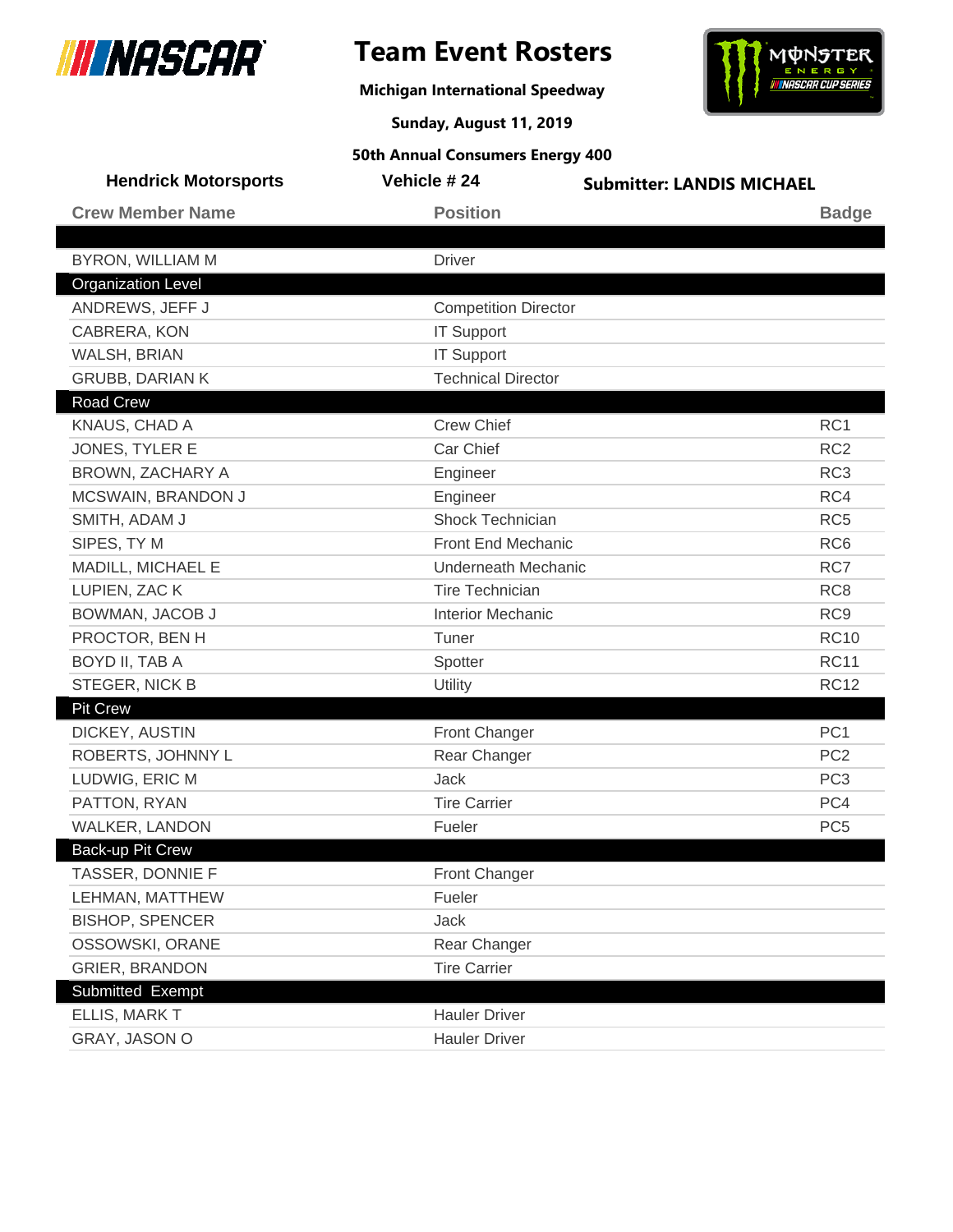

**Michigan International Speedway**



**Sunday, August 11, 2019**

| <b>Premium Motorsports</b> | Vehicle #27                 | <b>Submitter: EGGLESTON SCOTT</b> |
|----------------------------|-----------------------------|-----------------------------------|
| <b>Crew Member Name</b>    | <b>Position</b>             | <b>Badge</b>                      |
|                            |                             |                                   |
| HOUFF, QUIN W              | <b>Driver</b>               |                                   |
| <b>Organization Level</b>  |                             |                                   |
| <b>EGGLESTON, SCOTT S</b>  | <b>Competition Director</b> |                                   |
| <b>Road Crew</b>           |                             |                                   |
| SOSPENZO, PETER J          | <b>Crew Chief</b>           | RC <sub>1</sub>                   |
| KRASZEWSKI, MATT J         | Car Chief                   | RC <sub>2</sub>                   |
| HAWLEY, ANDREW J           | <b>Interior Mechanic</b>    | RC <sub>3</sub>                   |
| KAZURA, SCOTT H            | <b>Underneath Mechanic</b>  | RC4                               |
| TUCKER, THOMAS J           | <b>Tire Technician</b>      | RC <sub>5</sub>                   |
| <b>GARDNER JR, BUGS W</b>  | Tuner                       | RC <sub>6</sub>                   |
| SORENSON, REED R           | Spotter                     | RC7                               |
| EFAW II, CHUCK A           | Pit Coach                   | RC <sub>8</sub>                   |
| CAMPBELL, JOE A            | Utility                     | <b>RC11</b>                       |
| <b>Pit Crew</b>            |                             |                                   |
| DIEBOLD, ROGER E           | <b>Front Changer</b>        | PC <sub>1</sub>                   |
| HAYDEN, MICHAEL L          | <b>Tire Carrier</b>         | PC <sub>2</sub>                   |
| <b>GRIMALDO, JOSE</b>      | Rear Changer                | PC <sub>3</sub>                   |
| RAMIREZ, ROJELIO B         | <b>Jack</b>                 | PC4                               |
| GARDNER JR, BUGS W         | Fueler                      | PC <sub>5</sub>                   |
| <b>Back-up Pit Crew</b>    |                             |                                   |
| KRASZEWSKI, MATT J         | Front Changer               |                                   |
| TUCKER, THOMAS J           | Fueler                      |                                   |
| ROBINSON, JAY V            | <b>Jack</b>                 |                                   |
| HAWLEY, ANDREW J           | Rear Changer                |                                   |
| KAZURA, SCOTT H            | <b>Tire Carrier</b>         |                                   |
| Submitted Exempt           |                             |                                   |
| <b>LACROIX, DENNIS W</b>   | <b>Hauler Driver</b>        |                                   |
| RICE, BERNIS P             | <b>Hauler Driver</b>        |                                   |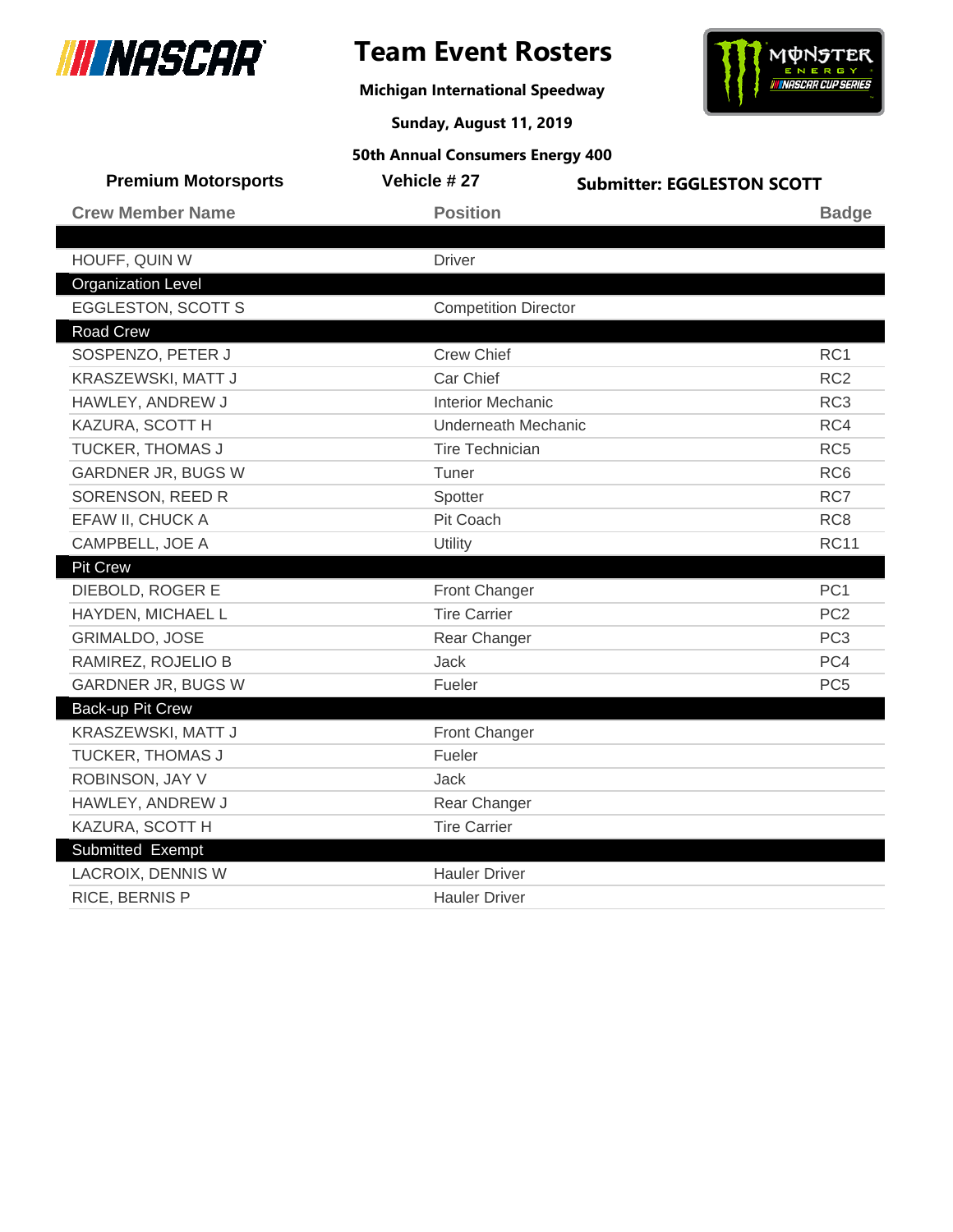

## **Team Event Rosters**

**Michigan International Speedway**



**Sunday, August 11, 2019**

| <b>Richard Childress Racing</b> | Vehicle #3                 | <b>Submitter: MCDANIEL LAURA</b> |
|---------------------------------|----------------------------|----------------------------------|
| <b>Crew Member Name</b>         | <b>Position</b>            | <b>Badge</b>                     |
|                                 |                            |                                  |
| <b>DILLON, AUSTIN R</b>         | <b>Driver</b>              |                                  |
| <b>Organization Level</b>       |                            |                                  |
| <b>GREER, SHANE S</b>           | <b>IT Support</b>          |                                  |
| <b>WRIGHT, RAY P</b>            | Pit Coach                  |                                  |
| <b>WARREN, ERIC S</b>           | <b>Technical Director</b>  |                                  |
| <b>Road Crew</b>                |                            |                                  |
| STOCKMAN JR, DANNY D            | <b>Crew Chief</b>          | RC <sub>1</sub>                  |
| EBERT, GREG J                   | Car Chief                  | RC <sub>2</sub>                  |
| SPARKS, RYAN A                  | Engineer                   | RC <sub>3</sub>                  |
| DICKESON, ANDREW                | Engineer                   | RC4                              |
| ALEXANDER, CLAY C               | Shock Technician           | RC <sub>5</sub>                  |
| BEAVER, MATTHEW W               | Tuner                      | RC <sub>6</sub>                  |
| CHISM, RYAN S                   | Front End Mechanic         | RC7                              |
| HOPKINS, SHAWN A                | <b>Interior Mechanic</b>   | RC <sub>8</sub>                  |
| LADYGA, TIMOTHY S               | <b>Underneath Mechanic</b> | RC <sub>9</sub>                  |
| GOLEMBESKI, SJ J                | <b>Tire Technician</b>     | <b>RC10</b>                      |
| BROWN, ADAM J                   | Utility                    | <b>RC11</b>                      |
| HOUSTON, ANDY C                 | Spotter                    | <b>RC12</b>                      |
| <b>Pit Crew</b>                 |                            |                                  |
| TINGLER, ETHAN G                | Front Changer              | PC <sub>1</sub>                  |
| SWAN, PAUL W                    | <b>Tire Carrier</b>        | PC <sub>2</sub>                  |
| LIND, JAKE A                    | Rear Changer               | PC <sub>3</sub>                  |
| EDWARDS, DERRELL T              | <b>Jack</b>                | PC4                              |
| VOSS, JUSTIN D                  | Fueler                     | PC <sub>5</sub>                  |
| <b>Back-up Pit Crew</b>         |                            |                                  |
| LADYGA, TIMOTHY S               | <b>Front Changer</b>       |                                  |
| EBERT, GREG J                   | Fueler                     |                                  |
| VOSS, JUSTIN D                  | <b>Jack</b>                |                                  |
| HOLLAND, AUSTIN G               | Rear Changer               |                                  |
| Submitted Exempt                |                            |                                  |
| <b>GAMMONS, DENNIS W</b>        | <b>Hauler Driver</b>       |                                  |
| SIMMONS, RICKY W                | <b>Hauler Driver</b>       |                                  |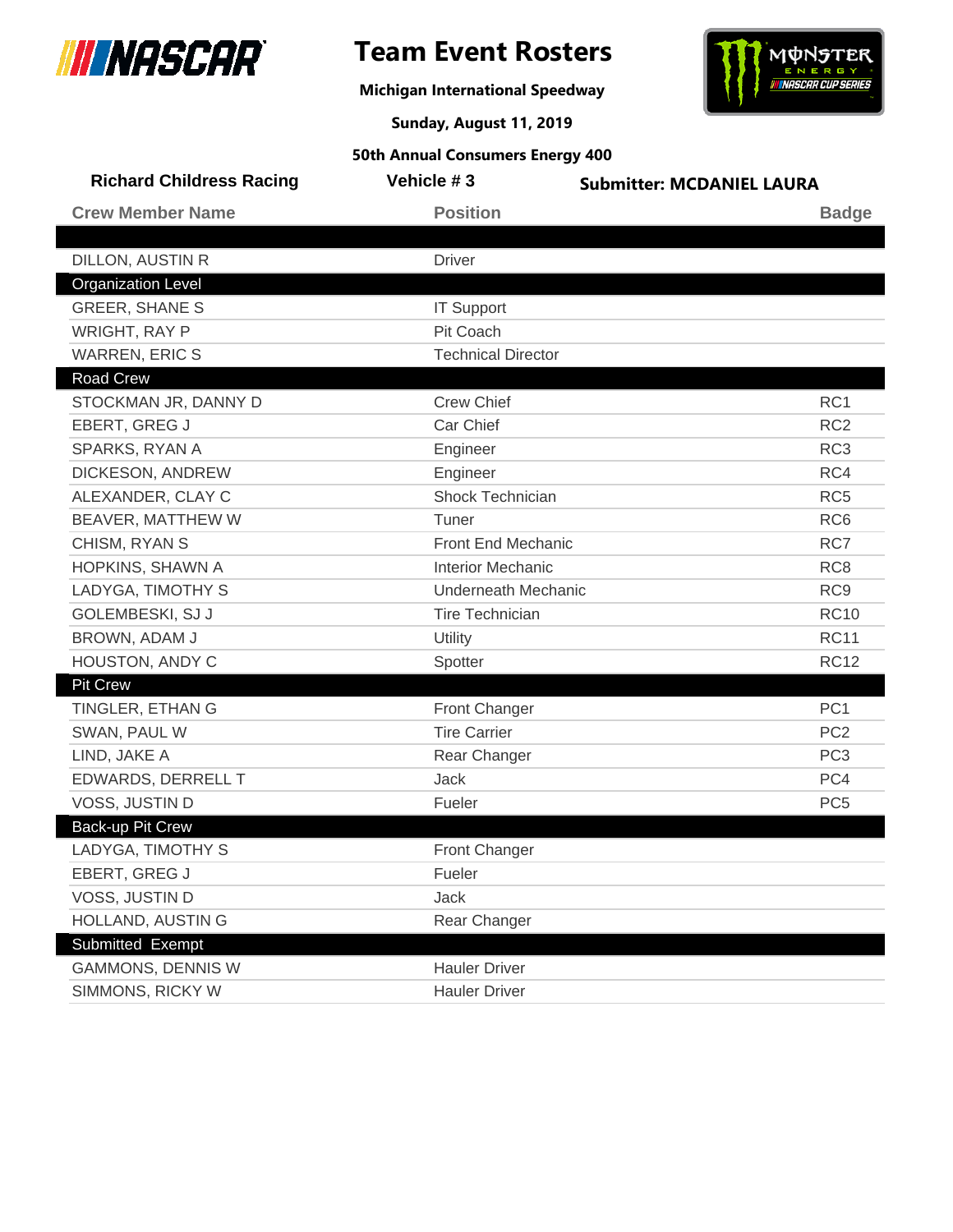

## **Team Event Rosters**

**Michigan International Speedway**



**Sunday, August 11, 2019**

| <b>GO FAS Racing</b>       | Vehicle #32                 | <b>Submitter: ELLIS RYAN</b> |                 |
|----------------------------|-----------------------------|------------------------------|-----------------|
| <b>Crew Member Name</b>    | <b>Position</b>             |                              | <b>Badge</b>    |
|                            |                             |                              |                 |
| LAJOIE, COREY D            | <b>Driver</b>               |                              |                 |
| <b>Organization Level</b>  |                             |                              |                 |
| ST HILAIRE, MASON A        | <b>Competition Director</b> |                              |                 |
| <b>Road Crew</b>           |                             |                              |                 |
| COX, RANDY M               | <b>Crew Chief</b>           |                              | RC1             |
| <b>GANGDAL, ROY L</b>      | Engineer                    |                              | RC <sub>2</sub> |
| FRATTURA, JOHN G           | Car Chief                   |                              | RC <sub>3</sub> |
| OSINSKIE, JOURDAN K        | Pit Coach                   |                              | RC4             |
| YEOMANS, RICK W            | <b>Interior Mechanic</b>    |                              | RC <sub>5</sub> |
| PEPPER, DAVID N            | Spotter                     |                              | RC <sub>6</sub> |
| <b>GROVES, MICHAEL T</b>   | <b>Underneath Mechanic</b>  |                              | RC7             |
| <b>BELL, CHRISTOPHER R</b> | <b>Tire Technician</b>      |                              | RC <sub>8</sub> |
| PELOTTE, WILLIAM L         | Tuner                       |                              | <b>RC10</b>     |
| TEAF, KEVIN W              | Utility                     |                              | <b>RC11</b>     |
| <b>Pit Crew</b>            |                             |                              |                 |
| PREVETTE, JUSTIN S         | Front Changer               |                              | PC <sub>1</sub> |
| APSEY, TREVOR R            | <b>Tire Carrier</b>         |                              | PC <sub>2</sub> |
| THOMPSON, CURTIS F         | Rear Changer                |                              | PC <sub>3</sub> |
| <b>GATLING, STAFFORD O</b> | <b>Jack</b>                 |                              | PC4             |
| <b>BAKER, BLAKE B</b>      | Fueler                      |                              | PC <sub>5</sub> |
| Back-up Pit Crew           |                             |                              |                 |
| OSINSKIE, JOURDAN K        | <b>Jack</b>                 |                              |                 |
| TEAF, KEVIN W              | Rear Changer                |                              |                 |
| Submitted Exempt           |                             |                              |                 |
| ALDRIDGE, CURTIS C         | <b>Hauler Driver</b>        |                              |                 |
| UTTER, RON L               | <b>Hauler Driver</b>        |                              |                 |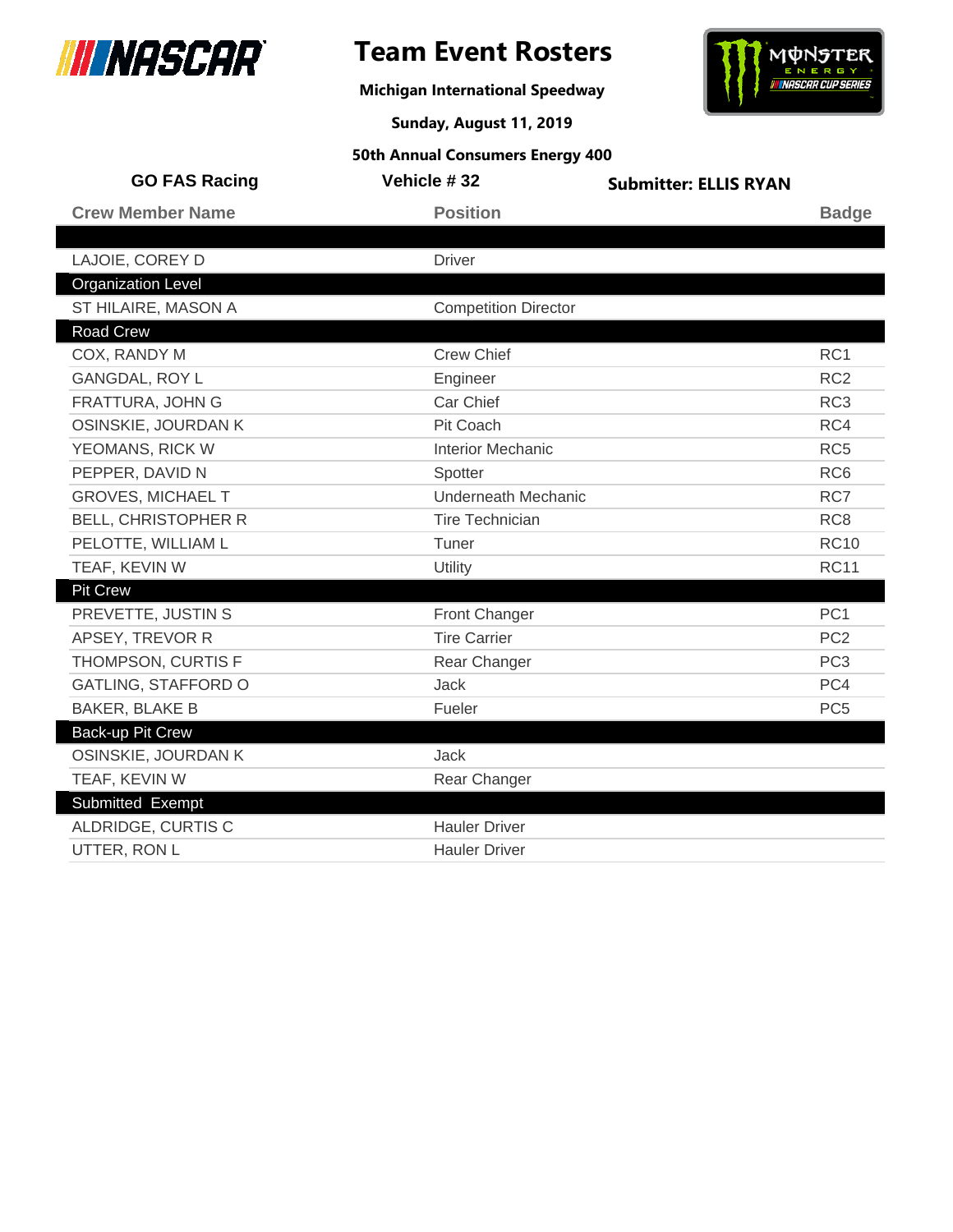

**Michigan International Speedway**



**Sunday, August 11, 2019**

| <b>Front Row Motorsports</b> | Vehicle #34                 | <b>Submitter: ELDER DONNA</b> |                 |
|------------------------------|-----------------------------|-------------------------------|-----------------|
| <b>Crew Member Name</b>      | <b>Position</b>             |                               | <b>Badge</b>    |
|                              |                             |                               |                 |
| MCDOWELL, MICHAEL C          | <b>Driver</b>               |                               |                 |
| <b>Organization Level</b>    |                             |                               |                 |
| WINGO, DONNIE M              | <b>Competition Director</b> |                               |                 |
| <b>BRIDGES, BRANDON M</b>    | <b>IT Support</b>           |                               |                 |
| FINLEY, DERRICK W            | <b>Technical Director</b>   |                               |                 |
| <b>Road Crew</b>             |                             |                               |                 |
| BLICKENSDERFER, DREW A       | <b>Crew Chief</b>           |                               | RC1             |
| DEINY JR, FRANK              | Spotter                     |                               | RC <sub>2</sub> |
| SHEETS, JASON E              | Car Chief                   |                               | RC <sub>3</sub> |
| <b>SCHALCH, JARRETT S</b>    | Engineer                    |                               | RC4             |
| PETERSON, GARETT S           | Engineer                    |                               | RC <sub>5</sub> |
| DODSON, DARRELL              | Front End Mechanic          |                               | RC <sub>6</sub> |
| WILLIAMS, BEN J              | <b>Underneath Mechanic</b>  |                               | RC7             |
| <b>BEESON, CHRIS M</b>       | <b>Shock Technician</b>     |                               | RC <sub>8</sub> |
| SNIDER, EVAN M               | <b>Interior Mechanic</b>    |                               | RC <sub>9</sub> |
| MOTIL, MICHAEL J             | <b>Tire Technician</b>      |                               | <b>RC10</b>     |
| FARRELL JR, TIMOTHY S        | Tuner                       |                               | <b>RC11</b>     |
| <b>GRECO, AUSTIN L</b>       | Utility                     |                               | <b>RC12</b>     |
| <b>Pit Crew</b>              |                             |                               |                 |
| JACOBSEN, BRYAN R            | Front Changer               |                               | PC <sub>1</sub> |
| DAVENPORT, BROOK N           | Fueler                      |                               | PC <sub>2</sub> |
| WILLARD, JONATHAN L          | Jack                        |                               | PC <sub>3</sub> |
| HOUSTON, KENYATTA            | Rear Changer                |                               | PC4             |
| KIRBY, JUSTIN T              | <b>Tire Carrier</b>         |                               | PC <sub>5</sub> |
| <b>Back-up Pit Crew</b>      |                             |                               |                 |
| MCFADDEN, MARSHALL M         | Fueler                      |                               |                 |
| SIMMONS, MATTHEW J           | Jack                        |                               |                 |
| MOORE, JOHN T                | Rear Changer                |                               |                 |
| KIMBROUGH, JEREMY D          | <b>Tire Carrier</b>         |                               |                 |
| Submitted Exempt             |                             |                               |                 |
| DECKER, BOB W                | <b>Hauler Driver</b>        |                               |                 |
| STURM, DAROLD E              | <b>Hauler Driver</b>        |                               |                 |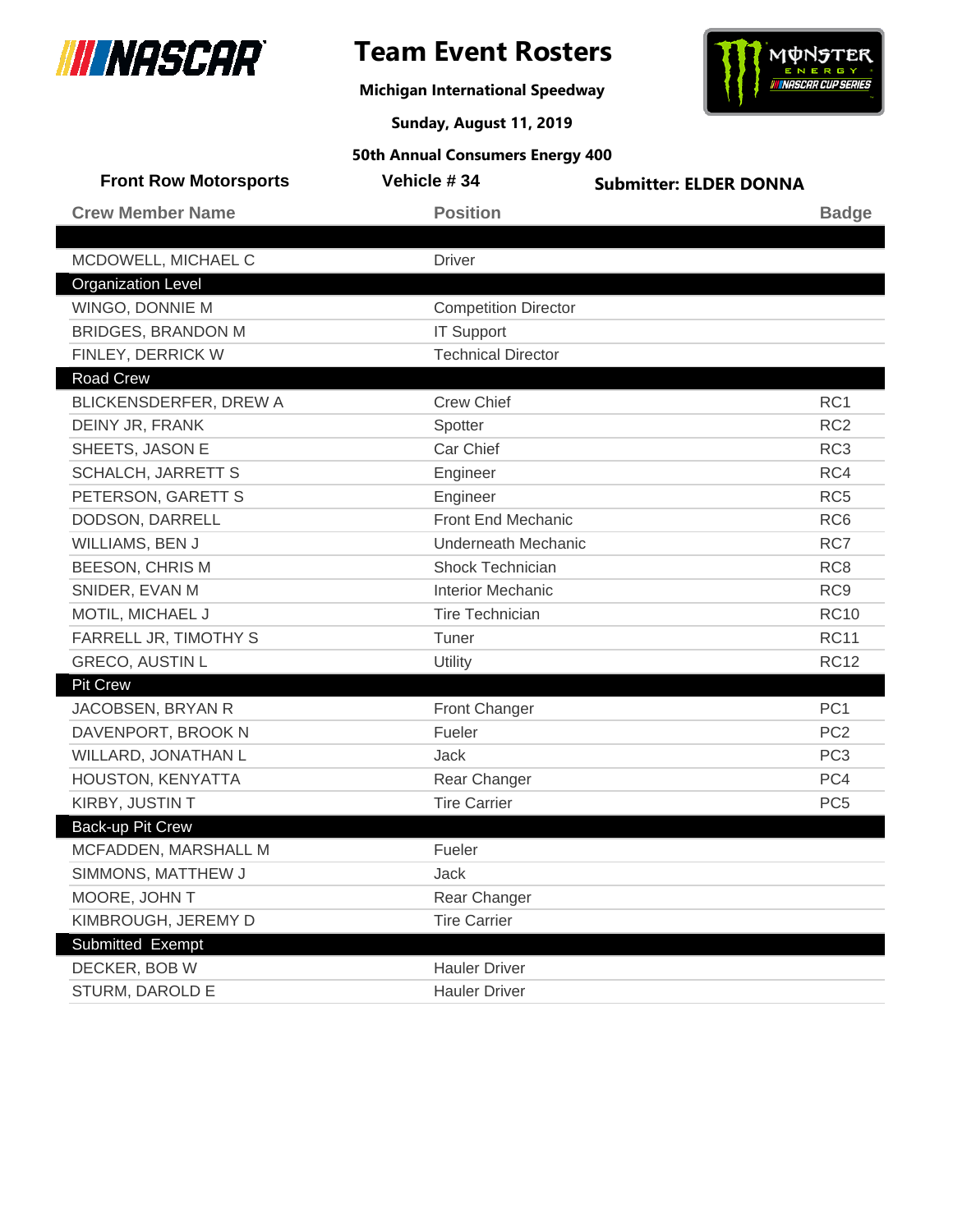

I

## **Team Event Rosters**

**Michigan International Speedway**



**Sunday, August 11, 2019**

| <b>Front Row Motorsports</b> | Vehicle #36                 | <b>Submitter: ELDER DONNA</b> |                 |
|------------------------------|-----------------------------|-------------------------------|-----------------|
| <b>Crew Member Name</b>      | <b>Position</b>             |                               | <b>Badge</b>    |
|                              |                             |                               |                 |
| TIFFT, MATT K                | <b>Driver</b>               |                               |                 |
| <b>Organization Level</b>    |                             |                               |                 |
| WINGO, DONNIE M              | <b>Competition Director</b> |                               |                 |
| <b>BRIDGES, BRANDON M</b>    | <b>IT Support</b>           |                               |                 |
| FINLEY, DERRICK W            | <b>Technical Director</b>   |                               |                 |
| <b>Road Crew</b>             |                             |                               |                 |
| <b>BARBOUR, SETH A</b>       | <b>Crew Chief</b>           |                               | RC1             |
| RAKER, TROY A                | Engineer                    |                               | RC <sub>2</sub> |
| MARKHAM, DAVID C             | Engineer                    |                               | RC <sub>3</sub> |
| MANZER, TONY A               | Car Chief                   |                               | RC4             |
| MYRICK, CLINT L              | Front End Mechanic          |                               | RC <sub>5</sub> |
| TROSPER, TYLER J             | <b>Interior Mechanic</b>    |                               | RC <sub>6</sub> |
| SANDLIN, TYLER T             | <b>Underneath Mechanic</b>  |                               | RC7             |
| LIBBY, TROY A                | <b>Shock Technician</b>     |                               | RC <sub>8</sub> |
| <b>GROSSER, JUSTIN T</b>     | <b>Tire Technician</b>      |                               | RC <sub>9</sub> |
| MONEZ, CHRIS B               | Spotter                     |                               | <b>RC10</b>     |
| MEYER, TIM J                 | Tuner                       |                               | <b>RC11</b>     |
| COBB, CAMERON J              | Utility                     |                               | <b>RC12</b>     |
| <b>Pit Crew</b>              |                             |                               |                 |
| UPHOFF, KALE E               | <b>Front Changer</b>        |                               | PC <sub>1</sub> |
| MCCLURKIN, TELVIN L          | <b>Tire Carrier</b>         |                               | PC <sub>2</sub> |
| <b>GAJDORUS, SETH W</b>      | Rear Changer                |                               | PC <sub>3</sub> |
| WILPS, MATTHEW               | Jack                        |                               | PC4             |
| BROWN, MICHAEL J             | Fueler                      |                               | PC <sub>5</sub> |
| Back-up Pit Crew             |                             |                               |                 |
| <b>HORTON, MARCUS B</b>      | <b>Front Changer</b>        |                               |                 |
| COBB, CAMERON J              | Fueler                      |                               |                 |
| COBB, CAMERON J              | Jack                        |                               |                 |
| <b>HORTON, MARCUS B</b>      | Rear Changer                |                               |                 |
| COBB, CAMERON J              | <b>Tire Carrier</b>         |                               |                 |
| Submitted Exempt             |                             |                               |                 |
| ALEXANDER, DAVID C           | <b>Hauler Driver</b>        |                               |                 |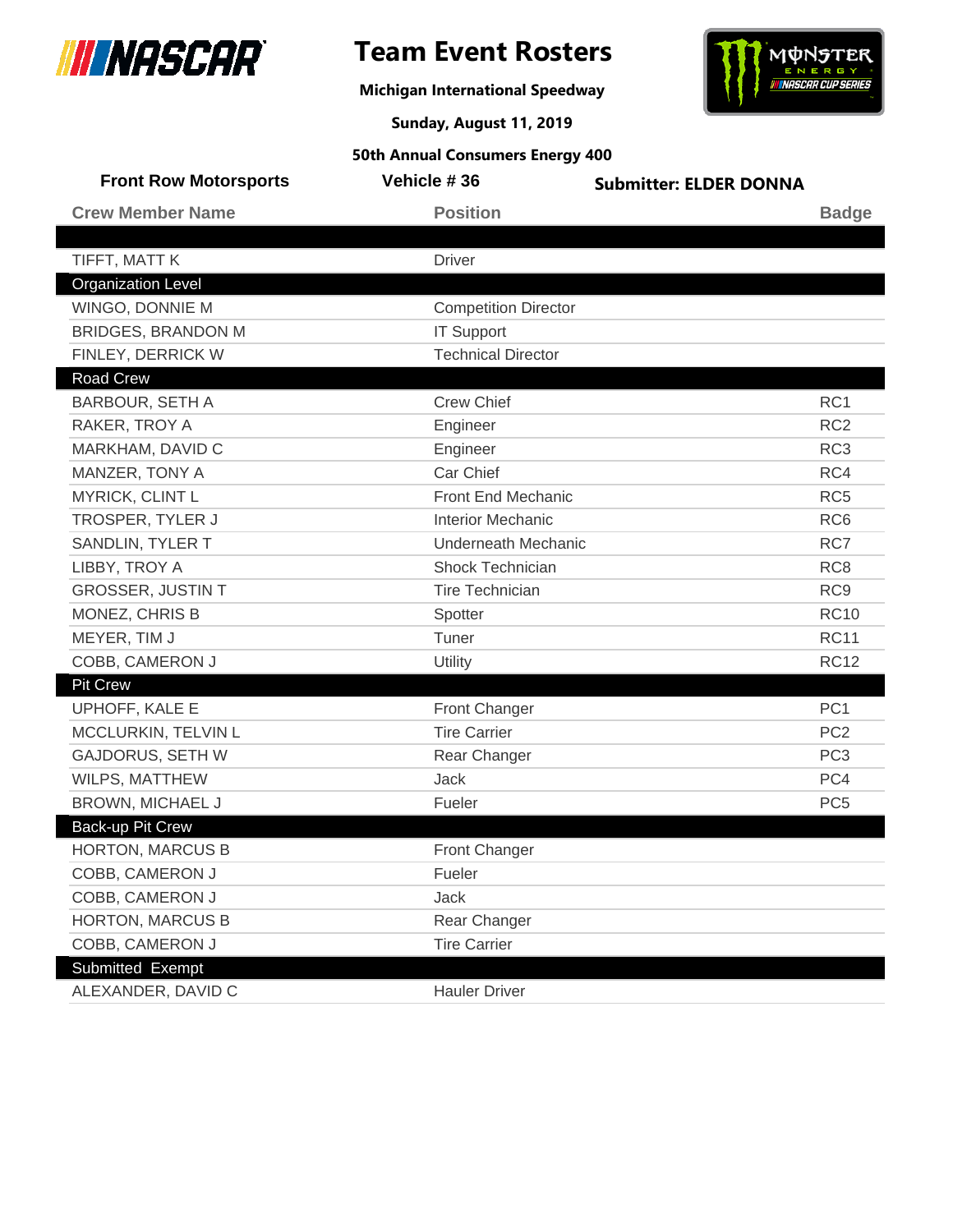

## **Team Event Rosters**

**Michigan International Speedway**



**Sunday, August 11, 2019**

| <b>JTG Daugherty Racing</b> | Vehicle #37                 | <b>Submitter: MERRILL KINSLEY</b> |
|-----------------------------|-----------------------------|-----------------------------------|
| <b>Crew Member Name</b>     | <b>Position</b>             | <b>Badge</b>                      |
| <b>BUESCHER, CHRIS W</b>    | <b>Driver</b>               |                                   |
| <b>Organization Level</b>   |                             |                                   |
| COPE, ERNIE W               | <b>Competition Director</b> |                                   |
| FLYNN, KEITH B              | Other -                     |                                   |
| <b>Road Crew</b>            |                             |                                   |
| OWENS, TRENT T              | <b>Crew Chief</b>           | RC <sub>1</sub>                   |
| <b>BURNS, BRIAN K</b>       | Engineer                    | RC <sub>2</sub>                   |
| GWILT, JOE M                | Engineer                    | RC <sub>3</sub>                   |
| POWERS, DOUG A              | Car Chief                   | RC4                               |
| SUMNER, DAVE S              | <b>Front End Mechanic</b>   | RC <sub>5</sub>                   |
| MCHONE, JOE D               | <b>Interior Mechanic</b>    | RC <sub>6</sub>                   |
| RAUCH, HARLEY M             | Underneath Mechanic         | RC7                               |
| LOFY, RICHARD W             | Shock Technician            | RC <sub>8</sub>                   |
| PRESTELLA, LIZ              | <b>Tire Technician</b>      | RC <sub>9</sub>                   |
| BENESCH, BRANDON J          | Spotter                     | <b>RC10</b>                       |
| FRASER III, BILLY D         | Tuner                       | <b>RC11</b>                       |
| <b>Pit Crew</b>             |                             |                                   |
| TASSER, DONNIE F            | <b>Front Changer</b>        | PC <sub>1</sub>                   |
| COX, ROD                    | Rear Changer                | PC <sub>2</sub>                   |
| <b>GRIER, BRANDON</b>       | <b>Tire Carrier</b>         | PC <sub>3</sub>                   |
| <b>BISHOP, SPENCER</b>      | Jack                        | PC4                               |
| DHEEL, BRIAN G              | Fueler                      | PC <sub>5</sub>                   |
| Back-up Pit Crew            |                             |                                   |
| NOVAK, KEVIN M              | <b>Front Changer</b>        |                                   |
| LEHMAN, MATTHEW             | Fueler                      |                                   |
| COVEY, NICK E               | <b>Jack</b>                 |                                   |
| OSSOWSKI, ORANE             | Rear Changer                |                                   |
| <b>BARNETTE, RJK</b>        | <b>Tire Carrier</b>         |                                   |
| Submitted Exempt            |                             |                                   |
| HOLLAR JR, JRE              | <b>Hauler Driver</b>        |                                   |
| KURTZNER, JACK G            | <b>Hauler Driver</b>        |                                   |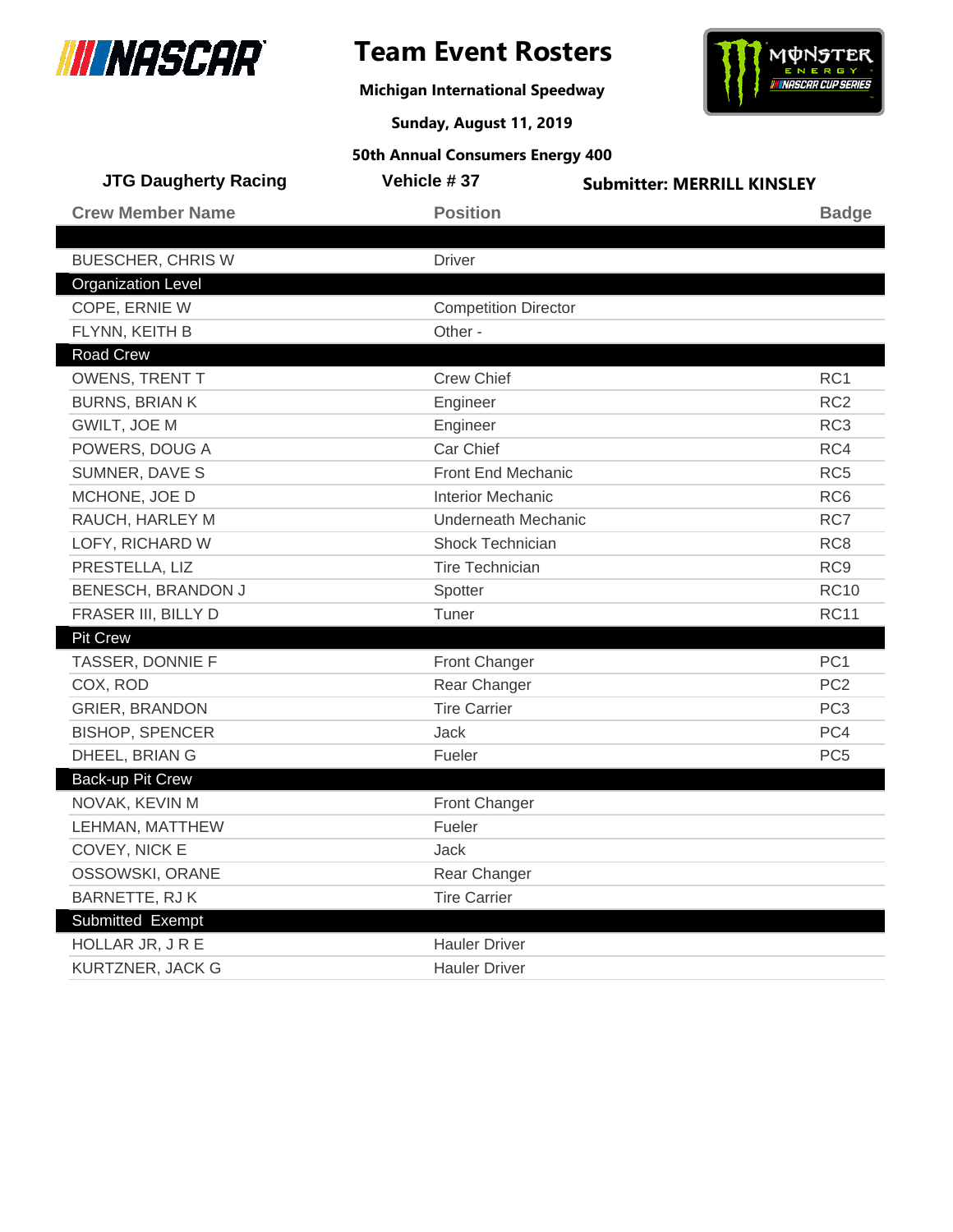

 $\overline{\phantom{a}}$ 

## **Team Event Rosters**

**Michigan International Speedway**



**Sunday, August 11, 2019**

| <b>Front Row Motorsports</b> | Vehicle #38                 | <b>Submitter: ELDER DONNA</b> |                 |
|------------------------------|-----------------------------|-------------------------------|-----------------|
| <b>Crew Member Name</b>      | <b>Position</b>             |                               | <b>Badge</b>    |
|                              |                             |                               |                 |
| RAGAN, DAVID L               | <b>Driver</b>               |                               |                 |
| <b>Organization Level</b>    |                             |                               |                 |
| WINGO, DONNIE M              | <b>Competition Director</b> |                               |                 |
| <b>BRIDGES, BRANDON M</b>    | <b>IT Support</b>           |                               |                 |
| FINLEY, DERRICK W            | <b>Technical Director</b>   |                               |                 |
| <b>Road Crew</b>             |                             |                               |                 |
| KELLEY, MICHAEL J            | <b>Crew Chief</b>           |                               | RC1             |
| YERGES, CHRIS P              | Engineer                    |                               | RC <sub>2</sub> |
| OSBORN, BOB W                | Engineer                    |                               | RC <sub>3</sub> |
| ARNOLD, ANTHONY J            | Car Chief                   |                               | RC4             |
| JONES, JD D                  | <b>Front End Mechanic</b>   |                               | RC <sub>5</sub> |
| LABRETONE, JEREMY M          | <b>Interior Mechanic</b>    |                               | RC <sub>6</sub> |
| FREAR, ERIC L                | <b>Underneath Mechanic</b>  |                               | RC7             |
| KELLER, JEFFREY W            | <b>Shock Technician</b>     |                               | RC <sub>8</sub> |
| DAVIDSON, RUSTY R            | <b>Tire Technician</b>      |                               | RC <sub>9</sub> |
| RYAN, ROCKY C                | Spotter                     |                               | <b>RC10</b>     |
| GOODMAN, BRYAN M             | Tuner                       |                               | <b>RC11</b>     |
| <b>HORTON, MARCUS B</b>      | Utility                     |                               | <b>RC12</b>     |
| <b>Pit Crew</b>              |                             |                               |                 |
| LESLIE, JOSH L               | <b>Front Changer</b>        |                               | PC <sub>1</sub> |
| HARRIS, MASON                | <b>Tire Carrier</b>         |                               | PC <sub>2</sub> |
| <b>JACKSON, CHRIS L</b>      | Rear Changer                |                               | PC <sub>3</sub> |
| SCHLYTTER, MATTHEW A         | Jack                        |                               | PC4             |
| PECH, JOSHUA R               | Fueler                      |                               | PC <sub>5</sub> |
| Back-up Pit Crew             |                             |                               |                 |
| <b>HORTON, MARCUS B</b>      | <b>Front Changer</b>        |                               |                 |
| COBB, CAMERON J              | Fueler                      |                               |                 |
| COBB, CAMERON J              | Jack                        |                               |                 |
| <b>HORTON, MARCUS B</b>      | Rear Changer                |                               |                 |
| COBB, CAMERON J              | <b>Tire Carrier</b>         |                               |                 |
| Submitted Exempt             |                             |                               |                 |
| AMBROSE, JEFFREY A           | <b>Hauler Driver</b>        |                               |                 |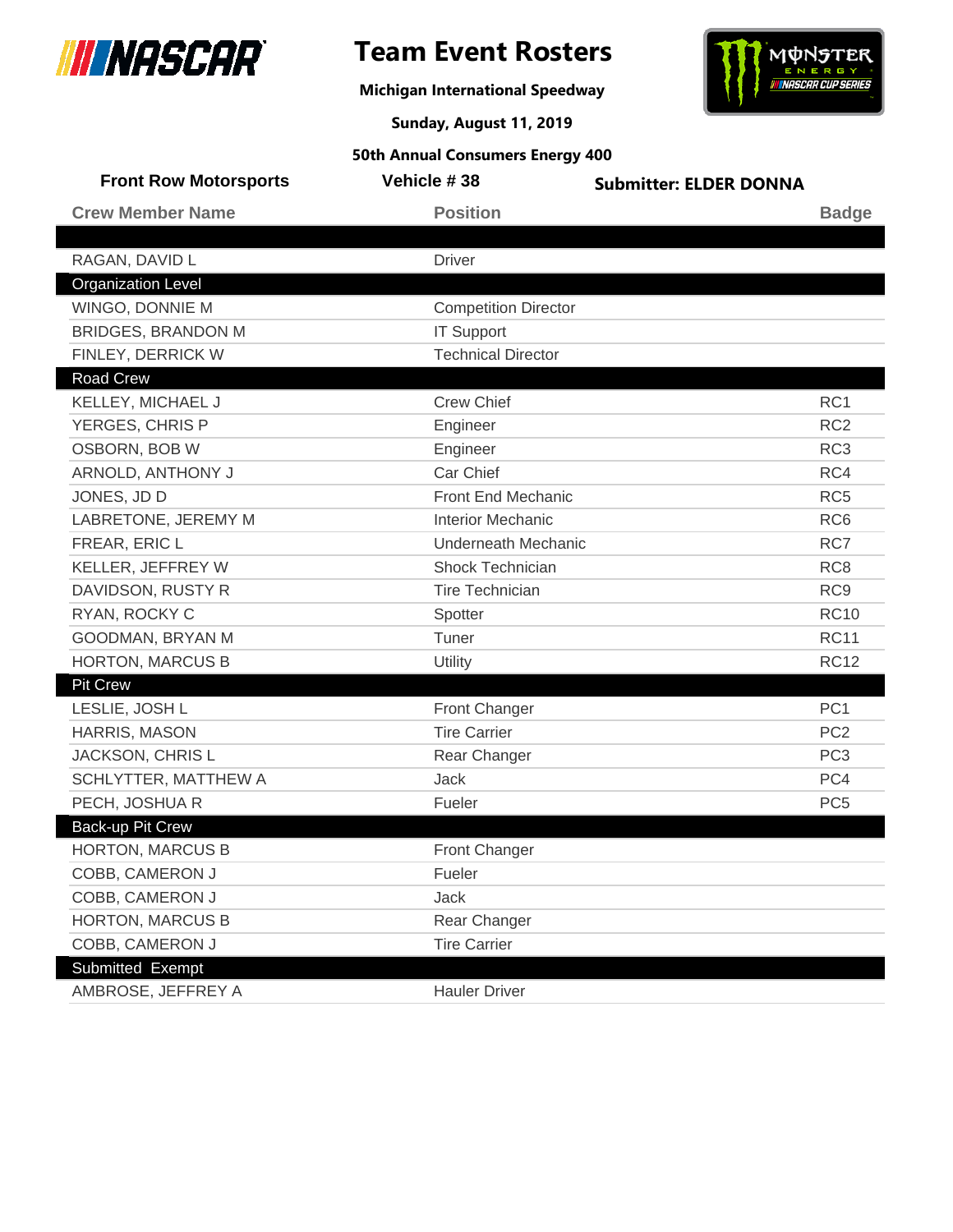

## **Team Event Rosters**

**Michigan International Speedway**



**Sunday, August 11, 2019**

| <b>Stewart-Haas Racing</b> | Vehicle #4                  | <b>Submitter: STIMBERIS JENNIFER</b> |  |
|----------------------------|-----------------------------|--------------------------------------|--|
| <b>Crew Member Name</b>    | <b>Position</b>             | <b>Badge</b>                         |  |
|                            |                             |                                      |  |
| HARVICK, KEVIN M           | <b>Driver</b>               |                                      |  |
| <b>Organization Level</b>  |                             |                                      |  |
| ZIPADELLI, GREG C          | <b>Competition Director</b> |                                      |  |
| JUSTICE, CHRIS L           | <b>IT Support</b>           |                                      |  |
| Road Crew                  |                             |                                      |  |
| CHILDERS, RODNEY S         | <b>Crew Chief</b>           | RC1                                  |  |
| <b>GERRINGER, DAX A</b>    | Engineer                    | RC <sub>2</sub>                      |  |
| <b>KUEBLER, BILLY S</b>    | Engineer                    | RC <sub>3</sub>                      |  |
| SMITH, ROBERT N            | Car Chief                   | RC4                                  |  |
| MINCEY, ALLEN A            | Front End Mechanic          | RC <sub>5</sub>                      |  |
| <b>CUSTER, MATTHEW C</b>   | <b>Interior Mechanic</b>    | RC <sub>6</sub>                      |  |
| <b>BEAN, RICHARD A</b>     | <b>Underneath Mechanic</b>  | RC7                                  |  |
| MCCARVILLE, MICHAEL G      | Shock Technician            | RC <sub>8</sub>                      |  |
| TURSKI, JAMIE E            | <b>Tire Technician</b>      | RC <sub>9</sub>                      |  |
| FEDEWA, TIM T              | Spotter                     | <b>RC10</b>                          |  |
| <b>BRANDT, ROBERT M</b>    | Tuner                       | <b>RC11</b>                          |  |
| VER MEER, MATT P           | Utility                     | <b>RC12</b>                          |  |
| <b>Pit Crew</b>            |                             |                                      |  |
| PIPALA, SHAYNE A           | Front Changer               | PC <sub>1</sub>                      |  |
| SMITH, DANIEL Y            | Rear Changer                | PC <sub>2</sub>                      |  |
| DOOLITTLE, STAN M          | <b>Jack</b>                 | PC <sub>3</sub>                      |  |
| MORNEAU II, MICHAEL J      | <b>Tire Carrier</b>         | PC4                                  |  |
| <b>EMMONS, CHAD</b>        | Fueler                      | PC <sub>5</sub>                      |  |
| Back-up Pit Crew           |                             |                                      |  |
| LESLIE, JOSH L             | Front Changer               |                                      |  |
| PECH, JOSHUA R             | Fueler                      |                                      |  |
| SCHLYTTER, MATTHEW A       | Jack                        |                                      |  |
| JACKSON, CHRIS L           | Rear Changer                |                                      |  |
| HARRIS, MASON              | <b>Tire Carrier</b>         |                                      |  |
| Submitted Exempt           |                             |                                      |  |
| <b>HODGES, RICK B</b>      | <b>Hauler Driver</b>        |                                      |  |
| MITCHELL, STEPHEN J        | <b>Hauler Driver</b>        |                                      |  |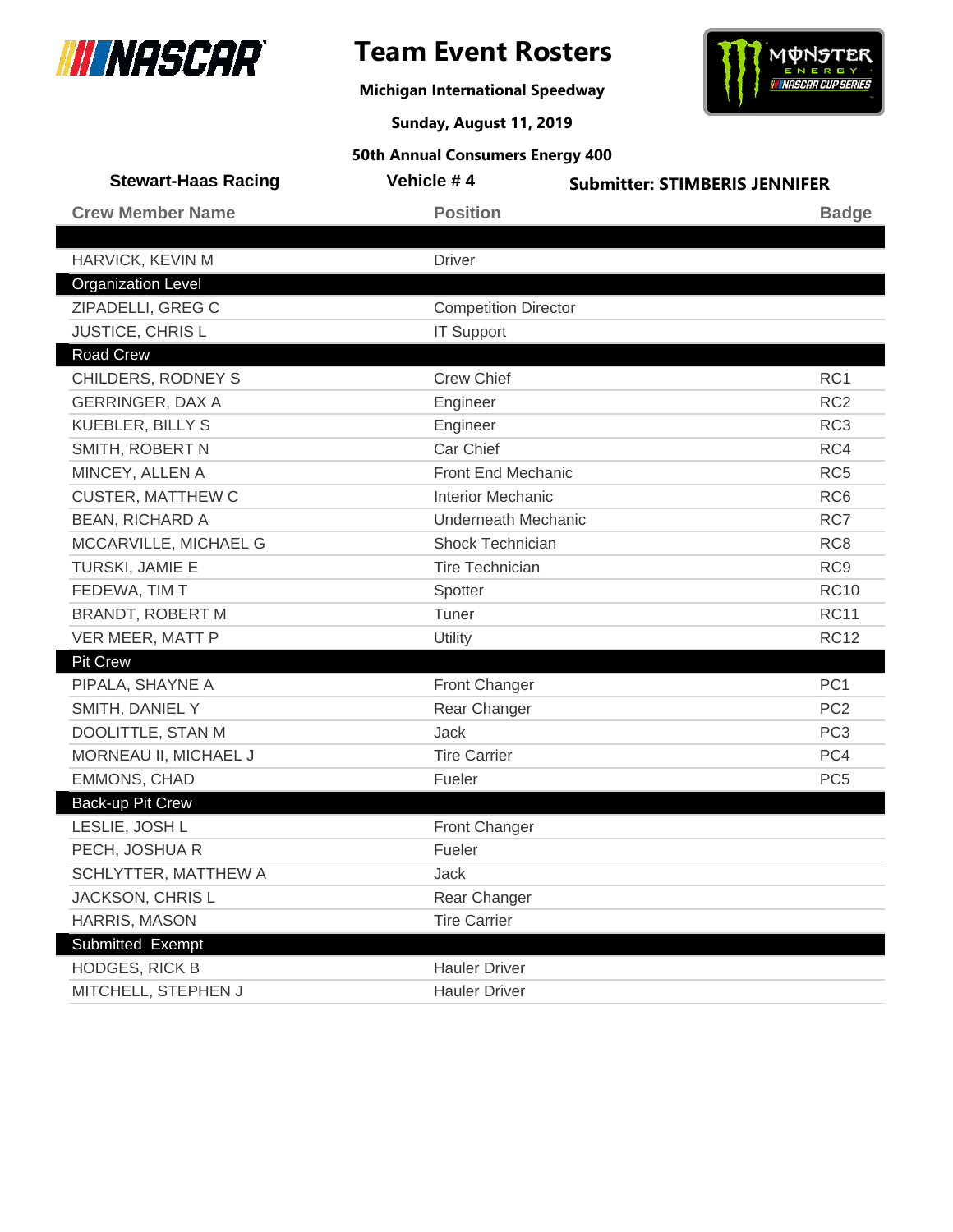

## **Team Event Rosters**

**Michigan International Speedway**



**Sunday, August 11, 2019**

| <b>Stewart-Haas Racing</b> | Vehicle #41                 | <b>Submitter: STIMBERIS JENNIFER</b> |
|----------------------------|-----------------------------|--------------------------------------|
| <b>Crew Member Name</b>    | <b>Position</b>             | <b>Badge</b>                         |
|                            |                             |                                      |
| SUAREZ, DANIEL A           | <b>Driver</b>               |                                      |
| <b>Organization Level</b>  |                             |                                      |
| ZIPADELLI, GREG C          | <b>Competition Director</b> |                                      |
| JUSTICE, CHRIS L           | <b>IT Support</b>           |                                      |
| <b>Road Crew</b>           |                             |                                      |
| <b>SCOTT, BILLY W</b>      | <b>Crew Chief</b>           | RC <sub>1</sub>                      |
| CARDAMONE, ANTHONY J       | Car Chief                   | RC <sub>2</sub>                      |
| MCINTOSH, NICK S           | Underneath Mechanic         | RC <sub>3</sub>                      |
| KUEHN, AARON K             | Shock Technician            | RC4                                  |
| ZANOLINI, JOE L            | Front End Mechanic          | RC <sub>5</sub>                      |
| <b>GAGLIANO, THOMAS C</b>  | <b>Tire Technician</b>      | RC <sub>6</sub>                      |
| ANDERSON, KYLE R           | <b>Interior Mechanic</b>    | RC7                                  |
| CUPPLES, EVAN T            | Tuner                       | RC <sub>8</sub>                      |
| RAINES, TONY A             | Spotter                     | RC <sub>9</sub>                      |
| LEE, WILLIAM M             | Engineer                    | <b>RC10</b>                          |
| <b>BINGHAM, SCOTT P</b>    | Engineer                    | <b>RC11</b>                          |
| <b>KRIEG, CHRIS</b>        | Utility                     | <b>RC12</b>                          |
| Pit Crew                   |                             |                                      |
| ROSSELLI, JOHN C           | Front Changer               | PC <sub>1</sub>                      |
| PIGEON, RICK R             | Fueler                      | PC <sub>2</sub>                      |
| MYERS, SHANNON W           | Rear Changer                | PC <sub>3</sub>                      |
| SOBECKI, JOSH M            | <b>Jack</b>                 | PC4                                  |
| <b>BULLARD, TYLER J</b>    | <b>Tire Carrier</b>         | PC <sub>5</sub>                      |
| Back-up Pit Crew           |                             |                                      |
| LESLIE, JOSH L             | Front Changer               |                                      |
| PECH, JOSHUA R             | Fueler                      |                                      |
| SCHLYTTER, MATTHEW A       | <b>Jack</b>                 |                                      |
| JACKSON, CHRIS L           | Rear Changer                |                                      |
| <b>HARRIS, MASON</b>       | <b>Tire Carrier</b>         |                                      |
| Submitted Exempt           |                             |                                      |
| DEGROOT, EDWARD            | <b>Hauler Driver</b>        |                                      |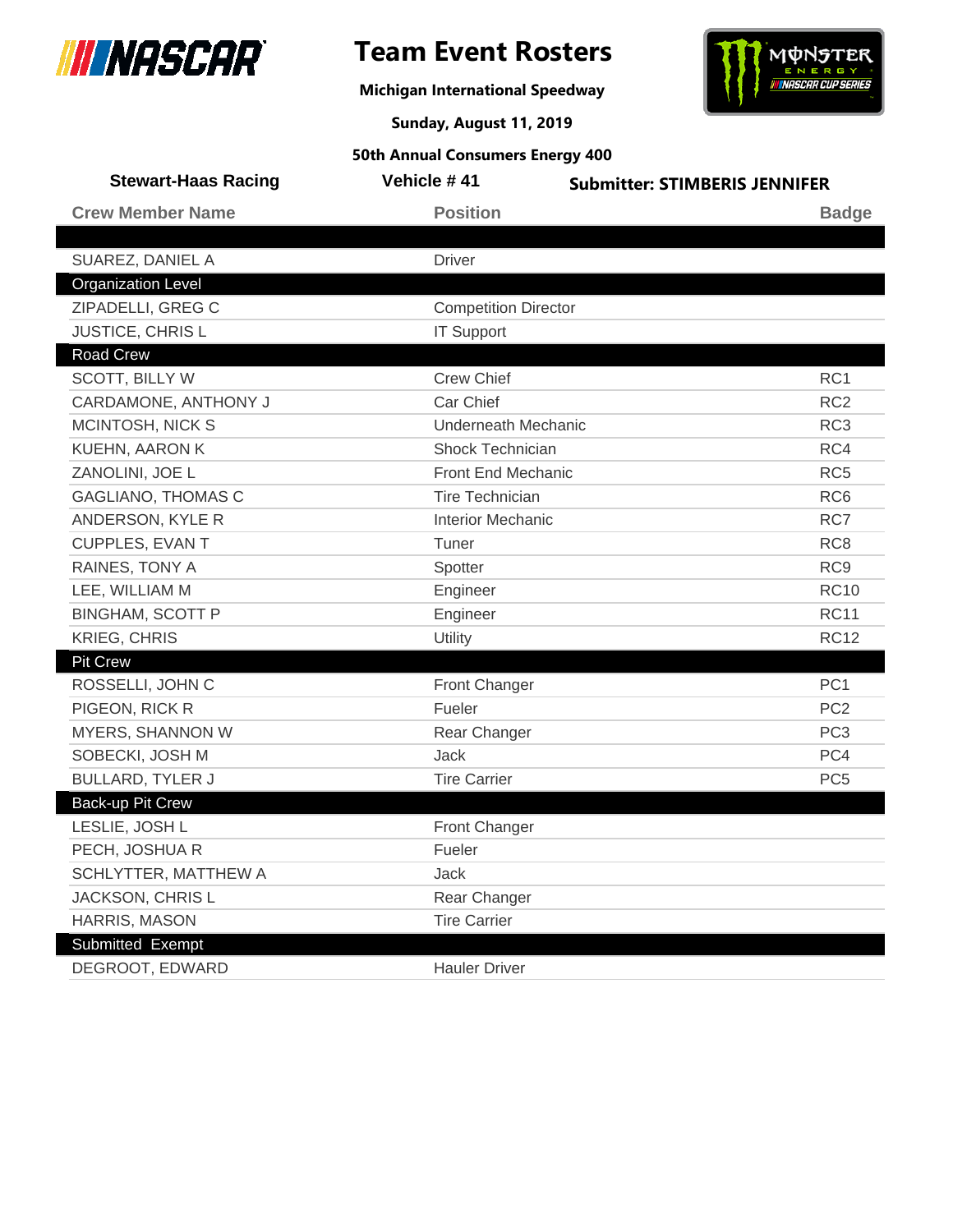

I

## **Team Event Rosters**

**Michigan International Speedway**



**Sunday, August 11, 2019**

| <b>Chip Ganassi Racing</b> | Vehicle #42                 | <b>Submitter: ROWELL AMY</b> |                 |
|----------------------------|-----------------------------|------------------------------|-----------------|
| <b>Crew Member Name</b>    | <b>Position</b>             |                              | <b>Badge</b>    |
|                            |                             |                              |                 |
| LARSON, KYLE M             | <b>Driver</b>               |                              |                 |
| <b>Organization Level</b>  |                             |                              |                 |
| LUNDERS, TONY D            | <b>Competition Director</b> |                              |                 |
| MCCULLOUGH, MICHAEL B      | <b>IT Support</b>           |                              |                 |
| PEET, SHAUN W              | Pit Coach                   |                              |                 |
| Road Crew                  |                             |                              |                 |
| JOHNSTON, CHAD A           | <b>Crew Chief</b>           |                              | RC1             |
| SURGEN, PHIL D             | Engineer                    |                              | RC <sub>2</sub> |
| DONLEY, JERAME T           | Engineer                    |                              | RC <sub>3</sub> |
| BRYANT, DAVID L            | Car Chief                   |                              | RC4             |
| BOXMAN, SEAN M             | <b>Front End Mechanic</b>   |                              | RC <sub>5</sub> |
| HEIDKAMP, JOSHUA M         | <b>Interior Mechanic</b>    |                              | RC <sub>6</sub> |
| <b>BENJAMIN, MATT A</b>    | <b>Underneath Mechanic</b>  |                              | RC7             |
| COOKE, ADAM C              | Shock Technician            |                              | RC <sub>8</sub> |
| FLYNN, ANDREW S            | <b>Tire Technician</b>      |                              | RC <sub>9</sub> |
| KNEELAND, DEREK J          | Spotter                     |                              | <b>RC10</b>     |
| HOLCOMB, HARRISON J        | Tuner                       |                              | <b>RC11</b>     |
| CHALMERS, JAMES J          | Utility                     |                              | <b>RC12</b>     |
| <b>Pit Crew</b>            |                             |                              |                 |
| PRICE, STEVE S             | Rear Changer                |                              | PC <sub>1</sub> |
| ROBERTS, MICHAEL C         | Front Changer               |                              | PC <sub>2</sub> |
| FOSTER, PHIL M             | <b>Tire Carrier</b>         |                              | PC <sub>3</sub> |
| <b>WILSON, SHANE T</b>     | Jack                        |                              | PC4             |
| METCALF JR, MIKE R         | Fueler                      |                              | PC <sub>5</sub> |
| Back-up Pit Crew           |                             |                              |                 |
| JACOBSEN, BRYAN R          | <b>Front Changer</b>        |                              |                 |
| DAVENPORT, BROOK N         | Fueler                      |                              |                 |
| WILLARD, JONATHAN L        | Jack                        |                              |                 |
| HOUSTON, KENYATTA          | Rear Changer                |                              |                 |
| KIRBY, JUSTIN T            | <b>Tire Carrier</b>         |                              |                 |
| Submitted Exempt           |                             |                              |                 |
| COLLINS, DAN G             | <b>Hauler Driver</b>        |                              |                 |
| LITTLEJOHN, DEREK T        | <b>Hauler Driver</b>        |                              |                 |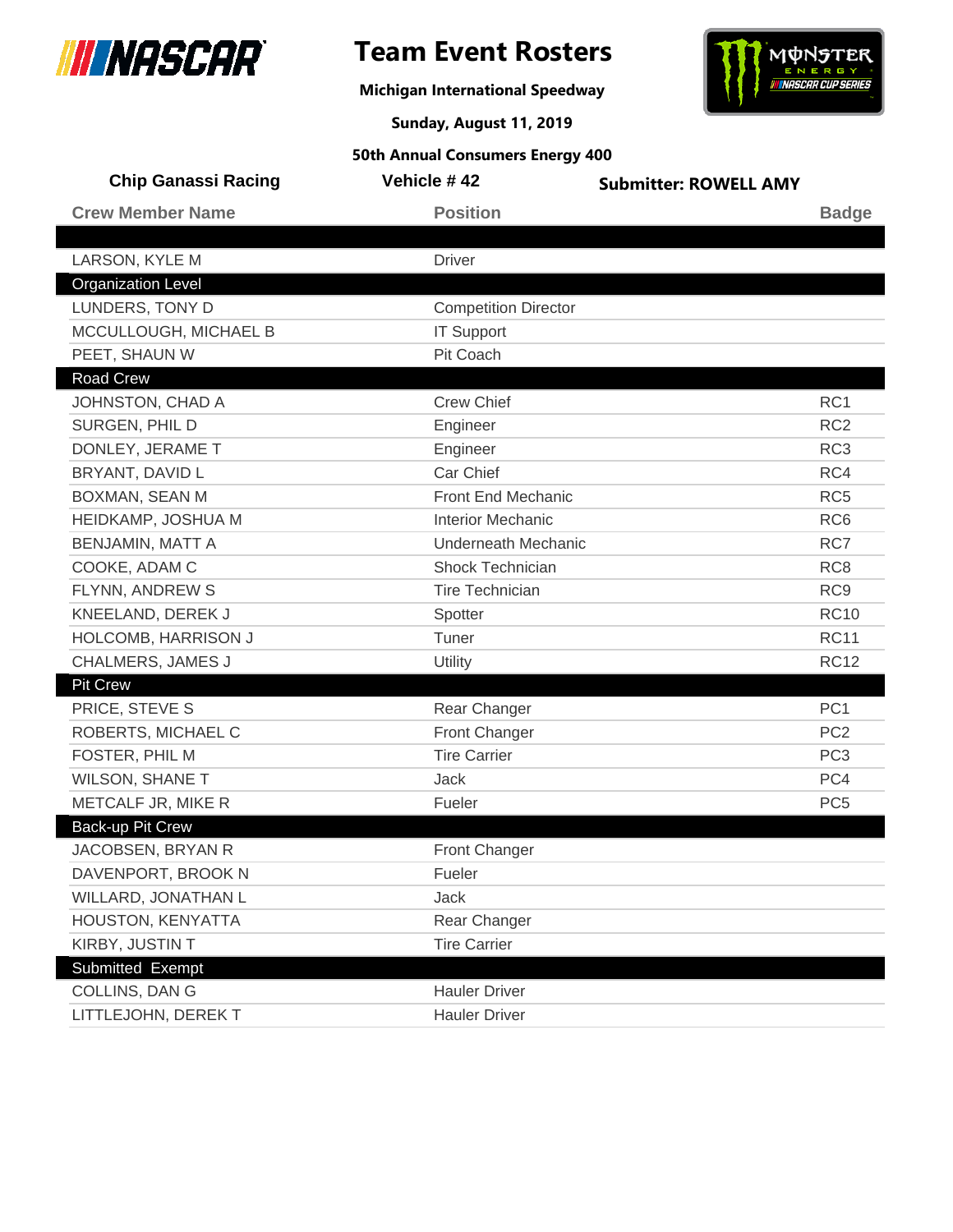

 $\overline{\phantom{a}}$ 

## **Team Event Rosters**

**Michigan International Speedway**



**Sunday, August 11, 2019**

| <b>Richard Petty Motorsports</b> | Vehicle #43                 | <b>Submitter: LOPEZ PHILIPPE</b> |
|----------------------------------|-----------------------------|----------------------------------|
| <b>Crew Member Name</b>          | <b>Position</b>             | <b>Badge</b>                     |
|                                  |                             |                                  |
| WALLACE, BUBBA                   | <b>Driver</b>               |                                  |
| <b>Organization Level</b>        |                             |                                  |
| LOPEZ, PHILIPPE J                | <b>Competition Director</b> |                                  |
| WRIGHT, RAY P                    | Pit Coach                   |                                  |
| <b>Road Crew</b>                 |                             |                                  |
| STAMETS, DEREK L                 | <b>Crew Chief</b>           | RC <sub>1</sub>                  |
| KRAFT, FREDDIE J                 | Spotter                     | RC <sub>2</sub>                  |
| PATTERSON, TYLER N               | Engineer                    | RC <sub>3</sub>                  |
| <b>GASSMANN, STEVE W</b>         | <b>Underneath Mechanic</b>  | RC4                              |
| RIGGS, MICHAEL J                 | <b>Shock Technician</b>     | RC <sub>5</sub>                  |
| FORGETTE, JOEY M                 | Car Chief                   | RC <sub>6</sub>                  |
| CROPPS, DAVID D                  | Utility                     | RC7                              |
| <b>GARCIA, RICKY T</b>           | <b>Interior Mechanic</b>    | RC <sub>8</sub>                  |
| HOUK, JAMES E                    | <b>Front End Mechanic</b>   | RC <sub>9</sub>                  |
| DAVIS, JIM W                     | <b>Tire Technician</b>      | <b>RC10</b>                      |
| HOLLAND, AUSTIN G                | Mechanic                    | <b>RC11</b>                      |
| DAVIS, ERIK M                    | Tuner                       | <b>RC12</b>                      |
| <b>Pit Crew</b>                  |                             |                                  |
| <b>ESSICK, BRODY W</b>           | Front Changer               | PC <sub>1</sub>                  |
| FIEDLER, JUSTIN C                | Rear Changer                | PC <sub>2</sub>                  |
| HOUK, JAMES E                    | <b>Tire Carrier</b>         | PC <sub>3</sub>                  |
| GOODNOW, WILL L                  | <b>Jack</b>                 | PC4                              |
| ANDERSON, IAN I                  | Fueler                      | PC <sub>5</sub>                  |
| Submitted Exempt                 |                             |                                  |
| ICENHOUR, JEFFREY D              | <b>Hauler Driver</b>        |                                  |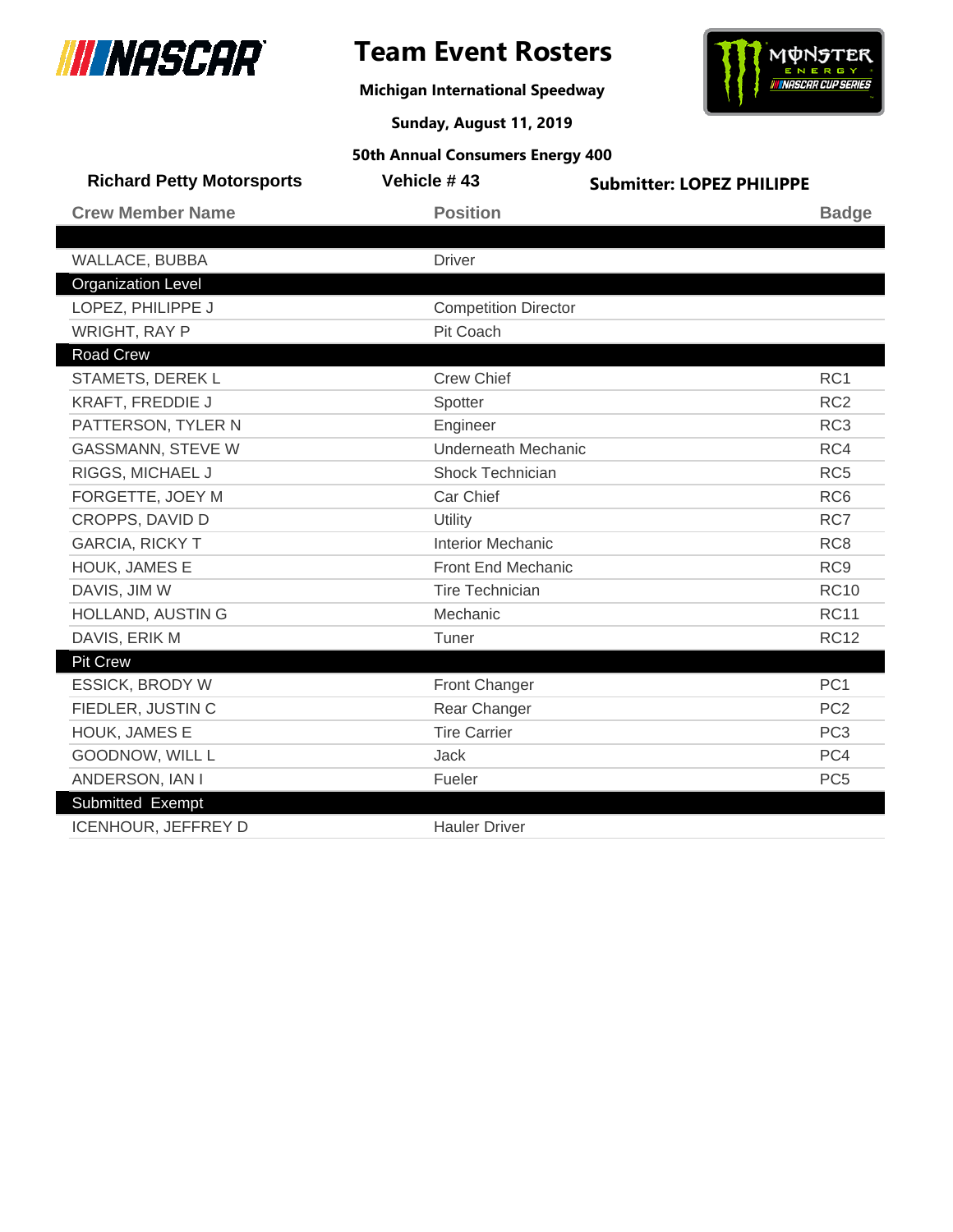

**Michigan International Speedway**



**Sunday, August 11, 2019**

| <b>JTG Daugherty Racing</b> | Vehicle #47                 | <b>Submitter: MERRILL KINSLEY</b> |
|-----------------------------|-----------------------------|-----------------------------------|
| <b>Crew Member Name</b>     | <b>Position</b>             | <b>Badge</b>                      |
|                             |                             |                                   |
| PREECE, RYAN J              | <b>Driver</b>               |                                   |
| <b>Organization Level</b>   |                             |                                   |
| COPE, ERNIE W               | <b>Competition Director</b> |                                   |
| FLYNN, KEITH B              | Other -                     |                                   |
| Road Crew                   |                             |                                   |
| SMITH, TRISTAN D            | <b>Crew Chief</b>           | RC1                               |
| PARDUE, EDD L               | Engineer                    | RC <sub>2</sub>                   |
| STEWART JR, DAVID B         | Engineer                    | RC <sub>3</sub>                   |
| YOUNG, TRAVIS A             | Car Chief                   | RC4                               |
| HASKINS, DARRELL R          | Front End Mechanic          | RC <sub>5</sub>                   |
| <b>GROVE, ERIC B</b>        | <b>Interior Mechanic</b>    | RC <sub>6</sub>                   |
| WITT, TONY R                | <b>Underneath Mechanic</b>  | RC7                               |
| VALERIANO, VINCE J          | Shock Technician            | RC <sub>8</sub>                   |
| CARRIGAN, BRIAN C           | <b>Tire Technician</b>      | RC <sub>9</sub>                   |
| REEVES, STEVIE J            | Spotter                     | <b>RC10</b>                       |
| HAMM, TODD A                | Tuner                       | <b>RC11</b>                       |
| HOBSON, MICHAEL A           | Utility                     | <b>RC12</b>                       |
| <b>Pit Crew</b>             |                             |                                   |
| NOVAK, KEVIN M              | Front Changer               | PC <sub>1</sub>                   |
| OSSOWSKI, ORANE             | Rear Changer                | PC <sub>2</sub>                   |
| BARNETTE, RJ K              | <b>Tire Carrier</b>         | PC <sub>3</sub>                   |
| COVEY, NICK E               | <b>Jack</b>                 | PC4                               |
| LEHMAN, MATTHEW             | Fueler                      | PC <sub>5</sub>                   |
| Back-up Pit Crew            |                             |                                   |
| ANDERSON, BLAINE            | Front Changer               |                                   |
| WATTS, JIMMY H              | Fueler                      |                                   |
| TURNER, JEREMY B            | Jack                        |                                   |
| BRIDGEFORTH, ANDREW M       | Rear Changer                |                                   |
| HUMPHREY, JASON A           | <b>Tire Carrier</b>         |                                   |
| Submitted Exempt            |                             |                                   |
| <b>GILLIS, ANDREW P</b>     | <b>Hauler Driver</b>        |                                   |
| SHANO, JEFF O               | <b>Hauler Driver</b>        |                                   |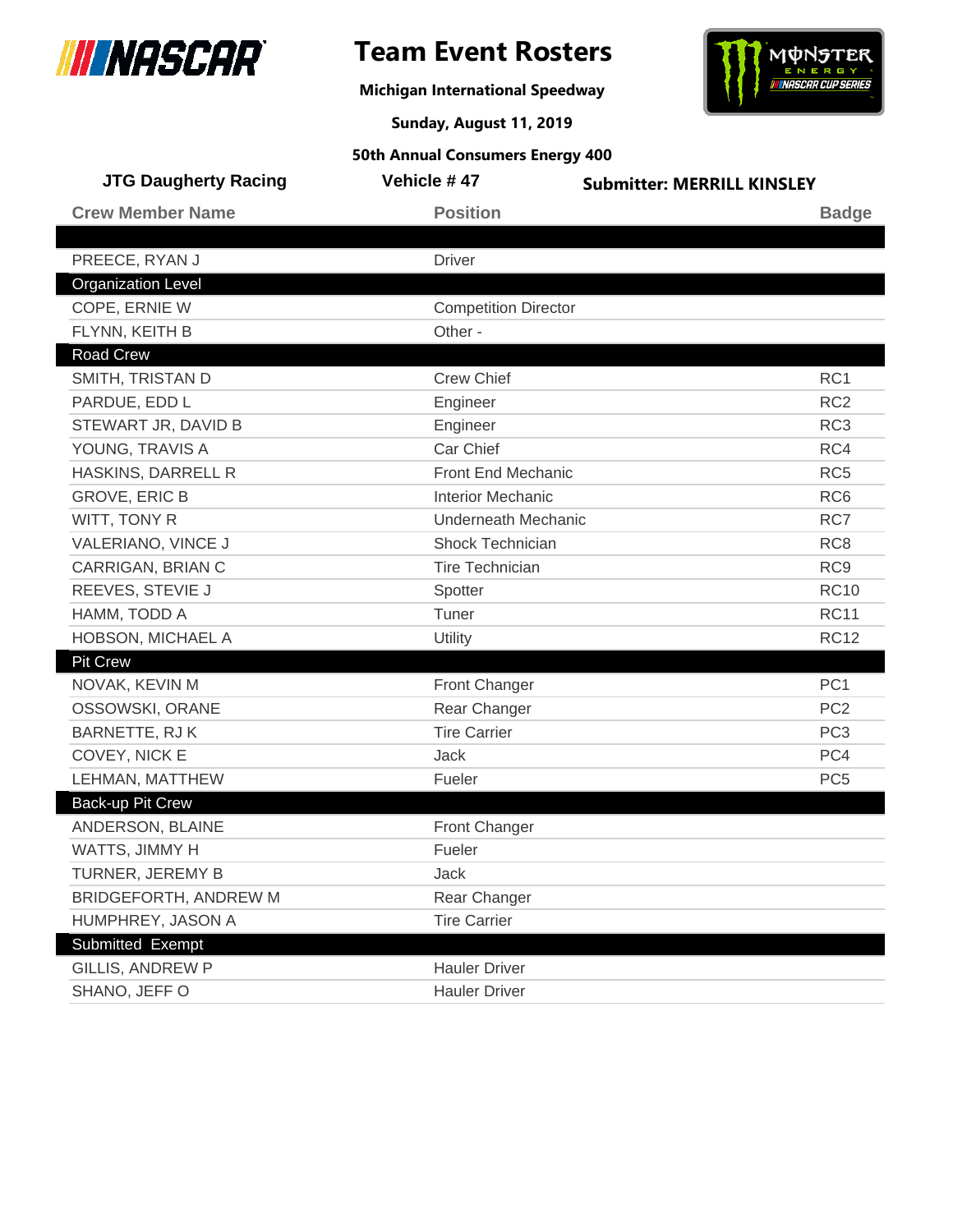

**Michigan International Speedway**



**Sunday, August 11, 2019**

| <b>Hendrick Motorsports</b> | Vehicle #48                 | <b>Submitter: LANDIS MICHAEL</b> |
|-----------------------------|-----------------------------|----------------------------------|
| <b>Crew Member Name</b>     | <b>Position</b>             | <b>Badge</b>                     |
|                             |                             |                                  |
| JOHNSON, JIMMIE K           | <b>Driver</b>               |                                  |
| <b>Organization Level</b>   |                             |                                  |
| ANDREWS, JEFF J             | <b>Competition Director</b> |                                  |
| CABRERA, KON                | <b>IT Support</b>           |                                  |
| WALSH, BRIAN                | <b>IT Support</b>           |                                  |
| <b>GRUBB, DARIAN K</b>      | <b>Technical Director</b>   |                                  |
| <b>Road Crew</b>            |                             |                                  |
| DANIELS, CLIFF O            | <b>Crew Chief</b>           | RC <sub>1</sub>                  |
| LEGENDRE, STEVEN R          | Tuner                       | RC <sub>2</sub>                  |
| POIRIER, WILL A             | <b>Tire Technician</b>      | RC <sub>3</sub>                  |
| ELIASON, CHAIS              | Engineer                    | RC4                              |
| SAUNDERS, JESSE W           | Car Chief                   | RC <sub>5</sub>                  |
| STEWART, CALVIN J           | <b>Shock Technician</b>     | RC <sub>6</sub>                  |
| WALL, ADAM C                | Engineer                    | RC7                              |
| <b>HESLINK, THOMAS M</b>    | <b>Underneath Mechanic</b>  | RC <sub>8</sub>                  |
| PHILPOTT, MATT D            | <b>Interior Mechanic</b>    | RC <sub>9</sub>                  |
| YODER, MARLIN R             | Front End Mechanic          | <b>RC10</b>                      |
| <b>BESTER, MARTIN</b>       | Utility                     | <b>RC11</b>                      |
| BARBAN, EARL P              | Spotter                     | <b>RC12</b>                      |
| <b>Pit Crew</b>             |                             |                                  |
| TEAGUE, CALVIN              | Rear Changer                | PC <sub>1</sub>                  |
| HARDER, BRANDON D           | Fueler                      | PC <sub>2</sub>                  |
| TUDOR, KYLE                 | Jack                        | PC <sub>3</sub>                  |
| STALLINGS, ALLEN A          | <b>Tire Carrier</b>         | PC4                              |
| ANDREWS, TANNER L           | Front Changer               | PC <sub>5</sub>                  |
| Back-up Pit Crew            |                             |                                  |
| TASSER, DONNIE F            | Front Changer               |                                  |
| LEHMAN, MATTHEW             | Fueler                      |                                  |
| <b>BISHOP, SPENCER</b>      | Jack                        |                                  |
| OSSOWSKI, ORANE             | Rear Changer                |                                  |
| <b>GRIER, BRANDON</b>       | <b>Tire Carrier</b>         |                                  |
| Submitted Exempt            |                             |                                  |
| ALSTON, DEVIN A             | <b>Hauler Driver</b>        |                                  |
| SCOTT, LANCE C              | <b>Hauler Driver</b>        |                                  |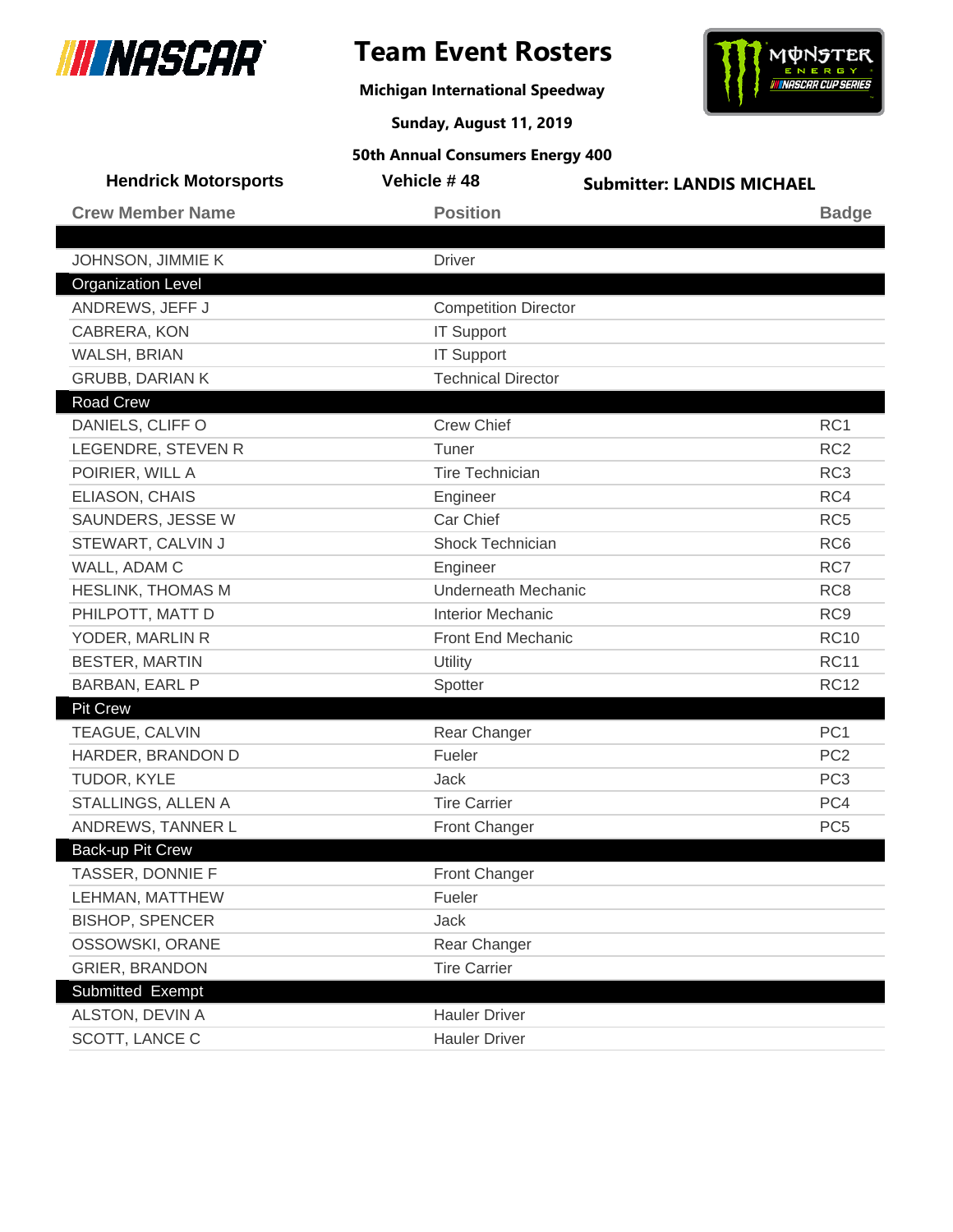

**Michigan International Speedway**



**Sunday, August 11, 2019**

| <b>Petty Ware Racing</b>  | Vehicle #51                 | <b>Submitter: CLODFELTER BRYAN</b> |
|---------------------------|-----------------------------|------------------------------------|
| <b>Crew Member Name</b>   | <b>Position</b>             | <b>Badge</b>                       |
|                           |                             |                                    |
| WARE, CODY S              | <b>Driver</b>               |                                    |
| <b>Organization Level</b> |                             |                                    |
| EVANS, KEN E              | <b>Competition Director</b> |                                    |
| Road Crew                 |                             |                                    |
| HOUGHTALING, JASON M      | <b>Crew Chief</b>           | RC1                                |
| <b>CURREY, BAYLEY A</b>   | Car Chief                   | RC <sub>2</sub>                    |
| DEEM, ADAM D              | Mechanic                    | RC <sub>3</sub>                    |
| <b>JOHNSON, KRIS</b>      | <b>Interior Mechanic</b>    | RC4                                |
| WALTER, JOSHUA M          | <b>Tire Technician</b>      | RC <sub>5</sub>                    |
| NOWAK, JEREMY J           | Tuner                       | RC <sub>6</sub>                    |
| <b>GRAY, STEVEN R</b>     | Engineer                    | RC7                                |
| MICALE, TONY S            | Spotter                     | RC <sub>8</sub>                    |
| <b>Pit Crew</b>           |                             |                                    |
| <b>BONDS, DAKOTA W</b>    | <b>Front Changer</b>        | PC <sub>1</sub>                    |
| <b>COSENTINO, TONY J</b>  | Jack                        | PC <sub>2</sub>                    |
| MARTINEZ JR, PEDRO        | Rear Changer                | PC <sub>3</sub>                    |
| MIOLEN, ROBERT L          | <b>Tire Carrier</b>         | PC4                                |
| OBI, ARINZE               | Fueler                      | PC <sub>5</sub>                    |
| Submitted Exempt          |                             |                                    |
| HUGHES, PETER L           | <b>Hauler Driver</b>        |                                    |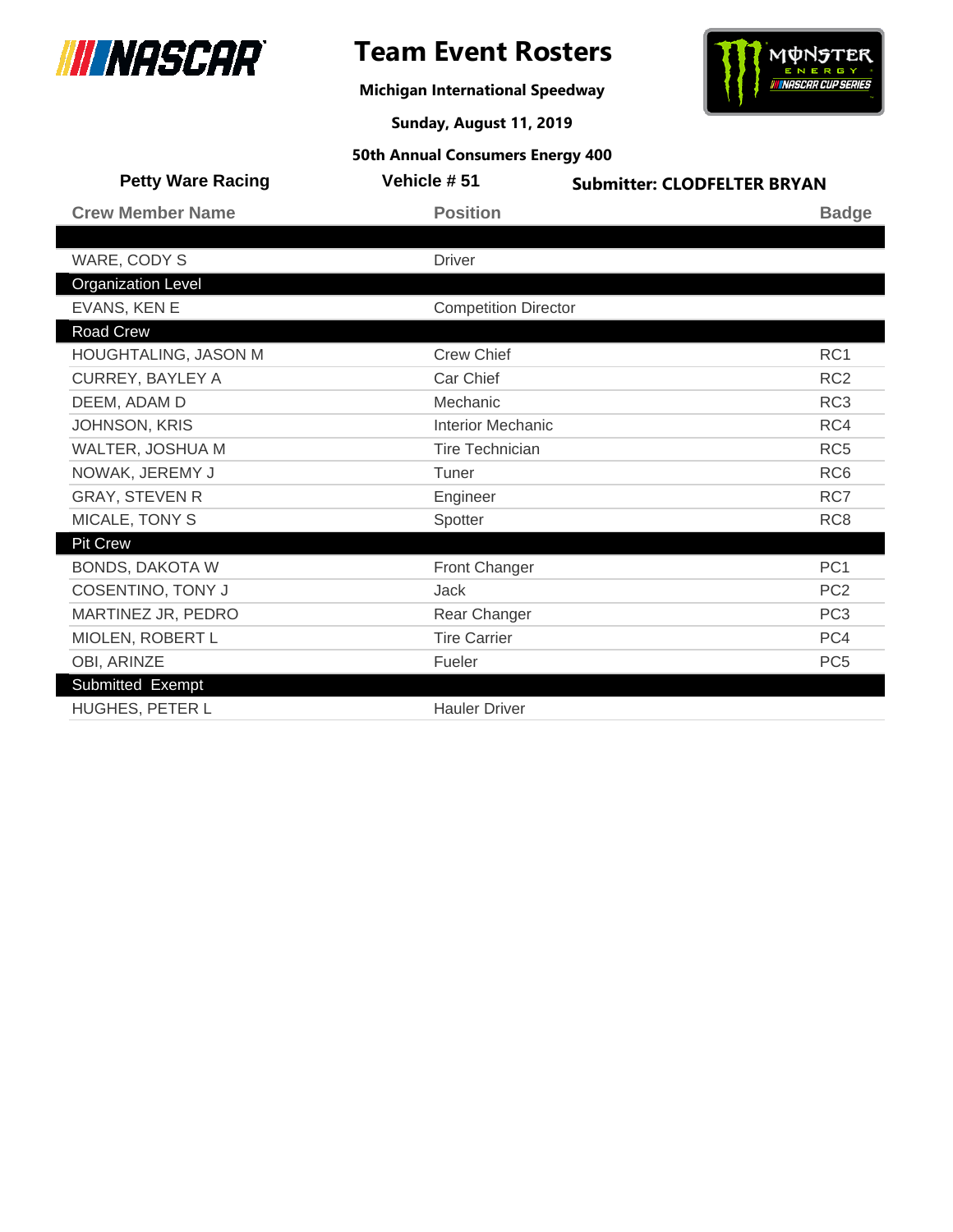

## **Team Event Rosters**

**Michigan International Speedway**



**Sunday, August 11, 2019**

| <b>Rick Ware Racing</b>   | Vehicle #52                 | <b>Submitter: CLODFELTER BRYAN</b> |                 |
|---------------------------|-----------------------------|------------------------------------|-----------------|
| <b>Crew Member Name</b>   | <b>Position</b>             |                                    | <b>Badge</b>    |
|                           |                             |                                    |                 |
| THERIAULT, AUSTIN L       | <b>Driver</b>               |                                    |                 |
| <b>Organization Level</b> |                             |                                    |                 |
| EVANS, KEN E              | <b>Competition Director</b> |                                    |                 |
| Road Crew                 |                             |                                    |                 |
| HILLMAN, MICHAEL E        | <b>Crew Chief</b>           |                                    | RC <sub>1</sub> |
| CHANCE, MIKE W            | Car Chief                   |                                    | RC <sub>2</sub> |
| TYSKE, RAYMOND            | Mechanic                    |                                    | RC <sub>3</sub> |
| <b>WEATHERMAN, KYLE J</b> | <b>Interior Mechanic</b>    |                                    | RC4             |
| TINCHER JR, CURTIS A      | <b>Tire Technician</b>      |                                    | RC <sub>5</sub> |
| MONN, TYLER A             | Spotter                     |                                    | RC <sub>6</sub> |
| <b>Pit Crew</b>           |                             |                                    |                 |
| BALFANZ JR, GEORGE H      | Front Changer               |                                    | PC <sub>1</sub> |
| <b>BANKS, BRANDON J</b>   | Jack                        |                                    | PC <sub>2</sub> |
| THOMAS, PHILLIP M         | <b>Tire Carrier</b>         |                                    | PC <sub>3</sub> |
| O'LEARY, BREANNA N        | Rear Changer                |                                    | PC4             |
| NODINE, WESLEY T          | Fueler                      |                                    | PC <sub>5</sub> |
|                           |                             |                                    |                 |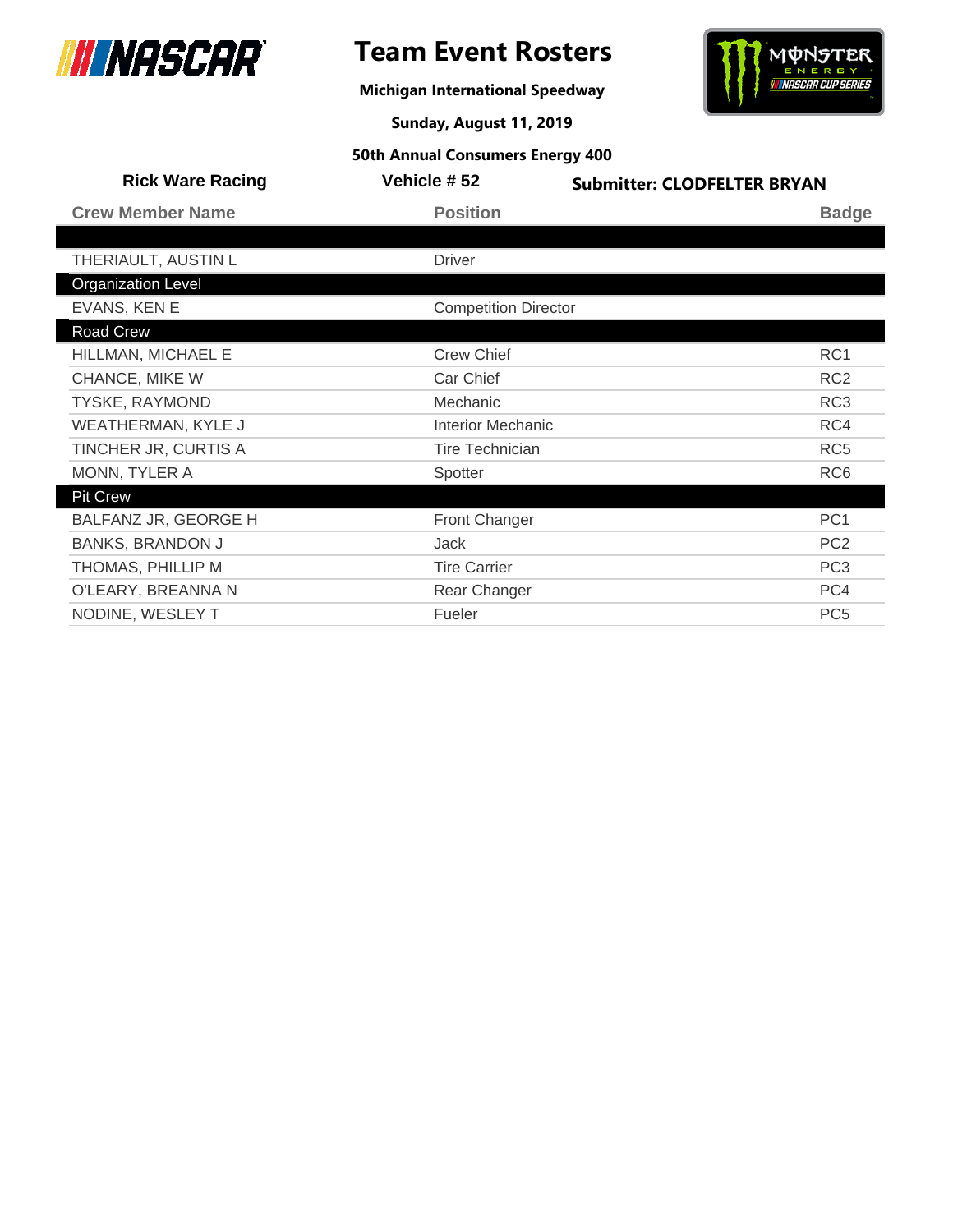



**Michigan International Speedway**

**Sunday, August 11, 2019**

| <b>Rick Ware Racing</b>   | <b>Vehicle #53</b>          | <b>Submitter: HINKLE SHARON</b> |
|---------------------------|-----------------------------|---------------------------------|
| <b>Crew Member Name</b>   | <b>Position</b>             | <b>Badge</b>                    |
|                           |                             |                                 |
| <b>BOYD, SPENCER P</b>    | <b>Driver</b>               |                                 |
| <b>Organization Level</b> |                             |                                 |
| EVANS, KEN E              | <b>Competition Director</b> |                                 |
| Road Crew                 |                             |                                 |
| LESLIE, LEE H             | <b>Crew Chief</b>           | RC1                             |
| LINES, BRANDEN L          | Spotter                     | RC <sub>2</sub>                 |
| LAMBERT, MICHAEL J        | Mechanic                    | RC <sub>3</sub>                 |
| <b>ESCORCIO, TRAVIS C</b> | Mechanic                    | RC4                             |
| PAYNE, QUENTIN A          | Car Chief                   | RC <sub>5</sub>                 |
| JOHN JR, WILLIAM H        | <b>Tire Technician</b>      | RC <sub>6</sub>                 |
| <b>Pit Crew</b>           |                             |                                 |
| KING, COREY D             | Jack                        | PC <sub>1</sub>                 |
| CASTERLIN, TODD C         | <b>Front Changer</b>        | PC <sub>2</sub>                 |
| LUNGMUS, JAMES E          | Fueler                      | PC <sub>3</sub>                 |
| DAVIS, DONNIE R           | <b>Tire Carrier</b>         | PC4                             |
| JONES, ERIC T             | Rear Changer                | PC <sub>5</sub>                 |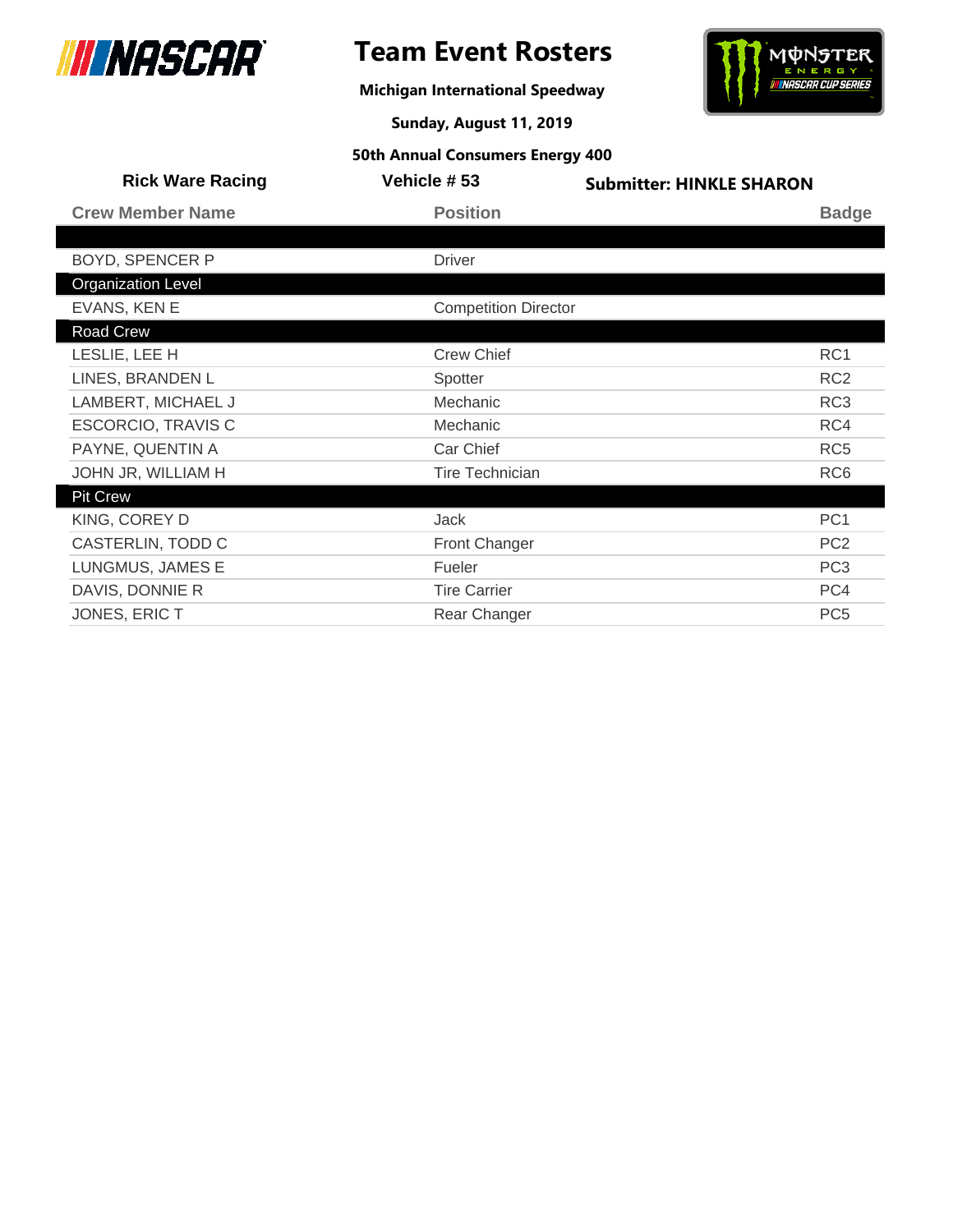

## **Team Event Rosters**

**Michigan International Speedway**



**Sunday, August 11, 2019**

| <b>Roush Fenway Racing</b> | Vehicle #6                  | <b>Submitter: ALLEN KYLE</b> |                 |
|----------------------------|-----------------------------|------------------------------|-----------------|
| <b>Crew Member Name</b>    | <b>Position</b>             |                              | <b>Badge</b>    |
|                            |                             |                              |                 |
| NEWMAN, RYAN J             | <b>Driver</b>               |                              |                 |
| <b>Organization Level</b>  |                             |                              |                 |
| KIDD, KEVIN A              | <b>Competition Director</b> |                              |                 |
| <b>BRIDGES, BRANDON M</b>  | <b>IT Support</b>           |                              |                 |
| PUCCIA, MATT J             | <b>Technical Director</b>   |                              |                 |
| <b>Road Crew</b>           |                             |                              |                 |
| <b>GRAVES, SCOTT R</b>     | <b>Crew Chief</b>           |                              | RC <sub>1</sub> |
| PETERSON, TRAVIS C         | Engineer                    |                              | RC <sub>2</sub> |
| <b>IVANCIC, BRIAN J</b>    | Engineer                    |                              | RC <sub>3</sub> |
| BREWER, TODD D             | Car Chief                   |                              | RC4             |
| JOHNS, JACEN E             | Front End Mechanic          |                              | RC <sub>5</sub> |
| <b>BEST II, ROBERT G</b>   | Mechanic                    |                              | RC <sub>6</sub> |
| LEINER, DAVID C            | <b>Interior Mechanic</b>    |                              | RC7             |
| LOPES JR, ROBERT J         | <b>Tire Technician</b>      |                              | RC <sub>8</sub> |
| <b>KRAMER, AARON B</b>     | <b>Shock Technician</b>     |                              | RC <sub>9</sub> |
| <b>IMPSEN, DOUGLAS A</b>   | Tuner                       |                              | <b>RC10</b>     |
| JARRETT, JASON A           | Spotter                     |                              | <b>RC11</b>     |
| MATTIS, JOEY J             | Utility                     |                              | <b>RC12</b>     |
| <b>Pit Crew</b>            |                             |                              |                 |
| MOSER, DYLAN D             | <b>Jack</b>                 |                              | PC <sub>1</sub> |
| LEWIS, ADAM N              | Fueler                      |                              | PC <sub>2</sub> |
| <b>SHUMAN, CHRIS G</b>     | Front Changer               |                              | PC <sub>3</sub> |
| WALLACE, ERIC W            | <b>Tire Carrier</b>         |                              | PC4             |
| DIAZ, RAPHAEL R            | Rear Changer                |                              | PC <sub>5</sub> |
| Back-up Pit Crew           |                             |                              |                 |
| UPHOFF, KALE E             | <b>Front Changer</b>        |                              |                 |
| BROWN, MICHAEL J           | Fueler                      |                              |                 |
| WILPS, MATTHEW             | Jack                        |                              |                 |
| <b>GAJDORUS, SETH W</b>    | Rear Changer                |                              |                 |
| MCCLURKIN, TELVIN L        | <b>Tire Carrier</b>         |                              |                 |
| Submitted Exempt           |                             |                              |                 |
| <b>CLODFELTER, SCOTT S</b> | <b>Hauler Driver</b>        |                              |                 |
| FUNDERBURK, GLENN B        | <b>Hauler Driver</b>        |                              |                 |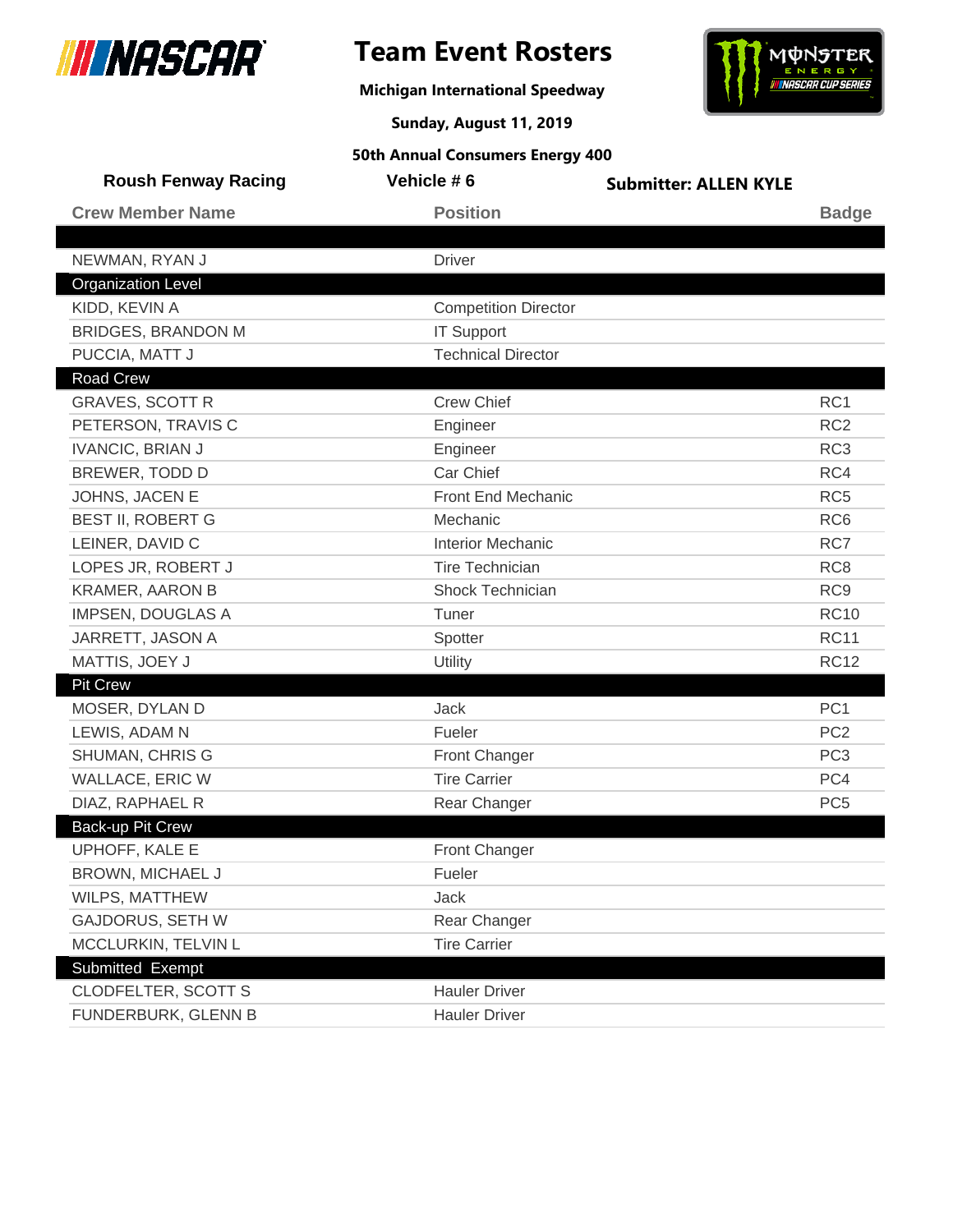



**Michigan International Speedway**

**Sunday, August 11, 2019**

| <b>Spire Motorsports</b>  | Vehicle #77                 | <b>Submitter: DENNEWITZ JOSEPH</b> |
|---------------------------|-----------------------------|------------------------------------|
| <b>Crew Member Name</b>   | <b>Position</b>             | <b>Badge</b>                       |
|                           |                             |                                    |
| SMITHLEY, GARRETT K       | <b>Driver</b>               |                                    |
| <b>Organization Level</b> |                             |                                    |
| <b>EGGLESTON, SCOTT S</b> | <b>Competition Director</b> |                                    |
| Road Crew                 |                             |                                    |
| <b>BALDWIN, TOMMY S</b>   | <b>Crew Chief</b>           | RC <sub>1</sub>                    |
| COLBERT, JOHN T           | Car Chief                   | RC <sub>2</sub>                    |
| CAMPBELL, JOE A           | <b>Interior Mechanic</b>    | RC <sub>3</sub>                    |
| BALFANZ JR, GEORGE H      | <b>Underneath Mechanic</b>  | RC4                                |
| DIXON, GLENN J            | <b>Tire Technician</b>      | RC <sub>5</sub>                    |
| MELANSON, JEFF P          | Tuner                       | RC <sub>6</sub>                    |
| MILLER, CARL R            | Spotter                     | RC7                                |
| MCALISTER, ZAC Z          | Pit Coach                   | RC <sub>8</sub>                    |
| GARDNER JR, BUGS W        | Tuner                       | <b>RC10</b>                        |
| <b>Pit Crew</b>           |                             |                                    |
| <b>GEITER, JEREMY A</b>   | Front Changer               | PC <sub>1</sub>                    |
| MCALISTER, ZAC Z          | <b>Tire Carrier</b>         | PC <sub>2</sub>                    |
| <b>BRADEN, JORDY R</b>    | Rear Changer                | PC <sub>3</sub>                    |
| SMITH, DEANDRE M          | <b>Jack</b>                 | PC4                                |
| CARNEY, JABARIK           | Fueler                      | PC <sub>5</sub>                    |
| Submitted Exempt          |                             |                                    |
| RECTOR, JEFF D            | <b>Hauler Driver</b>        |                                    |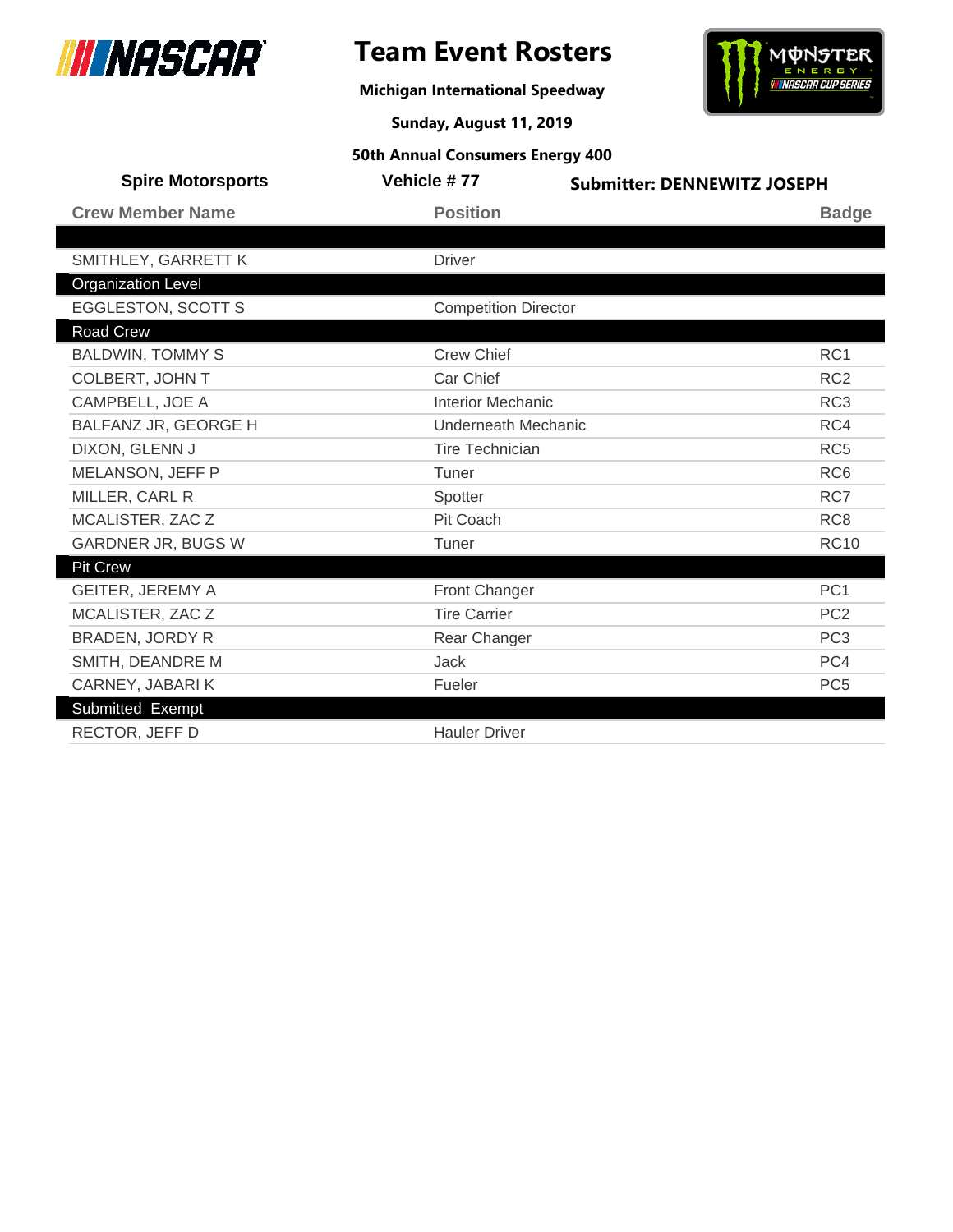

**Michigan International Speedway**



**Sunday, August 11, 2019**

| <b>Richard Childress Racing</b> | Vehicle #8                 | <b>Submitter: MCDANIEL LAURA</b> |
|---------------------------------|----------------------------|----------------------------------|
| <b>Crew Member Name</b>         | <b>Position</b>            | <b>Badge</b>                     |
| HEMRIC, DANIEL                  | <b>Driver</b>              |                                  |
| <b>Organization Level</b>       |                            |                                  |
| <b>GREER, SHANE S</b>           | <b>IT Support</b>          |                                  |
| <b>WRIGHT, RAY P</b>            | Pit Coach                  |                                  |
| <b>WARREN, ERIC S</b>           | <b>Technical Director</b>  |                                  |
| <b>Road Crew</b>                |                            |                                  |
| LAMBERT, LUKE A                 | <b>Crew Chief</b>          | RC1                              |
| NESTLERODE, DARIN P             | Car Chief                  | RC <sub>2</sub>                  |
| EFLAND III, DANNY D             | Engineer                   | RC <sub>3</sub>                  |
| BLASCO-FIGUEROA, JOSE R         | Engineer                   | RC4                              |
| <b>GUTEKUNST, MARK W</b>        | Shock Technician           | RC <sub>5</sub>                  |
| LOMBARDI, MATTHEW F             | Tuner                      | RC <sub>6</sub>                  |
| TIGERT, CHAD W                  | <b>Interior Mechanic</b>   | RC7                              |
| <b>WIDENER, SCOTT E</b>         | <b>Underneath Mechanic</b> | RC <sub>8</sub>                  |
| <b>KERN, LOREN M</b>            | Front End Mechanic         | RC <sub>9</sub>                  |
| BENDER, JAMES J                 | <b>Tire Technician</b>     | <b>RC10</b>                      |
| KELLEY, KYLE W                  | Utility                    | <b>RC11</b>                      |
| OSBORNE, CHRIS                  | Spotter                    | <b>RC12</b>                      |
| <b>Pit Crew</b>                 |                            |                                  |
| SPALDING, TERRY L               | Front Changer              | PC <sub>1</sub>                  |
| HOLCOMB, JEREMY D               | <b>Tire Carrier</b>        | PC <sub>2</sub>                  |
| BOTTLEMY, BRIAN M               | Rear Changer               | PC <sub>3</sub>                  |
| PAIGE, JORDAN A                 | <b>Jack</b>                | PC4                              |
| ABNEY, SAM T                    | Fueler                     | PC <sub>5</sub>                  |
| Back-up Pit Crew                |                            |                                  |
| <b>GUTEKUNST, MARK W</b>        | Fueler                     |                                  |
| ABNEY, SAM T                    | Jack                       |                                  |
| LADYGA, TIMOTHY S               | Rear Changer               |                                  |
| HOLLAND, AUSTIN G               | <b>Tire Carrier</b>        |                                  |
| Submitted Exempt                |                            |                                  |
| CRAVEN, JEFF L                  | <b>Hauler Driver</b>       |                                  |
| <b>GEORGE, KIRK A</b>           | <b>Hauler Driver</b>       |                                  |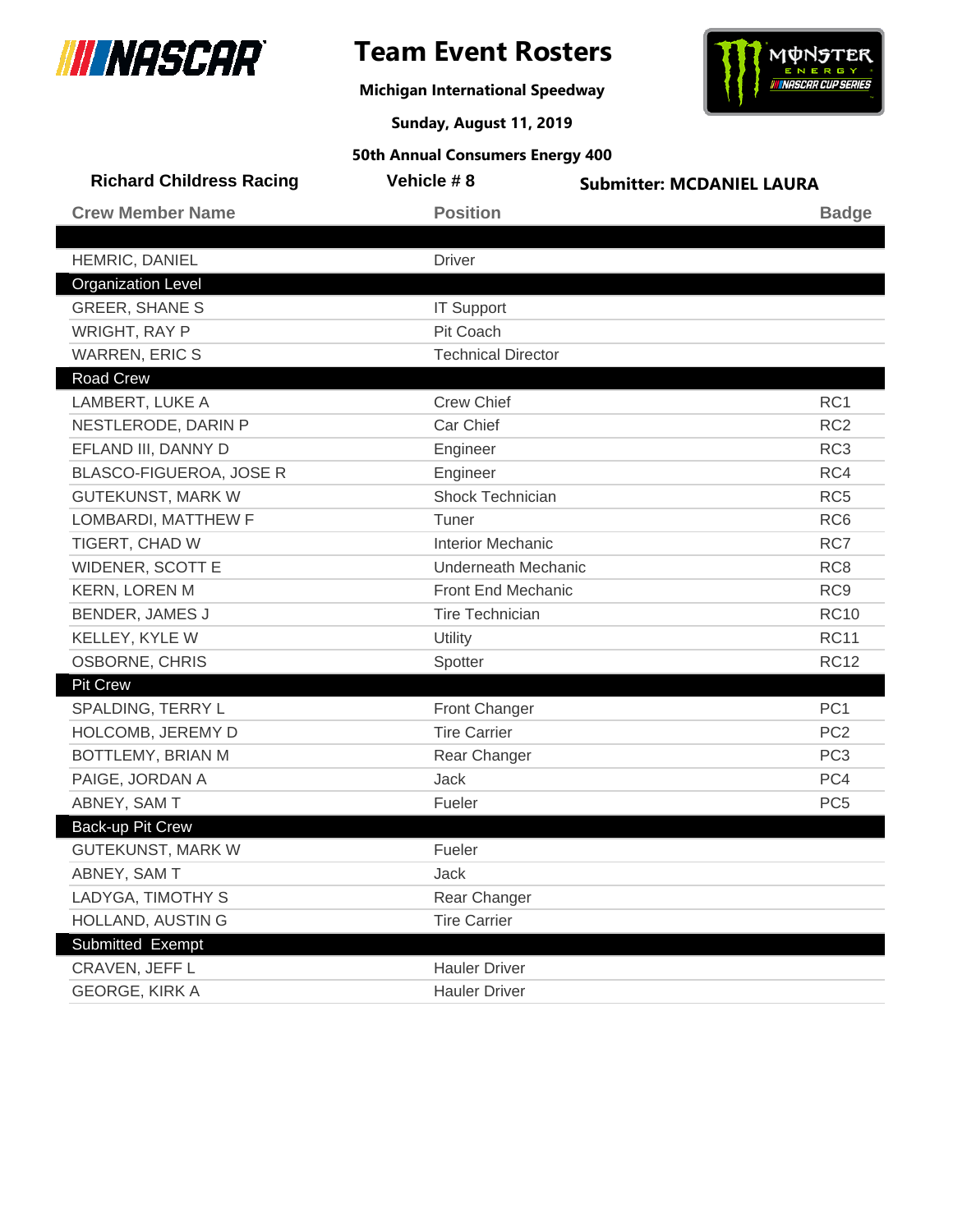

## **Team Event Rosters**

**Michigan International Speedway**



**Sunday, August 11, 2019**

| <b>Hendrick Motorsports</b> | Vehicle #88                 | <b>Submitter: LANDIS MICHAEL</b> |                 |
|-----------------------------|-----------------------------|----------------------------------|-----------------|
| <b>Crew Member Name</b>     | <b>Position</b>             |                                  | <b>Badge</b>    |
|                             |                             |                                  |                 |
| BOWMAN, ALEX M              | <b>Driver</b>               |                                  |                 |
| <b>Organization Level</b>   |                             |                                  |                 |
| ANDREWS, JEFF J             | <b>Competition Director</b> |                                  |                 |
| CABRERA, KON                | <b>IT Support</b>           |                                  |                 |
| WALSH, BRIAN                | <b>IT Support</b>           |                                  |                 |
| <b>GRUBB, DARIAN K</b>      | <b>Technical Director</b>   |                                  |                 |
| <b>Road Crew</b>            |                             |                                  |                 |
| <b>IVES, GREG S</b>         | <b>Crew Chief</b>           |                                  | RC1             |
| O'BRIEN, TIM M              | Engineer                    |                                  | RC <sub>2</sub> |
| HILLENBURG, CASEY           | Engineer                    |                                  | RC <sub>3</sub> |
| KONETSKI, AUSTIN R          | Car Chief                   |                                  | RC4             |
| TIMM, COLE A                | <b>Underneath Mechanic</b>  |                                  | RC <sub>5</sub> |
| SEAMANS, ANDREW             | <b>Interior Mechanic</b>    |                                  | RC <sub>6</sub> |
| SEITZINGER, JASON B         | <b>Shock Technician</b>     |                                  | RC7             |
| RAYNOR, STEPHEN D           | Tuner                       |                                  | RC <sub>8</sub> |
| HAMLIN, KEVIN K             | Spotter                     |                                  | RC <sub>9</sub> |
| GARDNER, RAY J              | <b>Tire Technician</b>      |                                  | <b>RC10</b>     |
| JOHNSON, CALE D             | Front End Mechanic          |                                  | <b>RC11</b>     |
| CARVIN, JONATHAN F          | Pit Coach                   |                                  | <b>RC12</b>     |
| Pit Crew                    |                             |                                  |                 |
| LINEBACK, DUSTIN            | <b>Jack</b>                 |                                  | PC <sub>1</sub> |
| DELRICCO, DEVIN A           | Rear Changer                |                                  | PC <sub>2</sub> |
| BRZOZOWSKI, SCOTT A         | Front Changer               |                                  | PC <sub>3</sub> |
| HARRELL, WILLIAM            | <b>Tire Carrier</b>         |                                  | PC4             |
| CONLEY, JACOB D             | Fueler                      |                                  | PC <sub>5</sub> |
| Back-up Pit Crew            |                             |                                  |                 |
| TASSER, DONNIE F            | <b>Front Changer</b>        |                                  |                 |
| LEHMAN, MATTHEW             | Fueler                      |                                  |                 |
| <b>BISHOP, SPENCER</b>      | Jack                        |                                  |                 |
| OSSOWSKI, ORANE             | Rear Changer                |                                  |                 |
| <b>GRIER, BRANDON</b>       | <b>Tire Carrier</b>         |                                  |                 |
| Submitted Exempt            |                             |                                  |                 |
| <b>DENTON, SCOTT S</b>      | <b>Hauler Driver</b>        |                                  |                 |
| QUILLAN, ANDY D             | <b>Hauler Driver</b>        |                                  |                 |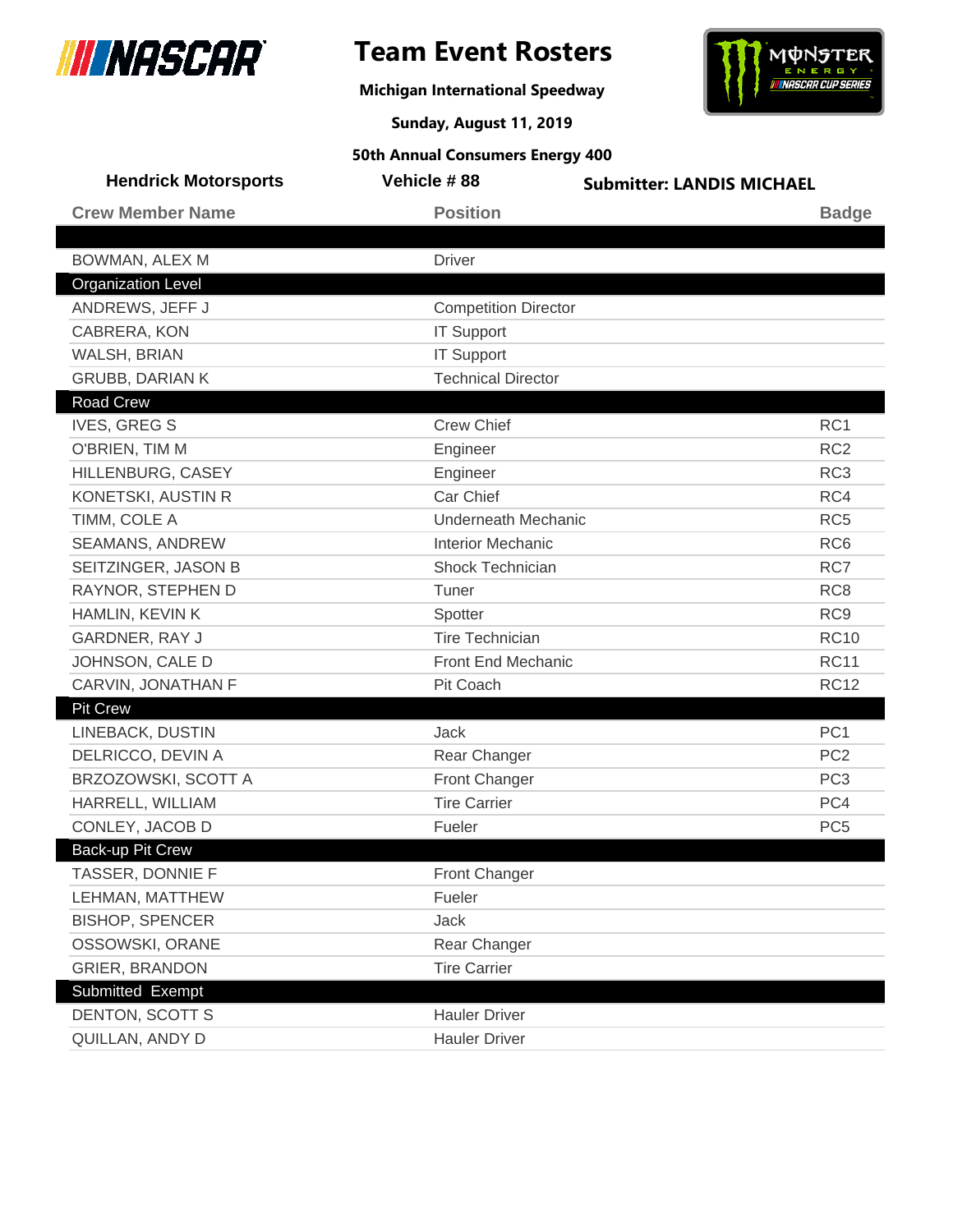

**Michigan International Speedway**



**Sunday, August 11, 2019**

| <b>Hendrick Motorsports</b> | Vehicle #9                  | <b>Submitter: LANDIS MICHAEL</b> |
|-----------------------------|-----------------------------|----------------------------------|
| <b>Crew Member Name</b>     | <b>Position</b>             | <b>Badge</b>                     |
|                             |                             |                                  |
| ELLIOTT, CHASE C            | <b>Driver</b>               |                                  |
| <b>Organization Level</b>   |                             |                                  |
| ANDREWS, JEFF J             | <b>Competition Director</b> |                                  |
| CABRERA, KON                | <b>IT Support</b>           |                                  |
| WALSH, BRIAN                | <b>IT Support</b>           |                                  |
| <b>GRUBB, DARIAN K</b>      | <b>Technical Director</b>   |                                  |
| <b>Road Crew</b>            |                             |                                  |
| <b>GUSTAFSON, ALAN A</b>    | <b>Crew Chief</b>           | RC <sub>1</sub>                  |
| GRAY, TOM J                 | Engineer                    | RC <sub>2</sub>                  |
| BARNDT, MATT D              | Engineer                    | RC <sub>3</sub>                  |
| KIRK, JOSH P                | Car Chief                   | RC4                              |
| RUNGE, BEN W                | <b>Underneath Mechanic</b>  | RC <sub>5</sub>                  |
| CARBER, MICHAEL H           | Front End Mechanic          | RC <sub>6</sub>                  |
| HONAN, SCOTT P              | <b>Interior Mechanic</b>    | RC7                              |
| JENNINGS, MASON W           | <b>Tire Technician</b>      | RC <sub>8</sub>                  |
| <b>BOVE, ANTHONY F</b>      | Tuner                       | RC <sub>9</sub>                  |
| <b>GOLDER, CHRISL</b>       | Shock Technician            | <b>RC10</b>                      |
| D'HONDT, EDDIE J            | Spotter                     | <b>RC11</b>                      |
| TIMM, MURRAY A              | Utility                     | <b>RC12</b>                      |
| <b>Pit Crew</b>             |                             |                                  |
| O'DELL, NICK W              | Front Changer               | PC <sub>1</sub>                  |
| AVRIT, CHAD A               | Rear Changer                | PC <sub>2</sub>                  |
| ERSPAMER, JARED             | <b>Tire Carrier</b>         | PC <sub>3</sub>                  |
| <b>SEMKE, TYLER</b>         | Jack                        | PC4                              |
| <b>GIANNINOTO, JOHN S</b>   | Fueler                      | PC <sub>5</sub>                  |
| Back-up Pit Crew            |                             |                                  |
| TASSER, DONNIE F            | Front Changer               |                                  |
| LEHMAN, MATTHEW             | Fueler                      |                                  |
| <b>BISHOP, SPENCER</b>      | Jack                        |                                  |
| OSSOWSKI, ORANE             | Rear Changer                |                                  |
| <b>GRIER, BRANDON</b>       | <b>Tire Carrier</b>         |                                  |
| Submitted Exempt            |                             |                                  |
| EDLER, HEATH R              | <b>Hauler Driver</b>        |                                  |
| OTT, DAVID R                | <b>Hauler Driver</b>        |                                  |